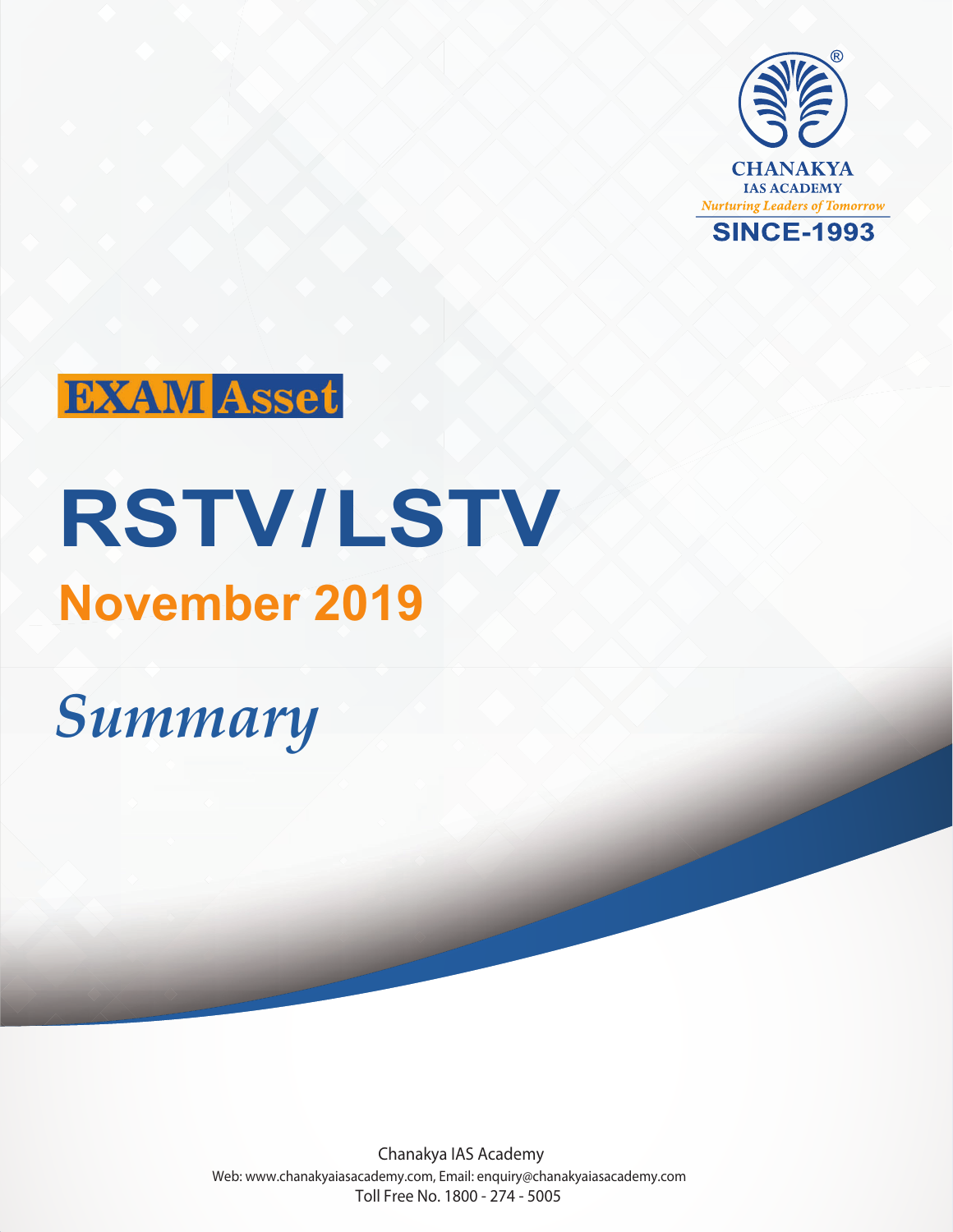## **CJI under RTI**

#### **Introduction:**

- <sup>O</sup> Supreme Court has upheld the **2010 Delhi High Court Verdict and ruled that the office of Chief Justice of India** is a public authority **under the right to information Act.**
- <sup>O</sup> The **five judge bench** led by **Chief Justice of India Ranjan Gogoi** highlighted the importance of transparency in the judiciary and said right to privacy and confidentiality is an important aspect.
- Apex court also held that judicial independence has to be kept in mind while dealing with transparency.

#### **The five judge bench:**

- The five-judge bench of CJI Ranjan Gogoi, Justices N V Ramana, D Y Chandrachud, Deepak Gupta and Sanjiv Khanna passed the judgment on an **appeal filed by the Supreme Court administration.**
- <sup>O</sup> The **appeal challenged the 2010 order of the Delhi high court** which held that the CJI's office comes under the ambit of the Right to Information Act.
- <sup>O</sup> Oppositions to the plea had contended that courts had time and again given a slew of directions to infuse transparency in the functioning of various institutions.
- <sup>O</sup> The five judge bench has declared that **"transparency doesn't undermine judicial independence"** the CJI has rejected the contention of the Supreme Court that had challenged a Delhi High Court judgment bringing it under the ambit of the Right to Information (RTI) Act.

#### **Background: Delhi HC Order**

- In a **landmark verdict on January 10, 2010**, the Delhi High Court had held that the office of the Chief Justice of India comes within the ambit of the RTI law.
- It said that the judicial independence was not a judge's privilege, but a responsibility cast upon him.
- <sup>O</sup> The **88-page judgment was then seen as a personal setback** to the then CJI, KG Balakrishnan, who has been opposed to disclosure of information relating to judges under the RTI Act.
- <sup>O</sup> The apex court said that the **right to privacy and confidentiality is an important aspect** and has to be balanced while taking a decision on giving out information from the CJI's office.
- The CJI-led bench added that transparency cannot be allowed to run counter to right to privacy. The bench said that the information commissioner must apply test of proportionality while entertaining applications seeking information from the CJI's office. *INQ Leaders of Iomorrow*

#### **The Verdict by Supreme Court:**

- <sup>O</sup> The Supreme Court is a **"public authority"** and the office of the CJI is part of the institution. Hence, if the Supreme Court is a public authority, so is the office of the CJI.
- <sup>O</sup> **The judiciary cannot function in total insulation** as judges enjoy a constitutional post and discharge public duty.
- However, Right to Privacy is an important aspect and has to be balanced with transparency while deciding to give out information from the office of the Chief Justice of India.
- RTI cannot be used as a tool of surveillance.

#### **Judicial Independence:**

- It is the concept that the judiciary should be independent from the other branches of government.
- Courts should not be subject to improper influence from the other branches of government or from private or partisan interests.
- Judicial independence is important to the idea of separation of powers.

#### **Judicial Accountability:**

Judiciary accountability generally refers to the "answerability or responsibility" of the judiciary to the various segments.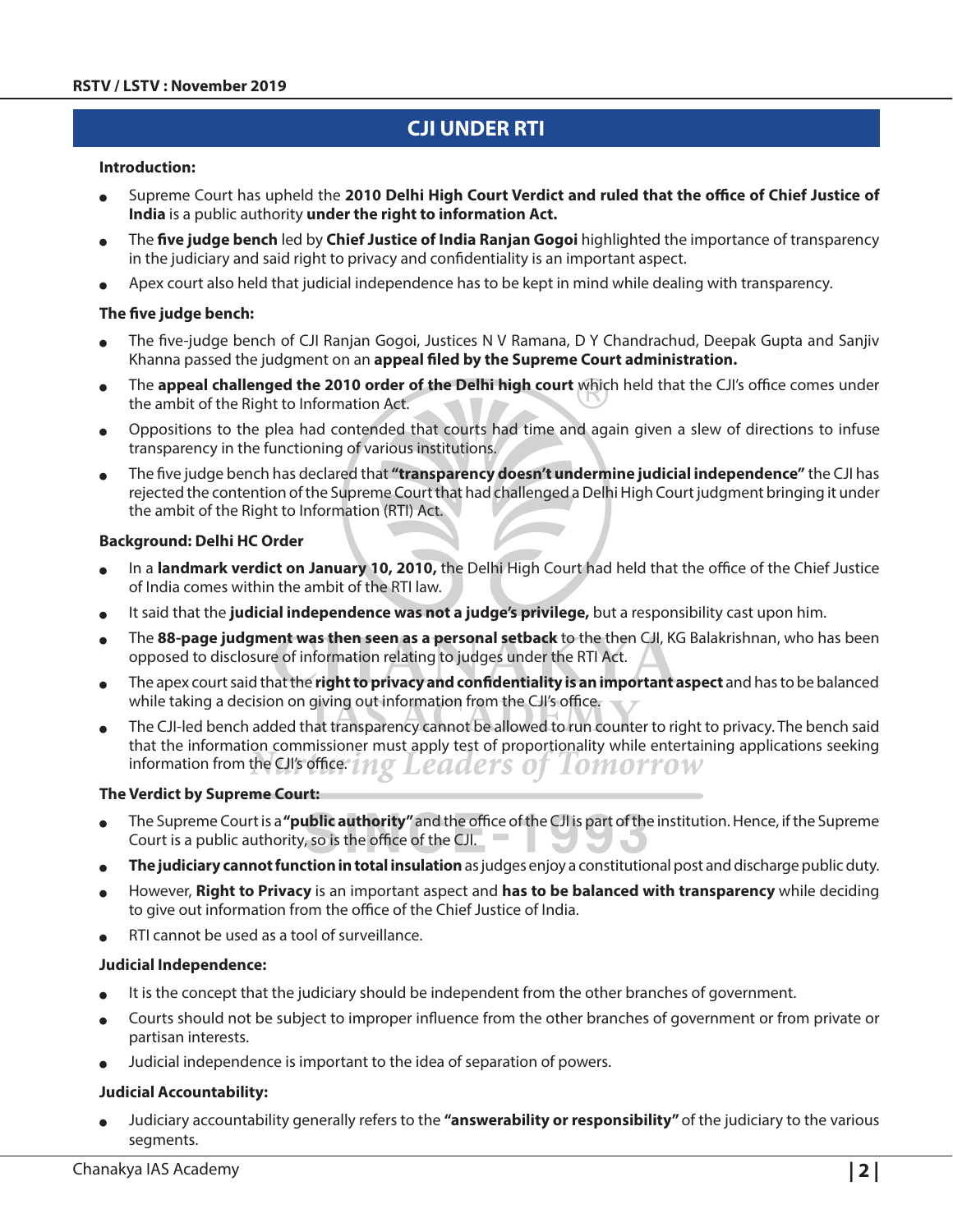#### **Relation between Judicial Accountability and Judicial Independence:**

- <sup>O</sup> The principal of **judicial independence** is not meant to benefit the Judges; it is **meant to guarantee a fair and impartial hearing and an unswerving obedience** to the rule of law.
- <sup>O</sup> It is also universally accepted that the **judiciary has to be independent and impartial** and to be so it must also enjoy some degree of immunity.
- However, **Accountability is necessary to prevent any judicial delinquency** and ensuring the efficient functioning of the judiciary.

#### **Chief Justice of India:**

- The Chief Justice of India (CJI) is the head of the judiciary of India and the Supreme Court of India.
- <sup>O</sup> The **CJI also heads their administrative functions.** As head of the Supreme Court, the chief justice is responsible for the allocation of cases and appointment of constitutional benches which deal with important matters of law.
- <sup>O</sup> In accordance with **Article 145 of the Constitution of India** and the Supreme Court Rules of Procedure of 1966, the Chief Justice allocates all work to the other judges.

#### **Right to Information (RTI) Act:**

- Right to Information Act 2005 mandates timely response to citizen requests for government information. It replaces the erstwhile **Freedom of information Act, 2002.**
- **The Act applies to all States and Union Territories of India.**
- <sup>O</sup> Under the provisions of the Act, any citizen may request information from **a "public authority" (a body of Government or "instrumentality of State")** which is required to reply expeditiously or within thirty days.

#### **Public Authority:**

- "Public authority" is defined in **Section 2(h) of the RTI Act.**
- It states: "public authority" means any authority or body or institution of self- government established or constituted:
	- (a) By or under the Constitution;
	- (b) By any other law made by Parliament;
	- (c) By any other law made by state legislature;
	- (d) By notification issued or order made by the appropriate Government,  $\gamma \gamma \gamma$   $\gamma$

#### **and includes any:**

- (i) Body owned, controlled or substantially financed;
- (ii) Non-Government organization substantially financed, directly or indirectly by funds provided by the appropriate Government.

#### **Issues with respect to the Implementation of the RTI ACT:**

- The implementation of the RTI Act is affected by:
	- 1. Central Government's apathy towards the RTI Act.
	- 2. Low public awareness.
	- 3. Non-availability of user guides.
	- 4. Poor quality or incomplete information provided.
	- 5. Inadequate trained public information officers.
	- 6. High level of pendency.

#### **Conclusion:**

The judgement could lead for greater transparency and disclosure by other public institutions like political parties.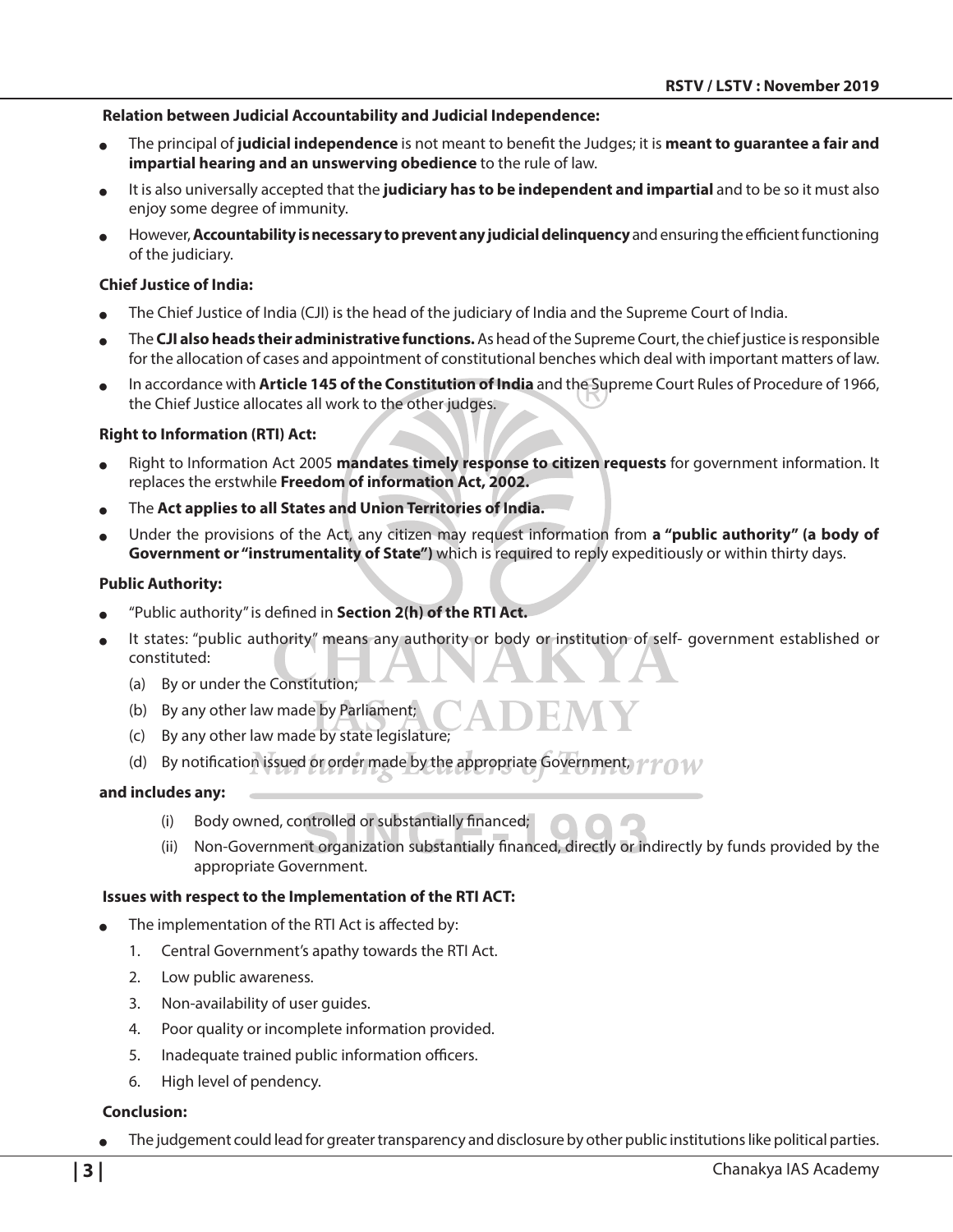#### **RSTV / LSTV : November 2019**

The political party's financing, even with initiatives like electoral bonds is marked by opacity and the citizen needs to be fully informed about the sources of party incomes.

#### **Mains Question:**

1. Critically analyse the implications and outcomes of the verdict given by CJI?

## **Drinking Water: Quality & Challenges**

#### **Introduction:**

- <sup>O</sup> **Mumbai residents need not buy reverse osmosis (RO) water purifiers as a study by the Union Consumer Affairs Ministry** has found samples of tap water collected from the financial capital compliant with the Indian standards for drinking water.
- <sup>O</sup> However, **other metro cities of Delhi, Kolkata and Chennai failed in almost 10 out of 11 quality parameters tested by the Bureau of Indian Standards (BIS)** which is under the aegis of the Consumer Affairs Ministry.

#### **Findings of the Study:**

- Mumbai tops the ranking, while Delhi is at the bottom.
- Similarly, samples drawn from 17 other state capitals were not as per the prescribed specifications for drinking water.
- <sup>O</sup> During the third phase of the study, samples from the capital cities of the northeastern states and from 100 smart cities will be tested and their results are expected by January 15, 2020.
- India ranks 120th amongst 122 countries as per the Global Water Quality Index.

#### **Nature of Water Crisis in India:**

- <sup>O</sup> **According to a study** by the federal government think tank **NITI Aayog, 21 Indian cities** will run out of groundwater by next year, including the capital New Delhi and the information technology hub of Bengaluru.
- Two hundred thousand Indians already die every year because they don't have a safe water supply, the report said.
- <sup>O</sup> A shocking 600 million people face **"high to extreme"** water stress.
- $\bullet$  Looking at the current situation, there is a need for a paradigm shift.
- <sup>O</sup> We urgently require a transition from this **'supply-and-supply-more water'** provision to measures which lead towards **improving water use efficiency, reducing leakages, recharging/restoring local water bodies** as well as applying for higher tariffs and ownership by various stakeholders.  $MOTTOW$

#### **Causes of Drinking Water Crisis in India:**

- The water scarcity is mostly man made due to excess population growth and mismanagement of water resources.
- Some of the major reasons for water scarcity are:
	- **(a) Release of chemicals, Chlorine and effluents** into rivers, streams and ponds. This results in drinking water Scarcity.
	- **(b) Lack of on-time de-silting operations** in large water bodies that can enhance water storage capacity during monsoon.
	- **(c) Lack of efficient water management and distribution of water** between urban consumers, the agriculture sector and industry.
	- **(d)** The pipes which carry the **water are old and leaking.** These leakages in pipes lead to contamination of water.
	- **(e)** In metropolitan cities, the **demand for water is higher than the supply.** Therefore, this deficit in the water supply is compensated by the mixing of surface water & groundwater. However, groundwater is severely contaminated by carcinogenic pollutants like Arsenic.
	- (f) **Rapid urbanization** has led the **unequal distribution of water, contamination/ depletion of local water bodies** due to pollution.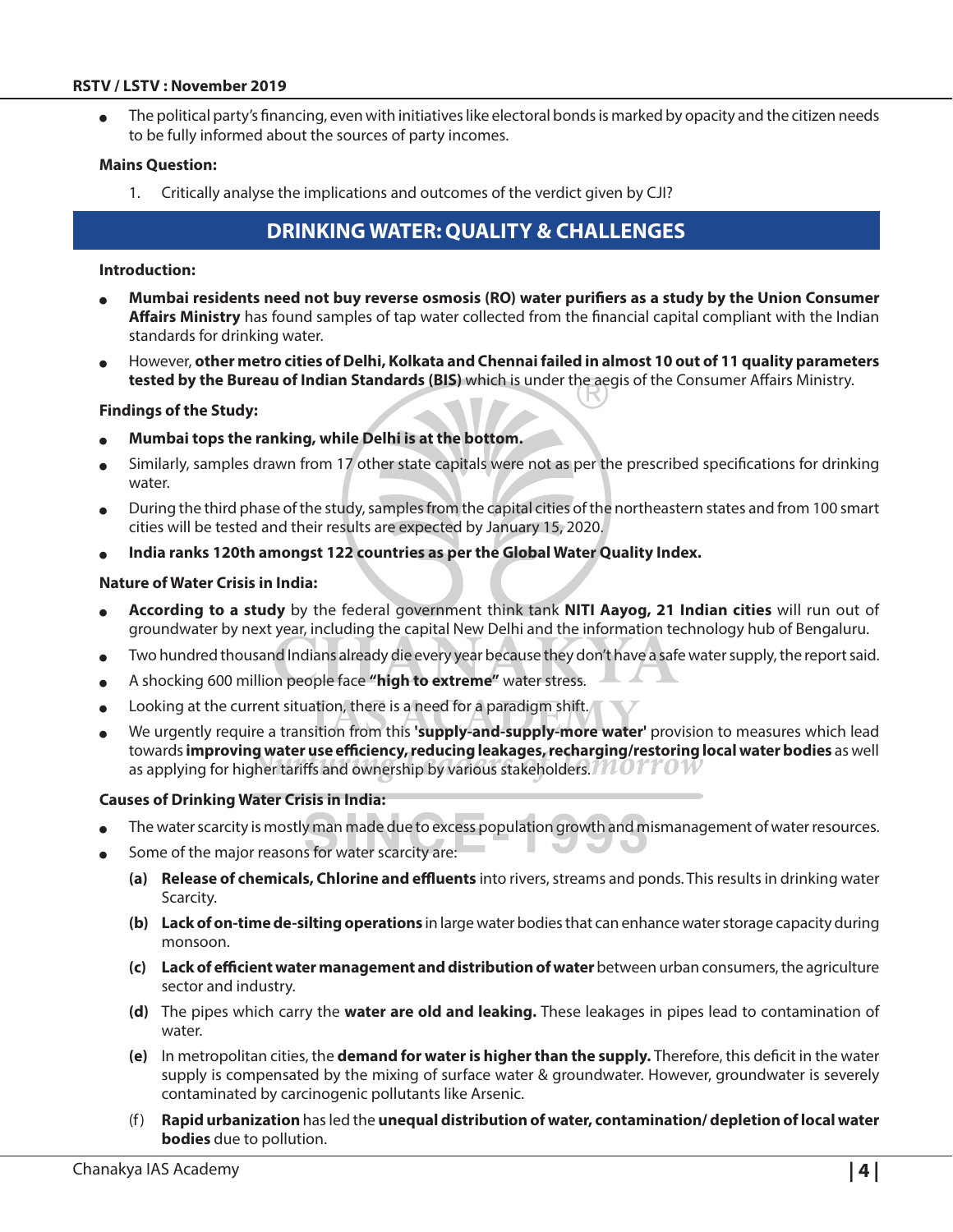#### **Effects of Unsafe Drinking Water:**

- Some of the more commonly reported problems experienced from drinking impure water include, but are not limited to, the **following waterborne illnesses:**
	- (a) Gastrointestinal Problems
	- (b) Diarrhea
	- (c) Nausea
	- (d) Intestinal or Stomach Cramping
	- (e) Intestinal or Stomach Aches and Pains
	- (f) Dehydration
- Poor drinking water will lead to a **reduction in tourist inflow.** Hence, results in Economic loss.
- Result of poor drinking water is the prime reason for the sale of plastic bottled drinking water. However, this **bottled water gives rise to plastic pollution.**
- The water from purifiers is deprived of metallic alkali ions such as Calcium, and Magnesium. RO is expensive and for 1 litre of RO or bottled water, many litres of water wasted. Also, the **RO water is deprived of essential minerals and salts.**

#### **Challenges faced due to drinking water crisis:**

- **(a)** Chlorination of drinking water isn't enough to treat water. **Chlorination may kill the bacteria; it may however not be useful for the treatment of the dissolved solids** and toxic metals present in the water.
- **(b)** The drinking water pipelines being expensive aren't replaced or even checked on a regular basis. The negative vacuum created in a **leaking pipe pulls materials from outside the pipe causing contamination of the water.** This causes the water quality to differ from the distribution side to the consumer's side. In most of the places, the **sewage line and the water supply pipes are running parallel to each other,** creating a potential situation for the break of an epidemic.
- **(c)** The boiling of water is sufficient to kill certain types of bacteria but not the other contaminants present. There is no option left, but to install water filters, which present more problems. A lot of water is wasted during the process of reverse osmosis. The RO treated water is deficient in minerals and the regular consumption of this water robs the body of calcium from the bones, leading to further complications.
- **(d)** People also resort to buying **bottled water, which is expensive and causes plastic pollution.**
- **(e)** There is no specific binding or commitment to the BIS standard of water quality. All water supply bodies and municipalities must conform to the BIS standard of water.
- **(f)** The Delhi government is able to supply **only 986 million gallons of water in comparison to the actual requirement of 1134 million gallons of water.**
- **(g)** The solid waste which is dumped around, toxic industrial waste, and sewage among other factors contribute to pollution of the groundwater.

#### **Government Initiatives:**

- **Jal Shakti ministry** mandated to deal with water issues including drinking water availability with a holistic and integrated approach. It has already set an ambitious task to provide **piped water connections to every household in India by 2024.**
- As Sustainable Development Goals -provides, Goal 6 for clean water and sanitation for ensuring their availability and sustainable management, a country like India will be highly productive if all its population have **access to clean drinking water, and improved sanitation, and adopts a scientific approach to solve its problems.**

#### **Way Forward:**

Water quality should be tested frequently and the findings should be made public. This will increase involvement, sensitization & awareness of citizens, service providers and the government.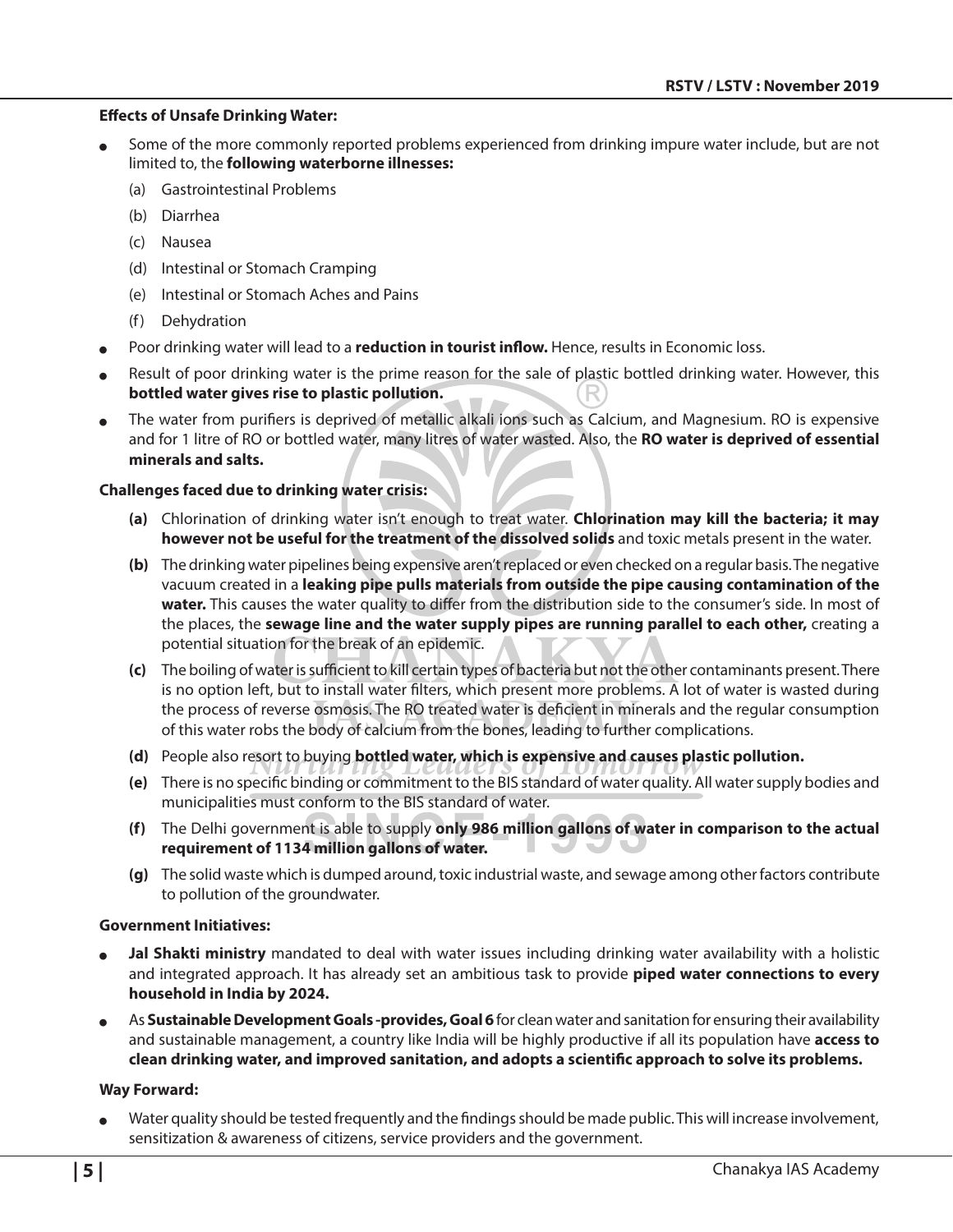- Long-distance pipelines of water should be discouraged and water treatment should be made more localized. Also, efforts should be made to find out the sites of continuation in the supply line.
- Every independent home/flat and group housing colony must have rain water harvesting facility. If efficiently designed and properly managed, this alone can reduce the water demand significantly.
- Waste water treatment and recycling for non-drinking purposes. Several low cost technologies are available that can be implemented in group housing areas.
- The government needs to enhance its investment in technology and include all stakeholders at the planning level to ensure optimization of existing resources.

#### **Mains Question:**

1. A study by the Union Consumer Affairs Ministry has found metro cities failed in almost 10 out of 11 quality parameters of safe drinking water tested by the Bureau of Indian Standards (BIS). In this context, explain the effects, causes and challenges associated with the drinking water crisis? Also, suggest some measure to overcome the drinking water crisis.

## **Dairy Industry & FTA**

#### **Introduction:**

- India decided not to join the Regional Comprehensive Economic Partnership (RCEP) which is a free trade agreement between more than dozen counties.
- In the run up to the RCEP meet, the **domestic Dairy Industry has been vocal about its apprehensions regarding this FTA.**
- India has been the **leading producer and consumer of dairy products** with a sustained growth over the years.
- Estimated production of milk in 2018-19 was 187 million tonnes. Milk is equally important to both farmers and consumers.

#### **Apprehension of the Dairy Industry:**

- <sup>O</sup> If India signs the RCEP, without exemptions for dairy and its products, it **would allow the dairy industry of Australia and New Zealand to unfairly target its huge market.**
- <sup>O</sup> Indian products would start facing stiff competition from Australian and New Zealand products. It **will lead to unemployment and worse living conditions.**
- There are 70 million households dependent on dairy in India, the corresponding number is just 10,000 in New Zealand and 6,300 in Australia.
- **The unit cost of milk production is relatively low in countries like New Zealand because of extensive and in the integration of the United Steams in the cause of extensive grazing lands** (which reduce feed costs), mechanised operations and the advantages of economies of large-scale production, and the high productivity of milch animals.
- <sup>O</sup> This **will lead to decline in the cattle rearing and proper care** for them which will lead in the decline of population. India will cease to become self-sufficient.
- India's dairy sector provides livelihood to about 70 million households. A key feature of **India's dairy sector is the predominance of small producers.**
- As a result, India does not *import or export milk in any significant quantity*.
- Joining RCEP would have bound India to reduce that level to zero within the next 15 years.
- RCEP could perhaps end up doing to dairy what the free trade agreement with the Association of Southeast Asian Nations (ASEAN) did in palm oil, fear many in the industry in India.
- India's milk production would rise to 330 MMT while its milk demand would be 292 MMT. Thus, India is likely to be a milk-surplus country by 2033.

#### **Milk Production in India:**

India is the **largest producer of milk.**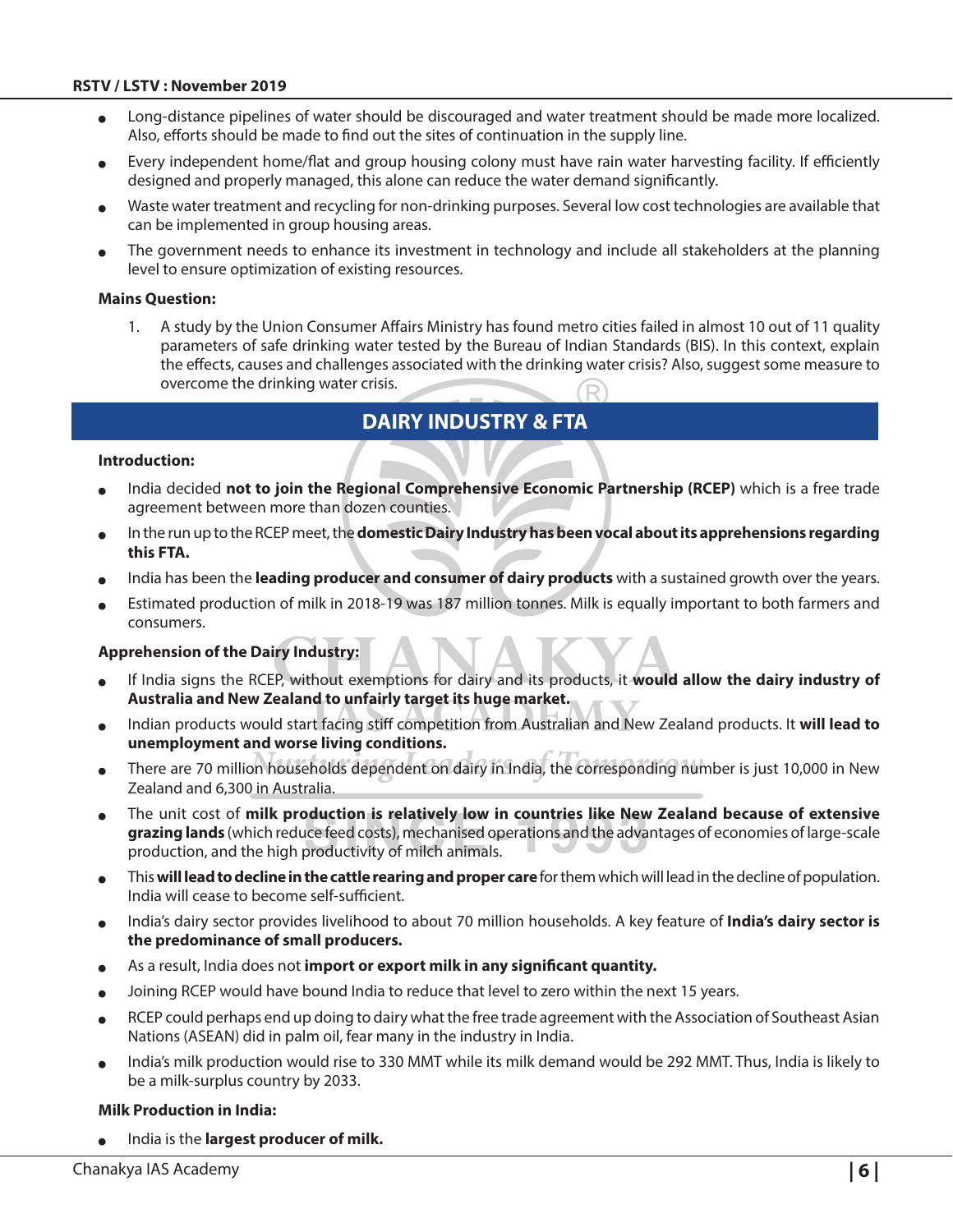- <sup>O</sup> The value of milk is more than that of rice and wheat combined. So, it is **India's biggest agri-produce.**
- It is a **source of income to small and landless agri-households.**
- <sup>O</sup> 70 per cent of those earning their livelihood from milk are women.
- Milk is a source of liquidity for farmers, as it is **sold daily and generates cash to take care of routine household expenses,** unlike other crops that are marketed only once or twice a year.
- <sup>O</sup> Milk matters equally to consumers in India, because it **meets the animal protein/fat requirements of a significant portion of the population** that is vegetarian.

#### **Concerns of Dairy Industry:**

- **(a) Threat to domestic dairy market:** The option of cheaper milk and milk products might seem tempting but it is not good for the long run because it will adversely affect the dairy industry.
- **(b) Impact on cattle:** Rural families with a marketable surplus amount of milk will suffer mainly. If the milk will not have a market or with very less value, the cattle will be left open because its maintenance is also expensive.
- **(c) Threat to life security:** Indian farming community is not a cohesive unit in itself and two-thirds of them are either landless or small marginal farmers so it becomes a more pressing issue for their life security.
- **(d) Employment loss:** The dairy industry is a major source of livelihood providing employment to millions of people at various levels like- production, procurement, transportation, value addition etc. and FTA will harm all of them.
- **(e) Impact on income:** People engaged in the dairy sector and their livelihood would have come under direct threat as they will not get remunerative prices in case of a free trade agreement.

#### **Challenges faced by the Dairy Industry:**

- <sup>O</sup> There is a shortage of organized dairy farms and lower productivity among the Indian cattles, there is a **need of high degree of investment to take dairy industry** to global standards.
- Improving productivity of farm animals is one of the major challenges.
- <sup>O</sup> **Crossbreeding of indigenous species** with exotic stocks to enhance genetic potential of different species has been successful only to a limited extent.
- The sector will also come under significant adjustment pressure to the emerging market **forces**. Though globalization will create avenues for increased participation in international trade, stringent food safety and quality norms would be required. eaders of Lomorrow
- Lack of access to markets may act as a disincentive to farmers to adopt improved technologies and quality inputs.

#### **Initiatives taken by the Government:**

- **(a) National Programme for Bovine Breeding:** It has been initiated in February 2014 by merging four ongoing schemes of the Department of Animal Husbandry, Dairying and Fisheries in the dairy sector, viz., National Project for Cattle and Buffalo Breeding (NPCBB), Intensive Dairy Development Programme (IDDP), Strengthening Infrastructure for Quality & Clean Milk Production (SIQ & CMP) and Assistance to Cooperatives (A-C).
- **(b) Rashtriya Gokul Mission:** The "Rashtriya Gokul Mission" has been launched by the Government for conservation and development of indigenous breeds in a focused and scientific manner. The mission also envisages establishment of integrated cattle development centres-Gokul Grams to develop indigenous breeds including upto 40% nondescript breeds.
- **(c) Quality Mark:** Quality mark is a quality and food safety initiative of National Dairy Development Board (NDDB) to enhance consumer confidence in Cooperative and allied dairy sector. The guidelines for award of Quality Mark do not propose any new/additional system for Food Safety and Quality Management but only lays down the processes required for ensuring quality and safety of milk and milk products.
- **(d) National Kamdhenu Bredding Centres:** National Kamdhenu Breeding Centre Scheme has following objectives: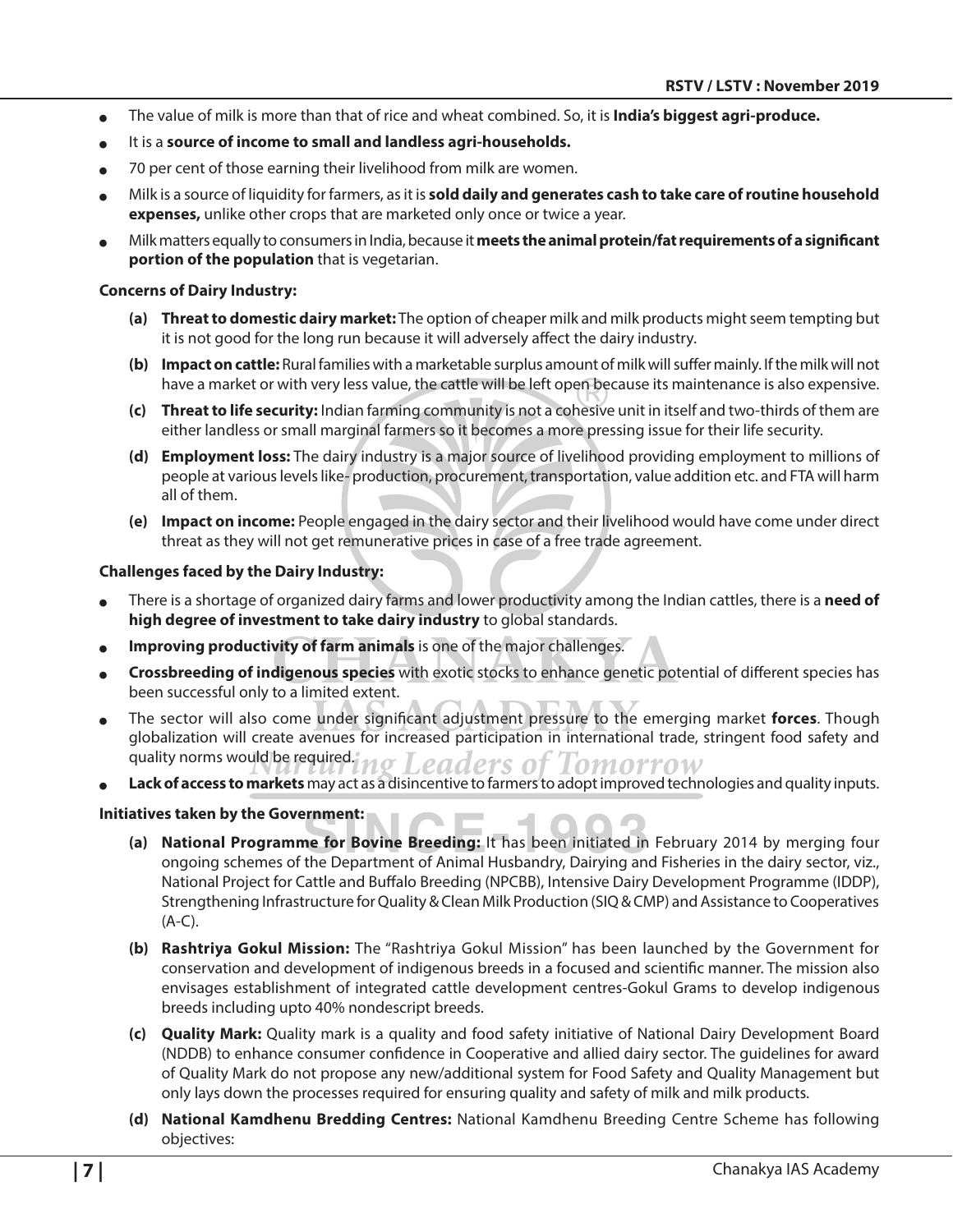- 1. To conserve and preserve indigenous bovine breeds.
- 2. To enhance production and productivity.
- 3. To upgrade genetic merit.
- 4. To supply certified elite germ-plasm.
- 5. To protect threatened breeds from extinction.
- **(e) E-Pashuhaat portal:** It aims to connect breeders and farmers regarding availability of bovine germ-plasm. The portal has been launched under the scheme "National Mission on Bovine Productivity."
- **(f) National Programme for Dairy Development (NPDD):** The NPDD scheme is designed to provide technical and financial assistance for the dairy development and thereby creating any infrastructure related to the processing, production, marketing and procurement by the milk federation/unions while extending their activities by providing training facilities to the farmers.
- **(g) Dairy Entrepreneurship Development Scheme (DEDS):** Bring structural changes in unorganized sector so that initial processing of milk can be taken up at village level. Generate self employment and provide infrastructure mainly for unorganized dairy sector.
- **(h) National Dairy Plan-I (NDP-I):** It is a Central Sector Scheme being implemented by the National Dairy Development Board (NDDB)through End Implementing Agencies (EIA)for a period of 2011-12 to 2018-19.
- **(i) Dairy Processing and Infrastructure Development Fund (DIDF):** To ensure that Dairy Cooperatives remain competitive for the sustained benefit of farmers, the Government of India had announced creation of Dairy Processing and Infrastructure Development Fund under NABARD with a total corpus of Rs. 8000 crore over a period of 3 years (i.e. 2017-18 to 2019-20), in the Union Budget of 2017-18.
- **(j) Supporting Dairy Cooperatives and Farmer Producer Organizations engaged in dairy activities (SDCFPO):** It is a Central Sector Scheme initiated under Dairy Processing and Infrastructure Development Fund through NABARD. The funds from NABARD will be monitored and released for farmers by the National Dairy Development Board (NDDB).

#### **Way Forward:**

- India needs to reduce the unit cost of milk production improved feeds, mechanised operations and **increasing the productivity of milch animals.**
- India should ensure that its concerns are addressed if it wants to join RCEP in future, by providing adequate room for India government to protect Indian farmers.
- There should be **balance between FTA and dairy industry & between interest of farmers and consumers.**
- Incentivise investments in value-added products in the organised sector, like curd, buttermilk, cheese, ice-cream and even chocolates.
- India is the biggest producer as well as the consumer of milk and the solution lies within the ecosystem only by **making improvement in the quality and quantity of the milk** produced and by adding value to it so that both farmers and consumers can benefit.

#### **Mains Question:**

- 1. In the context of the current scenario of the RCEP and Dairy Industry, Analyse the following:
	- (a) Joining RCEP would have had high socio-economic costs on Indian dairy farmers. How?
	- (b) Joining RCEP would lead to unemployment and worsen the living conditions. How?

## **BRICS: Focus on Terrorism**

#### **Introduction:**

- BRICS member states have urged for **concerted efforts to fight terrorism** in accordance with the international law.
- <sup>O</sup> The **declaration at the end of the 11th BRICS summit** stressed on the need to tackle the misuse of information and communication technologies for terrorist activities and combating illicit financial laws.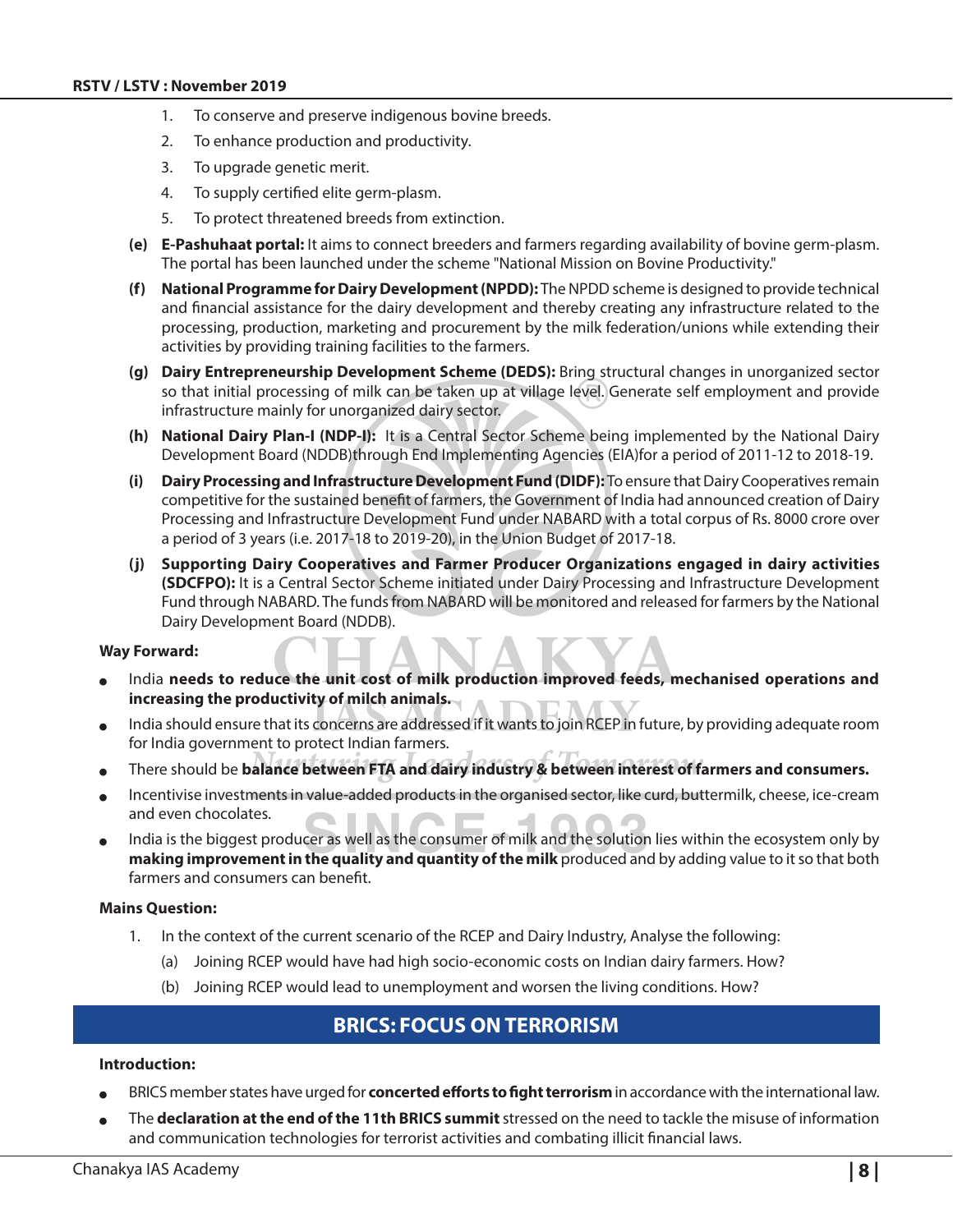<sup>O</sup> Speaking at the **plenary session** of the summit Prime Minister of India said **terrorism has caused loss of approximately 1 trillion dollars to the world economy and 2.25 lakh people have lost their life** due to terror acts in over a decade.

#### **Plenary session:**

It is a session of a conference in which all members of all parties attend the session. Such a session may include a broad range of content and is not necessarily related to a specific style of presentation or deliberative process.

#### **BRICS Summit 2019:**

- <sup>O</sup> The **11th BRICS Summit took place from 13th-14th November 2019 in Brasilia,** Brazil.
- <sup>O</sup> The theme of the 2019 BRICS summit is **"Economic Growth for an Innovative Future."**
- <sup>O</sup> BRICS is the acronym coined for an association of five major emerging national economies **Brazil, Russia, India, China and South Africa.**
- <sup>O</sup> During the summit, the **BRICS countries have adopted the Brasilia Declaration.**

#### **Brasilia Declaration:**

- The declaration has urged for concerted efforts to **fight against terrorism under United Nations (UN) in accordance with international law.**
- They have also called for an expeditious conclusion and **adoption of the Comprehensive Convention on International Terrorism (CCIT) within the UN framework.**
- <sup>O</sup> They also called on the States to **prevent financing of terrorist networks and terrorist actions including those from their territories.**
- <sup>O</sup> The **trade war between China and the U.S.** and rising protectionism is **hurting the global economy.** Hence, multilateralism is crucial for emerging countries to protect their own interests.
- <sup>O</sup> There is an urgent need to **reform the United Nations including the World Trade Organisation (WTO) and the International Monetary Fund (IMF)** to address the significant challenges being faced by the developing countries.
- It was the **fourth round of the joint working group** on counter-terrorism in BRICS.
- They have decided to welcome five sub-groups to aid in the strategic fight against terrorism.

#### **Comprehensive Convention on International Terrorism (CCIT):** Lomorrow

- <sup>O</sup> The Comprehensive Convention on International Terrorism (CCIT) was **proposed by India at United Nations in 1996.**
- <sup>O</sup> The convention **provides a legal framework which makes it binding on all signatories to deny funds and safe havens to terrorist groups.**
- <sup>O</sup> The CCIT has remained deadlocked mainly due to **opposition from three main blocks the US, the Organization of Islamic Countries (OIC) and the Latin American countries.**
- The three blocks have raised objections over the definition of terrorism and seek exclusions to safeguard their strategic interests.
- <sup>O</sup> In Brasilia declaration, there was called for an expeditious conclusion and **adoption of the Comprehensive Convention on International Terrorism (CCIT) within the UN framework.**

#### **Objectives of CCIT:**

- To have a universal definition of terrorism that all 193-members of the UNGA will adopt into their own criminal law.
- To ban all terror groups and shut down terror camps.
- To prosecute all terrorists under special laws.
- <sup>O</sup> To make cross-border terrorism an extraditable offence worldwide.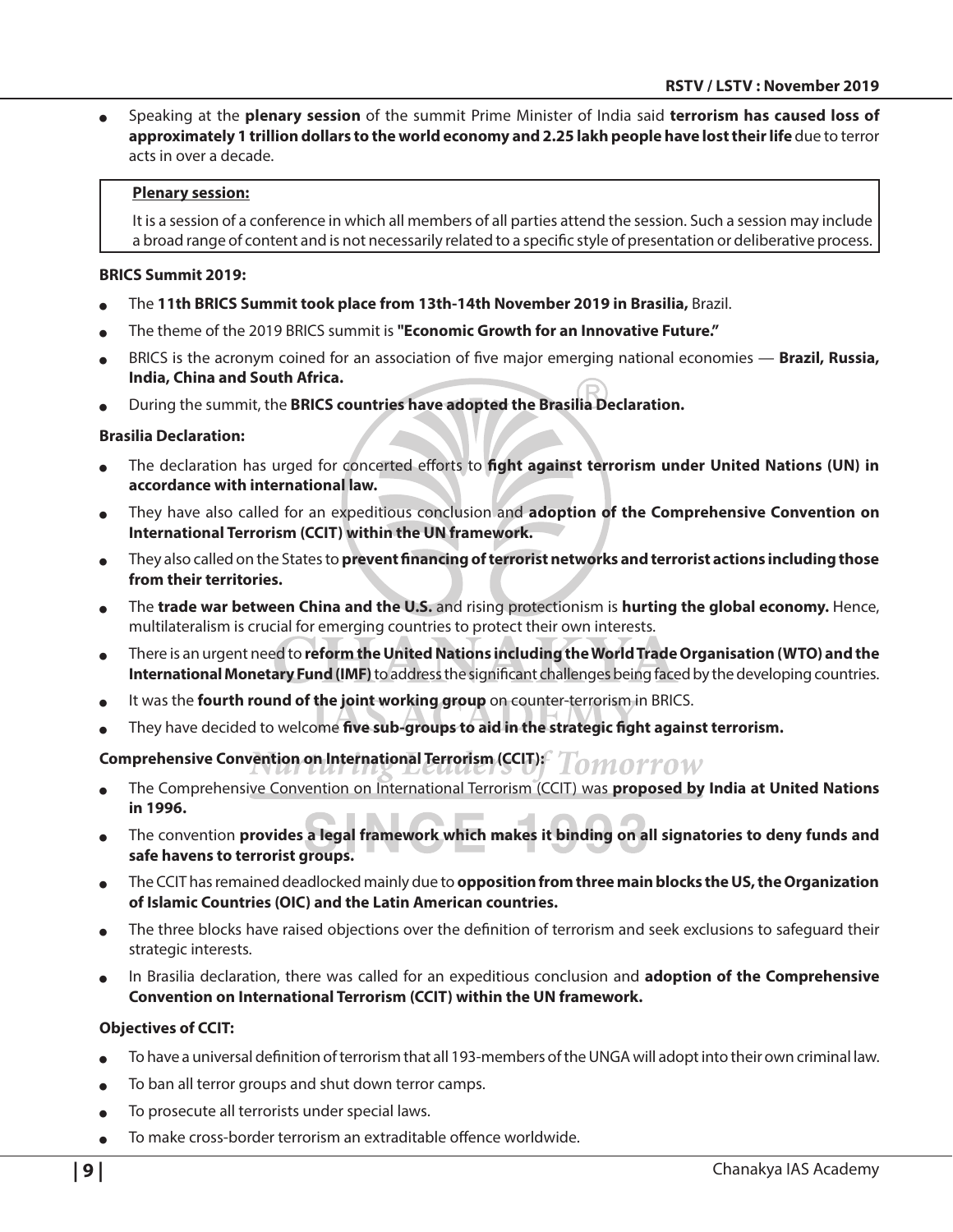#### **Significance of the Brasilia Declaration:**

- The five BRICS nations form nearly 50% of the global economy and the economic losses faced by these countries only due to terrorism are huge. 90% of terrorism is based on an ideology and the availability of finances. So when the five nations got together, they **decided to operate comprehensively on the financial aspects and on controlling communication networks.**
- Finances spread through direct and indirect sources such as through drugs, arms smuggling, and direct **contribution of people for a cause.**
- When these five countries get together and form common action plans to see how terrorism can be controlled while operating under the UN on the two pillars- financial terrorism and controlled communication network, then the whole world gets involved making us move in a constructive and forward way, which is a very beneficial step, especially for India.
- From the Indian perspective, **BRICS has emerged as the voice of developing countries,** or the global south.
- As these countries face an aggressive club of developed countries, raising challenges on issues from WTO to climate change, India believes **BRICS has to protect the rights of the developing countries.**
- The joint working group on counter-terrorism has decided to constitute sub-working groups in five areas:
	- (a) Terrorist financing;
	- (b) Use of Internet for terrorist purposes (May be chaired by India);
	- (c) Countering radicalisation;
	- (d) The issue of foreign terrorist fighters;
	- (e) Capacity-building.

#### **BRICS Nations towards Terrorism:**

- Each of five countries has a different approach towards terrorism.
- <sup>O</sup> **Brazil doesn't experience much of a terrorism** problem. **Latin America experiences a few terroristic activities**  with the exception of a few Islamic activities in some areas.
- <sup>O</sup> South Africa does not face much terrorism again with the exception of a few Islamic activities. Biggest **African terrorist group such as Boko Haram al- Shabaab does not operate in southern Africa.**
- Russia, China and India are the three countries for which it is a major concern and are genuinely affected.
- <sup>O</sup> The primary focus of **Russia is on the terrorism that has emanated out of Chechnya and the Caucasus region**  and they're also getting extremely worried about Central Asia, afraid that if the Taliban were to come back to Afghanistan, it will create instability in Central Asia.
- <sup>O</sup> **China is taking an extreme step to effectively try to eradicate Islam in its culture** and society to handle the problem of Islamic terrorism on its soil by eradicating the entire culture and size of the society. Cross-border terrorism is simply not acceptable for them because of their relationships with Pakistan.
- <sup>O</sup> The **Islamic State is a concern for India.** Situations involving sudden attacks by the Islamic State such as in the sudden attack in Sri Lanka recently by the Islamic state. Lashkar-e- Taiba and Al-Qaeda operate in the Bay of Bengal and is a direct threat to India. Terrorism financing and online radicalization is an area of convergence for India.

#### **Way Forward:**

- Every country has to fight its own battle of terror, but the advantage of a large forum like BRICS is that it sensitizes a large segment of the society, making the other countries which aren't facing terrorism currently realize that terrorism is an ever-present threat which they might face in future.
- Financial terrorism and the spread of ideology through social media require a whole world approach. Hence all of the forums available such as the UN are equally important.
- So BRICS should be treated as one of the important forums and not as the only important forum.
- India can use the BRICS as a platform to insist that these new structures should incorporate anti-terrorism mandates and rules and regulations making it difficult for countries like Pakistan to use such alternate sources.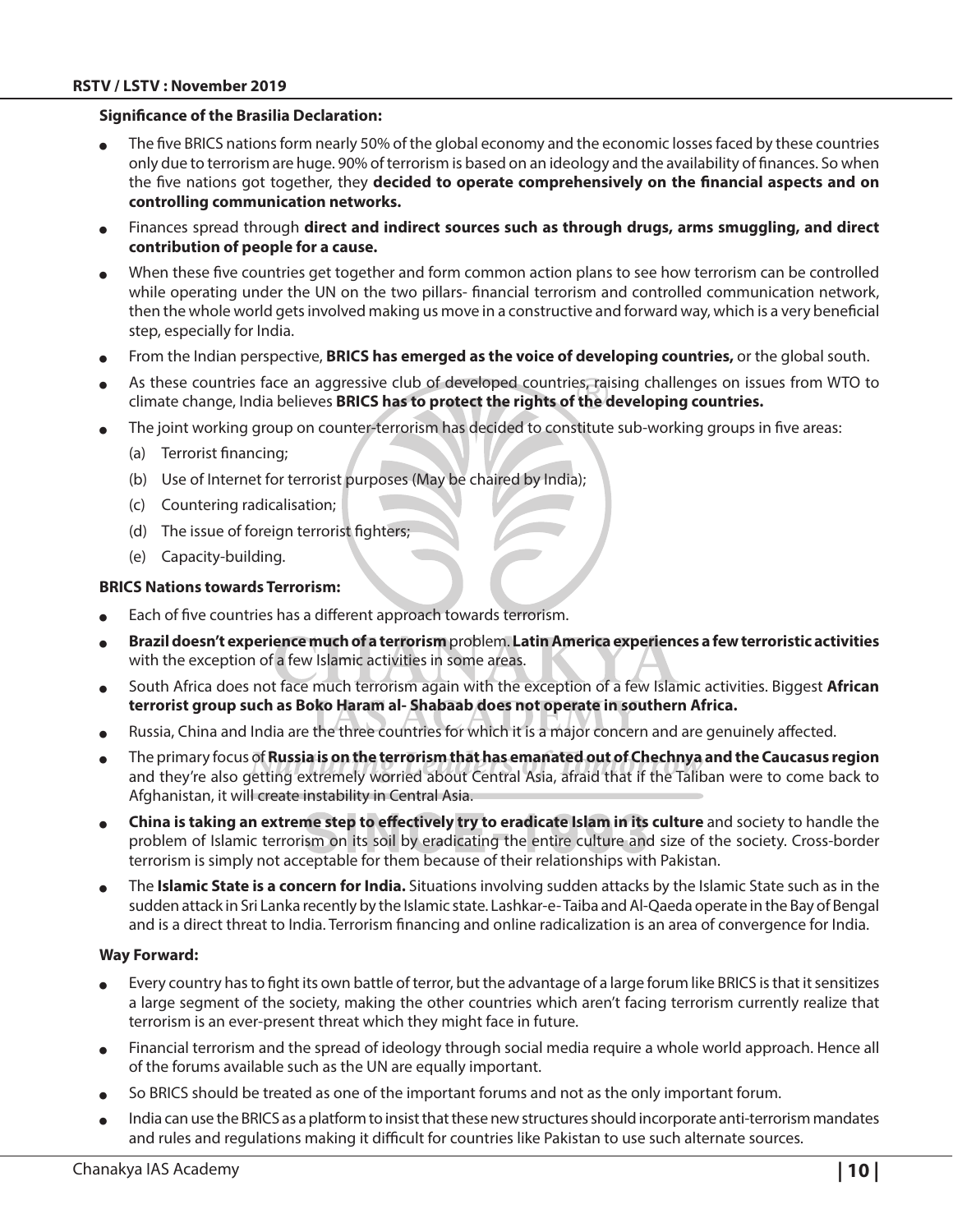#### **Mains Question:**

1. BRICS nations have urged for concerted efforts to fight terrorism in accordance with the international law. In this context, Examine the relevance of BRICS in eradicate terrorism from the BRICS Nations?

## **EPFO**

#### **Introduction:**

- 1st November is observed as the foundation day of the **Employees' Provident Fund Organisation.**
- <sup>O</sup> The day marks the roll out of the **Employees' Provident Fund Scheme on 1st November 1952. This was the first social security scheme under the EPF Act.**
- Beginning its journey with a few lakh beneficiaries, the EPFO now services more than 4.5 crore employees, who are engaged in around 6 lakh contributing establishments. With over 63 lakh pensioners, the **EPFO is the 21st largest pension fund globally.**
- Recent e-governance initiatives of online coverage of establishments, online grievance redressal and online filing of claims backed by Universal Account Number have all generated a huge trust in public service delivery.
- It is noteworthy that more than 50% claims in EPFO are preferred through online mode, indicating a wide acceptance in just one year of its rollout.

#### **EPFO:**

- <sup>O</sup> **EPFO is one of the World's largest Social Security Organisations** in terms of clientele and the volume of financial transactions undertaken. At present it maintains 19.34 crore accounts (Annual Report 2016-17) pertaining to its members.
- <sup>O</sup> **The Employees' Provident Fund came into existence** with the promulgation of the Employees' Provident Funds Ordinance on the **15th November, 1951**. It was **replaced by the Employees' Provident Funds Act, 1952.**
- The Act is now referred as the Employees' Provident Funds & Miscellaneous Provisions Act, 1952 which extends to the whole of India. **The Act and Schemes framed there under are administered by a tri-partite Board known as the Central Board of Trustees, Employees' Provident Fund, consisting of representatives of Government (Both Central and State), Employers, and Employees.** 5 I V I L
- The Central Board of Trustees administers a contributory provident fund, pension scheme and an insurance scheme for the workforce engaged in the organized sector in India. We can be a
- <sup>O</sup> The **EPFO is under the administrative control of Ministry of Labour and Employment, Government of India.**

#### **Vision of EPFO:**

Employees' Provident Fund Organisation has a vision to reposition itself as a world class Social Security Organisation providing futuristic services meeting the growing requirements of all categories of its stakeholders.

#### **EPFO Vision 2030 envisages:**

- **1. Universal Social Security Coverage** on mandatory basis by way of Provident Fund, Pension and Life Insurance for all workers of the country.
- **2. Online Services for all EPFO benefits** with State-of-the-Art Technology.
- **3. Implementation of policies** for a benefit structure with adequate support level of social security.

#### **Mission of EPFO:**

Its mission is to extend the reach and quality of publicly managed old age income security programs through consistent and ever-improving standards of compliance and benefit delivery in a manner that wins the approval and confidence of members in our methods, fairness, honesty and integrity, thereby contributing to the economic and social well-being of the nation.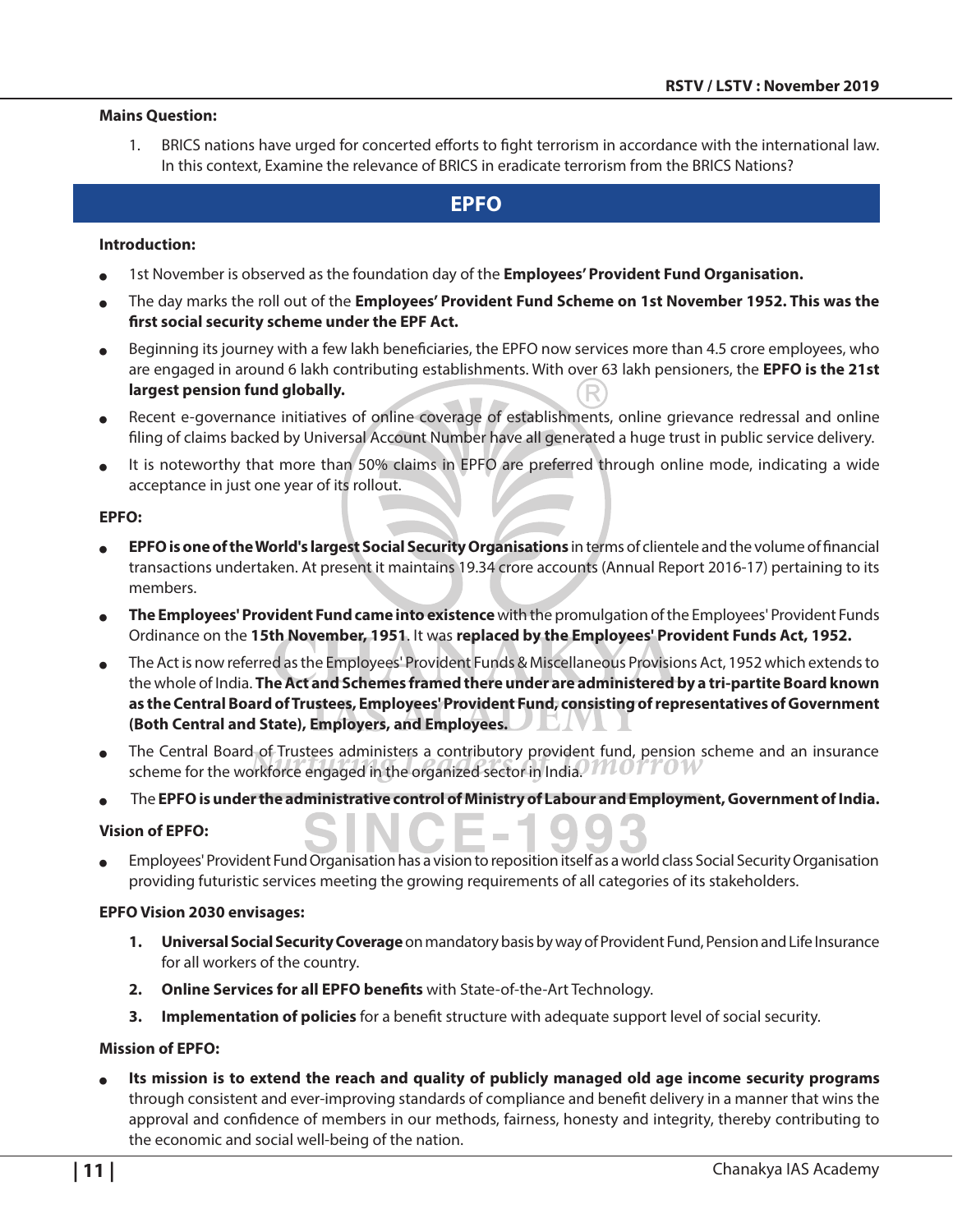#### **RSTV / LSTV : November 2019**

- The technology-driven and hassle-free services are envisaged to improve the level of trust on the functioning of EPFO include:
	- 1. Provide minimum interface but maximum output from the EPFO offices.
	- 2. Improved and reliable facility for on line services.
	- 3. Real time monthly updation of member accounts.
	- 4. Online access to member account.
	- 5. Ensure one Employee one EPF account.
	- 6. Reduce the time for settlement of claims from the present 20 days to 3 days.
	- 7. Facilitate the ease of compliance.
	- 8. Encourage and promote voluntary compliance.
	- 9. Keep up the vigil and ensure proper compliance by all establishments.
	- 10. Further improvise easy interaction with EPFO to obtain information or seek redressal.

#### **EPFO Schemes:**

#### **1. EPF Scheme 1952:**

- (a) Accumulation plus interest upon retirement and death.
- (b) Partial withdrawals allowed for education, marriage, illness and house construction.
- (c) Housing Scheme for EPFO Members to achieve Prime Minister's Vision of housing to all Indians by 2022.

#### **2. Pension Scheme 1995 (EPS):**

- (a) Monthly benefit for superannuation/retirement, disability, survivor, widow(er) and children
- (b) Minimum pension on disablement
- (c) Past service benefit to participants of erstwhile Family Pension Scheme, 1971

#### **3. Insurance Scheme 1976 (EDLI):**

- (a) Benefit provided in case of death of an employee who was a member of the scheme at the time of death
- (b) Benefit amount 20 times of the wages. Maximum benefit of 6 lakh.

#### **Services offered by the EPFO:**

## uring Leaders of Tomorrow **1. Universal Account Number:**

<sup>O</sup> A Universal Account Number (UAN) is given to every employee who is contributing towards EPF. Various Member IDs that have been allotted to employees from various organisations come under the UAN. Each employee will be allotted only one UAN throughout his/her employment life. The EPFO allots the distinctive 12-digit UAN to employees. A monthly SMS regarding the contribution of the EPF amount, transferring of EPF amount from the previous Member ID to the current one, checking and downloading EPF Passbook, withdrawal of EPF online, and updating KYC details online are some of the services that are provided by the UAN.

#### **2. Helpdesk for Inoperative Accounts:**

In February 2015, the EPFO set up the Inoperative Accounts Online Helpdesk to help employees track dormant and old inoperative accounts that do not accumulate any interest. Employees can track these accounts, and either withdraw the funds or transfer them to the current Member ID. Basic details must be provided by the employees about their previous employment to track inoperative accounts.

#### **3. Online withdrawal of EPF:**

The EPF withdrawal amount can be easily done online with the help of the UAN. Employees who have been unemployed for more than 2 months are eligible to withdraw their EPF amount. However, the Aadhaar and bank details of the employee must be linked with the UAN.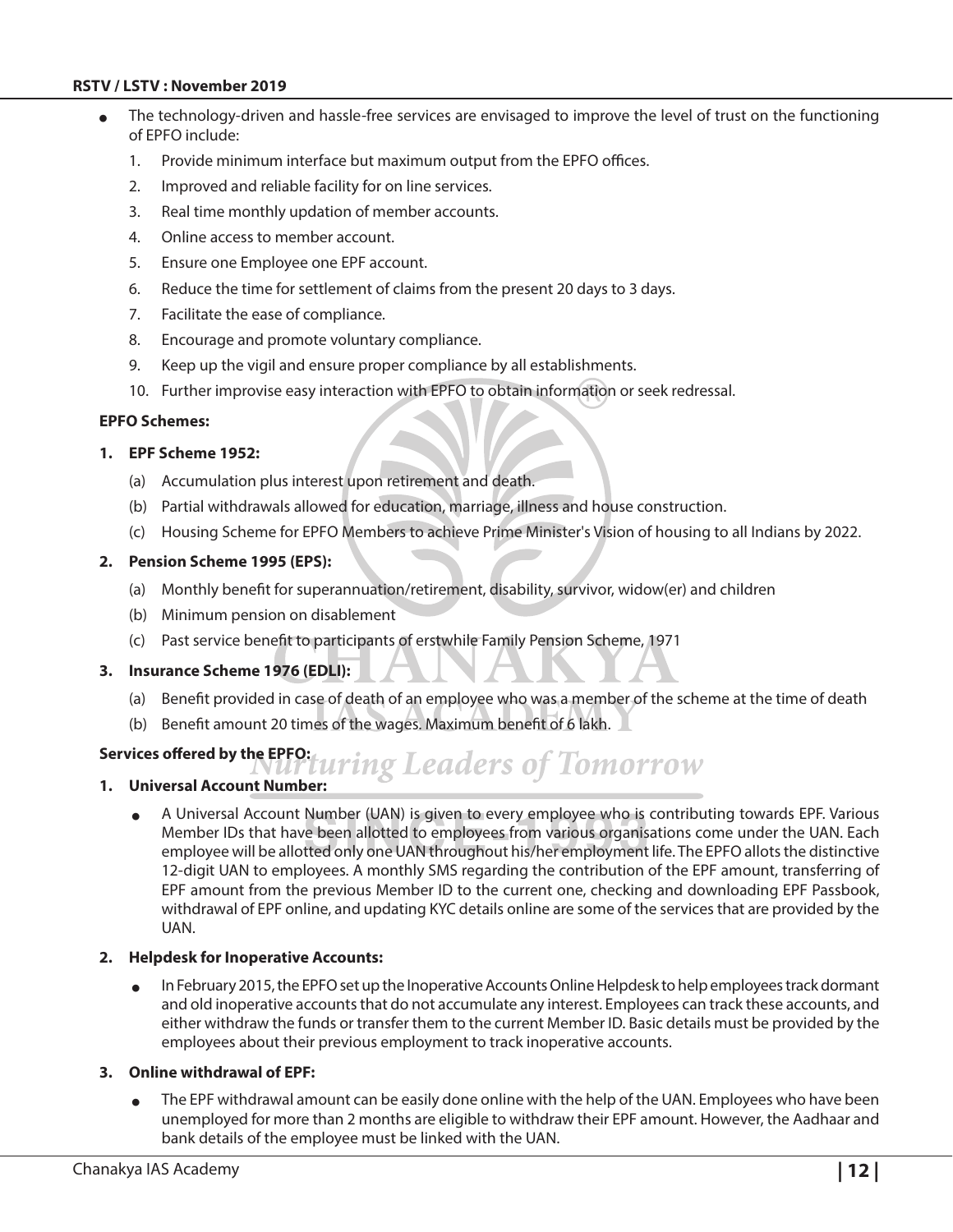#### **4. International workers can generate a Certificate of Coverage:**

<sup>O</sup> EPF members that are working in countries who have Social Security Agreements with India can generate a Certificate of Coverage (CoC) with the help of an online centralised software that the EPFO has launched.

#### **5. Monthly returns for exempted establishments:**

<sup>O</sup> With the help of the IT tool that the EPFO has launched, exempted establishments can file their monthly returns online without any trouble.

#### **6. UMANG App:**

The EPFO has launched the Unified Mobile Application for New-age Governance (UMANG) for EPF members. Employees can use their UAN and password to avail the services of the UMANG app. various services such as viewing of EPF passbook, updating profile details, etc. are available on the UMANG app.

#### **7. Online transfer of EPF:**

EPF Transfer amount from the employee's previous Member ID to the current one can be done online with the help of the UAN. The process is hassle-free, paperless, and simple.

#### **8. Establishments can register online:**

<sup>O</sup> The Online Registration of Establishments (OLRE) can be completed on the EPFO portal. Employees are also benefitting due to the online presence of the PF code allotment letter.

#### **9. Online payments of PF:**

It is compulsory for all organisations to make the PF payments online. Currently, Kotak Mahindra Bank, Axis Bank, ICICI Bank, HDFC Bank, Bank of Baroda, Union Bank of India, Allahabad Bank, Indian Bank, Punjab National Bank (PNB), and State Bank of India (SBI) are the 10 banks that have agreements with the EPFO for the collection of dues.

#### **10. Missed call and SMS service:**

<sup>O</sup> Members who have activated their UAN can access their PF balance, previous contribution, the status of KYC, etc., by sending an SMS (Format: EPFOHO UAN) to 7738299899 or by giving a missed call to 011-22901406. Employers will also receive an SMS for non-payment of EPF.

#### **11. Claim status and passbook:**

The EPFO members will be able to check the status of their claims as well as view and download their EPF passbook with the help of the UAN.

#### **12. Grievances:**

In case of any issues regarding the settlement of pension, transfer of PF, withdrawal of PF, etc., members can raise a complaint online. Grievance redressals are a top priority for the EPFO, and they are dealt with swiftly. 80% of the complaints are solved within 7 days and 97% of them are solved within 15 days. Due to constant monitoring of the EPF grievances, complaints have come down from 20,000 to 2,000-3,000 in a day.

#### **Conclusion:**

- The Employees' Provident Fund Organisation (EPFO) is a non-constitutional body that promotes employees to save funds for retirement.
- In terms of the number of financial transactions and clientele, the EPFO is one of the largest Social Security Organisations in the world.
- <sup>O</sup> The schemes offered by the organisation cover Indian workers and international workers (from countries with whom the EPFO has signed bilateral agreements).

#### **Mains Question:**

1. What do you understand by the UAN and digital signature certificate (DSC)? How are these connected to the EPF programme? Explain.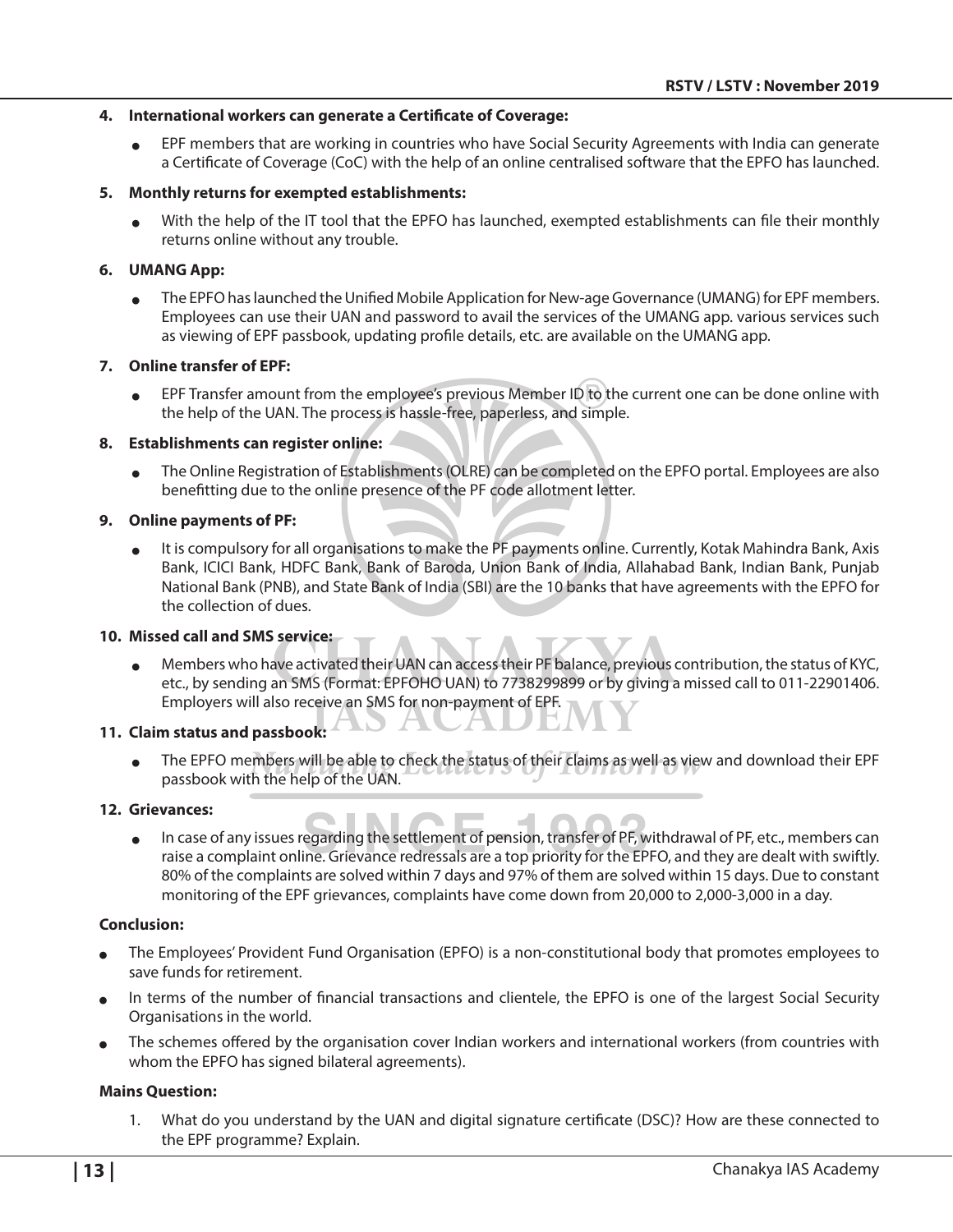## **India & West Asia - New Frontiers**

#### **Introduction:**

- PM of India was on a visit to Saudi Arabia. **India and Saudi Arabia inked over a dozen agreements in several key sectors including oil and gas, defence and civil aviation** to bolster their ties as Prime Minister held extensive talks with Kingdom's top leadership.
- India is also achieving its strategic goals alongside trade with Saudi Arabia. Meanwhile, the bilateral ties between India and the UAE too have reached new heights.

#### **Highlights of the visit:**

- They exchanged views on regional and international issues of mutual interest.
- <sup>O</sup> The two **countries re-affirmed their deep commitment** to strengthen the strategic partnership envisaged in the **'Riyadh Declaration' of March 2010.**
- The countries expressed satisfaction at the establishment of Strategic Partnership Council between the two countries and the signing of its founding document.
- <sup>O</sup> Both sides expressed appreciation for the **progress of bilateral relationship in political, economic, security, defence, manpower and people to people exchanges,** in recent years, which have strengthened the bilateral relations.
- <sup>O</sup> They stressed the **Security Council Resolution with regard to the situation in Syria,** and emphasized the importance of preserving the unity of Yemen and achieving its security and stability, and **the importance of a political solution to the Yemeni crisis** on the basis of the GCC initiative, the outcomes of the Yemeni National Dialogue and the Security Council Resolution.
- Both sides expressed hope for achieving a just, **comprehensive and lasting peace in Palestine based on the Arab Peace Initiative** and the relevant UN resolutions, to guarantee the legitimate rights of the Palestinian people and the establishment of their independent state on the 1967 borders with Jerusalem as its capital.
- <sup>O</sup> The countries agreed on **the importance of bilateral engagement to promote ways to ensure the security and safety of waterways in the Indian Ocean region and the Gulf region** from the threat and dangers that may affect the interests of the two countries including their national security.
- <sup>O</sup> They reaffirmed the further **deepening of trade and investment cooperation between the two countries under the Vision 2030 of the Kingdom of Saudi Arabia.**  Tomorrow
- <sup>O</sup> During the visit, a **number of MoUs were signed in several areas, including Energy, Civil Aviation, Security Cooperation, and Defence, launch of RuPAY Cards and regulation of medical products** to further strengthen cooperation across the sectors.

#### **India and West Asia:**

- India has economic, political, security and strategic interests with the West Asian countries:
	- Energy,
	- $\bullet$  Trade
	- $\triangleleft$  Safety of Indian community
- <sup>O</sup> **70 per cent of India's imported energy** needs **come from West Asia.**
- India is the largest recipient of foreign remittances from west Asia. 11 million Indians work in West Asia.

#### **Importance:**

- To counter radicalization
- Gate way to central Asia
- $\leftarrow$  Geostrategic importance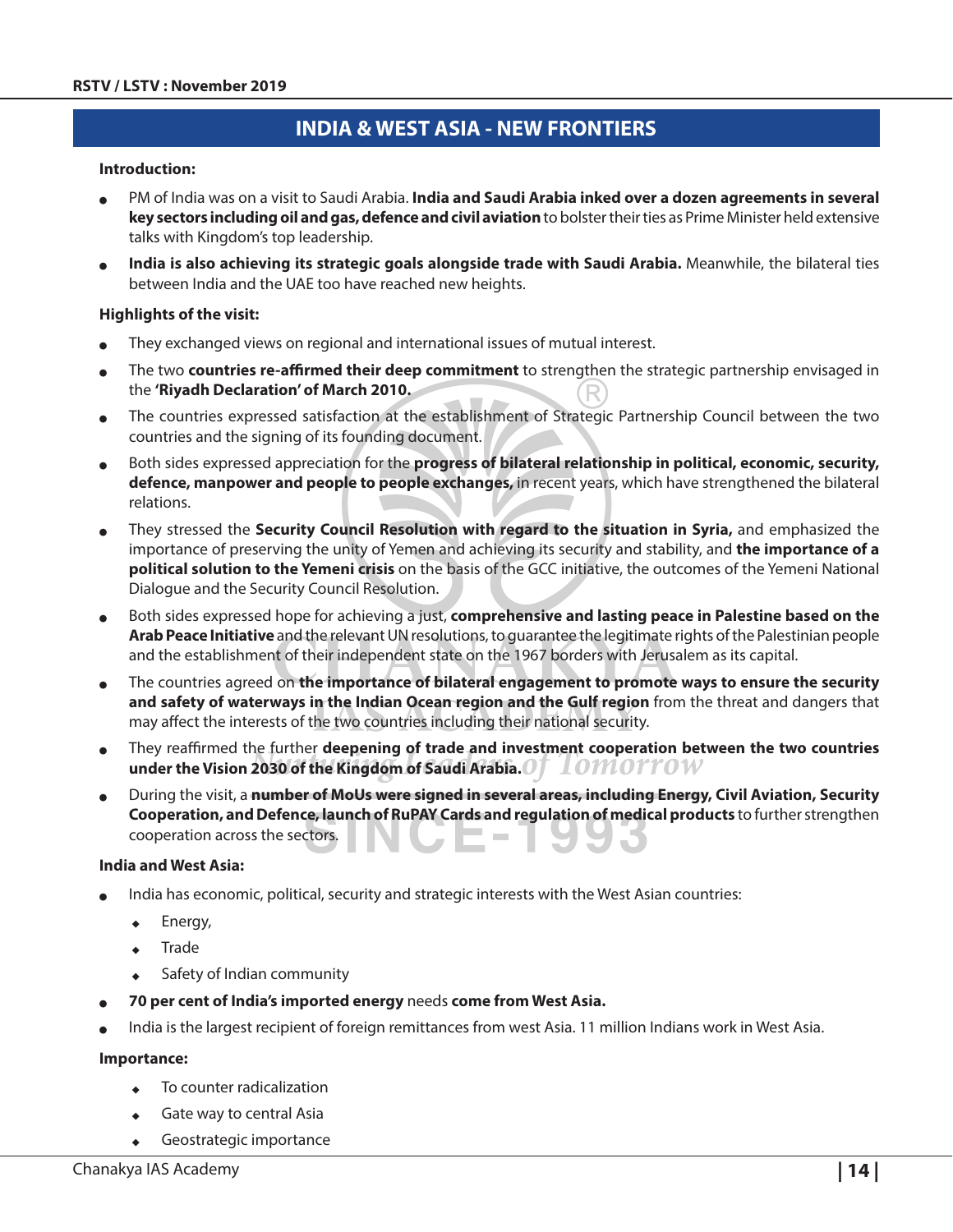#### **Issues:**

- Political instability in Syria, Yemen, Iraq
- extra-regional players such as the USA and Russia
- Presence of ISIS and other terrorist groups
- **GCC-Iran rivalry**
- Shia-Sunni conflict
- Saudi-Iran rivalry
- <sup>X</sup> Arab Israel Conflict
- Israel Palestine Conflict
- US-Iran conflict.
- Influence of Pakistan

#### **India's Look West policy:**

- Cold war period: India remained a passive player though maintained close economic cooperation with both Saudi Arabia and Iran.
- India **adopted Look West policy in 2005.**
- India now follows a **Secular and Non- Aligned Policy.**
- Focus is on business-to-business and people-to-people relationships.
- There is focus on **maritime diplomacy.**
- Relationship today is driven more by economic calculation than political rhetoric.

#### **Background of India Saudi relations:**

- India and Saudi Arabia enjoy cordial and friendly relations reflecting the centuries old economic and socio-cultural ties.
- The establishment of diplomatic relations in 1947 was followed by high-level visits from both sides.
- <sup>O</sup> The historic visit of King Abdullah to India in 2006 resulted in **signing of 'Delhi Declaration'** imparting a fresh momentum to the bilateral relationship.
- <sup>O</sup> The reciprocal visit by Then Prime Minister to Saudi Arabia in 2010 raised the level of **bilateral engagement to 'Strategic Partnership' and the 'Riyadh Declaration'** signed during the visit captured the spirit of enhanced cooperation in political, economic, security and defence realms.
- <sup>O</sup> India is one of the **Kingdom's 8 Strategic Partner Countries under 'Vision 2030'.**
- <sup>O</sup> **Saudi Arabia is India's 4th largest trade partner** and is a major source of energy as India imports around 18 % of our crude oil requirement from the Kingdom.
- <sup>O</sup> The 2.6 million (as of August 2019) **strong Indian community in Saudi Arabia is the largest expatriate community in the Kingdom and is the 'most preferred community'** due to their expertise, sense of discipline, law abiding and peace loving nature.
- <sup>O</sup> The **Hajj Quota was increased by 24, 975 in 2019, enabling 2, 00, 000 Indians** performing Hajj in 2019. Around 7, 00, 000 Indians also visit the Kingdom to perform Umrah every year.

#### **Background of India and UAE relations:**

- **India and United Arab Emirates (UAE) established diplomatic relations in 1972;** the UAE Embassy in India was opened in 1972 while Indian Embassy in UAE was opened in 1973.
- India-UAE commercial relations are anchored by **energy cooperation, trade, investments by UAE in India and investments & businesses** driven by Indian expatriates in UAE.
- In the energy sector, UAE accounts for 8 percent of India's oil imports and is the fifth largest supplier of **crude oil** to India.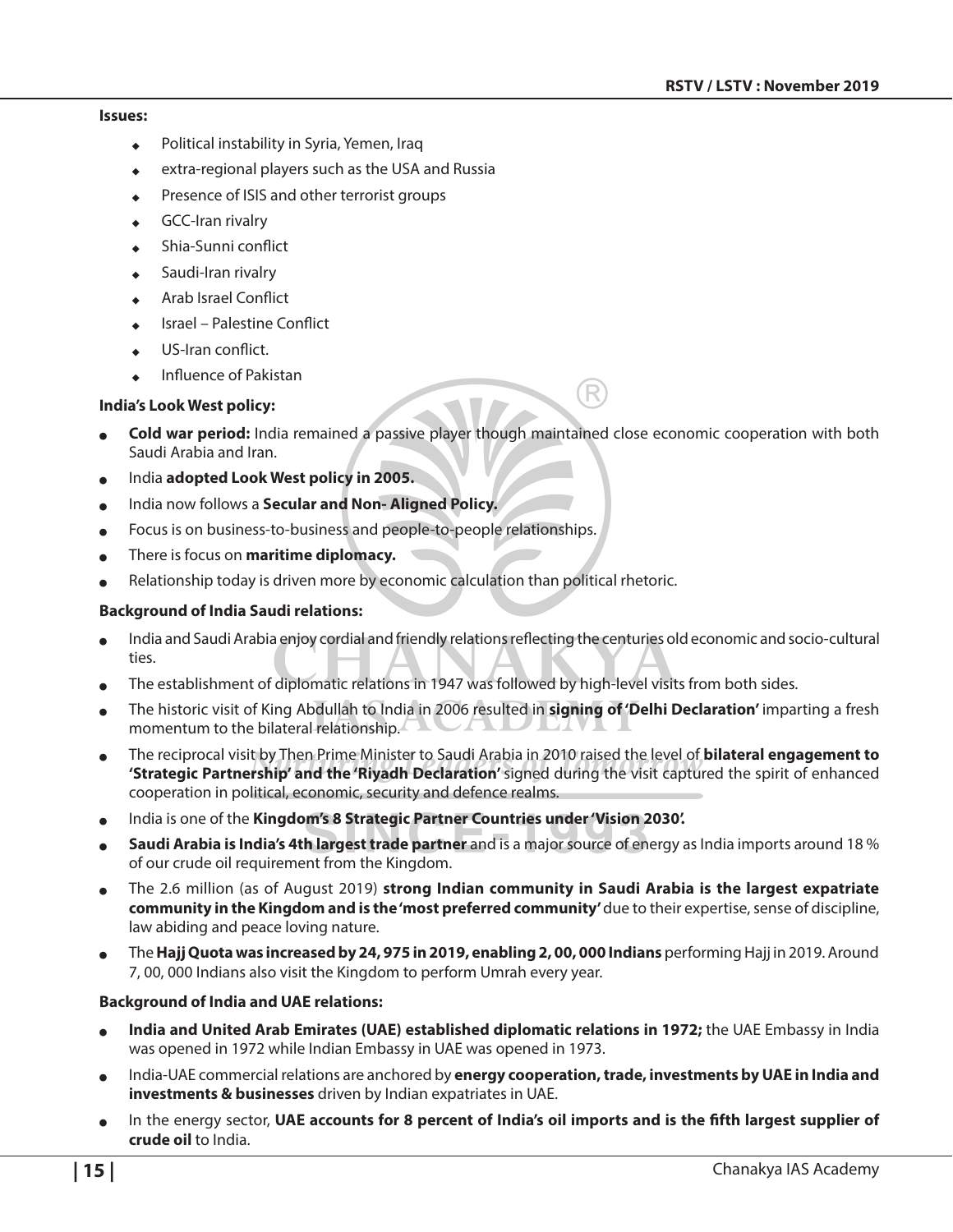#### **RSTV / LSTV : November 2019**

- India-UAE trade which was valued at US\$ 180 million per annum in the 1970s, is today around US\$ 50 billion (exports from India US\$ 28 billion and imports to India US\$ 22 billion in the year 2017) **making India the second largest trading partner of UAE,** while UAE is India's third largest trading partner (after China and US). Moreover, UAE is the second largest export destination of India of over US\$ 31 billion for the year 2016-17.
- The two nations share historical ties and have maintained regular cultural exchanges both at official and people to people levels. **India and UAE signed a Cultural Agreement in 1975.**

#### **Background of India and Iran relations:**

- **India-Iran relations span millennia** marked by meaningful interactions.
- The two countries **shared a border till 1947** and share several common features in their language, culture and traditions. Indian subcontinent and the Persian Gulf have strong commercial, energy, cultural and people-topeople links.
- <sup>O</sup> India and Iran established **diplomatic links on March 15, 1950.**
- In April 2001 the two countries signed the Tehran Declaration which set forth the areas of possible cooperation between the two countries.
- <sup>O</sup> Both sides signed **The New Delhi Declaration in 2003** which set forth the vision of strategic partnership between India and Iran.
- <sup>O</sup> During the visit of Prime Minister of India to Tehran in **May 2016, the contract on Chabahar was signed which, inter-alia, comprises investment of \$85 million** for equipping the port.
- The contract also comprises of provision of credit of approximately USD 150 million for the development of the 1st Phase of Shahid Beheshti port at Chabahar.

#### **Conclusion:**

- Saudi Arabia has, for some time now, been looking for new friends in the East. The disappointing response of the United States after half of the kingdom's oil production was knocked out by drone attacks last month, or when the West cornered Riyadh on the murder of journalist Jamal Khashoggi last year, has only driven it to look east.
- <sup>O</sup> Meanwhile, the bilateral ties between India and the UAE too have reached new heights. Having prospered for several decades, it has more recently advanced into a sterling partnership spanning multiple dimensions, with both countries firmly committed to expanding collaboration in new sectors.

#### **Mains Question:**

1. Not just Saudi and the UAE, the whole of West Asia is looking to engage with India and explore new frontiers. Critically analyse in context the relation between India and West Asia?

## **Family Laws & Custodial Rights**

#### **Introduction:**

- <sup>O</sup> The Supreme Court has sought Centre's response to a **PIL which challenged validity of a provision of Hindu Minority and Guardianship Act, 1956** that prefers father as a natural guardian of children till they attain majority.
- A bench headed by Justice Arun Mishra issued notice to the Centre after petitioner's counsel argued that the **1956 law's gender-based discrimination for grant of guardianship of children violated constitutional right** to equality guaranteed to Hindu women.
- The apex court had issued a similar notice to centre last month on another petition seeking re-visit of country's all personal laws with **regard to the custody of child in matrimonial disputes.**

#### **The PIL Issue:**

- <sup>O</sup> The **PIL** was filed by Sakshi Bhattacharya **on the basis that it violated Article 14 particularly in terms of gender discrimination** and the **Right to equality of a mother.**
- Sakshi Bhattacharya filed a PIL against the laws which governed child custody and guardianship.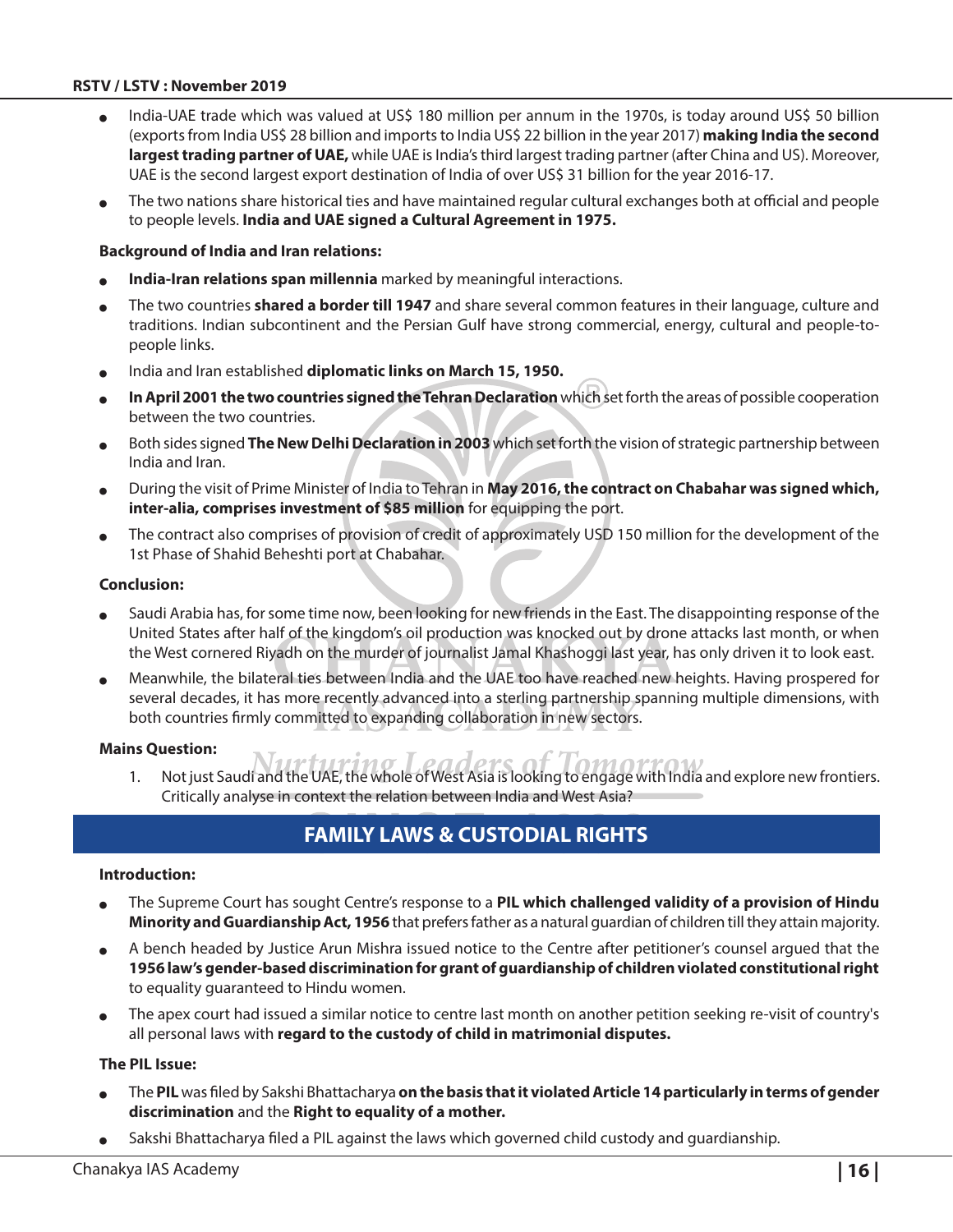- <sup>O</sup> The petitioner has filed the PIL, stating that **the sections of the Shariat Act of 1937 and the Hindu Guardianship Acts** were outdated with relation to the current situation.
- The petitioner has also alleged that the Act is in violation of the right to equality as per Article 14 of the mother and establishes a bias on the basis of **gender discrimination by** stating that the **father is a natural guardian of the child** until they attain majority, in the event of a divorce.
- The issue raises a doubt whether the PIL was based on discrimination, or fundamental rights of women or fundamental rights of the child or the custody/matrimonial rights.
- The bench headed by Justice Arun Mishra had issued a formal notice to the centre.
- <sup>O</sup> The apex court issued a similar notice to the centre in October 2019, on **another petition which was asking for all the personal laws of the country governing the custody of the child in the case of marital disputes** to be revisited and modified according to the present-day condition.
- The 257th report by the Law Commission of India had also suggested certain amendments to the currently available statutory **provisions so that the provision for shared custody/joint custody could be included.**

#### **Article 14 of the Indian Constitution:**

- **Equality before law:** 
	- The State shall not deny to any person equality before the law or the **equal protection of the laws within the territory of India** Prohibition of discrimination on grounds of religion, race, caste, sex or place of birth.

#### **Hindu Minority and Guardianship Act, 1956:**

- It states that the natural **guardianship of a minor will first go to the father** after which it will go to the mother.
- "In the case of a boy or an unmarried girl—the father, and after him, the mother, provided that the custody of a minor who has not completed the age of five years shall ordinarily be with the mother."
- <sup>O</sup> "The natural guardianship of **an adopted son who is a minor passes, on adoption, to the adoptive father** and after him to the adoptive mother."

#### **Observations of the Supreme Court:**

- The **interest of the child should be kept foremost** in custody battles between separated parents.
- Family courts should grant visitation rights in such a manner that a **child is not deprived of the love and care of either parent.**
- The Supreme Court observed that the child needs to have the love and support from both the parents irrespective of their fights.
- The gender bias eliminates the **chance of equal opportunity and in some situations,** women tend to stay in abusive relationships and suffer from domestic abuse only for the fear of giving up their children.
- Changed nature of society since the law was made, DOL changed, relation between man and women changed, changed notion of welfare of child, Presupposition that father is the natural guardian.

#### **Way Forward:**

- To eliminating the issue of discrimination on the basis of gender, there should be the introduction of genderneutral laws which are child-centric.
- To safeguard women and protect the welfare of the children who fall into another genre completely and ensuring justice to one section it has to be maintained for all other sections. Hence a balancing act has to be made while reviewing the PIL.
- Introduction of shared parenting within the law.
- All the personal laws need to be revisited to ensure that they're relevant to the current situation and aren't biased on the basis of gender.

#### **Mains Question:**

1. Recently, the Supreme Court has sought Centre's response to a PIL which challenged validity of a provision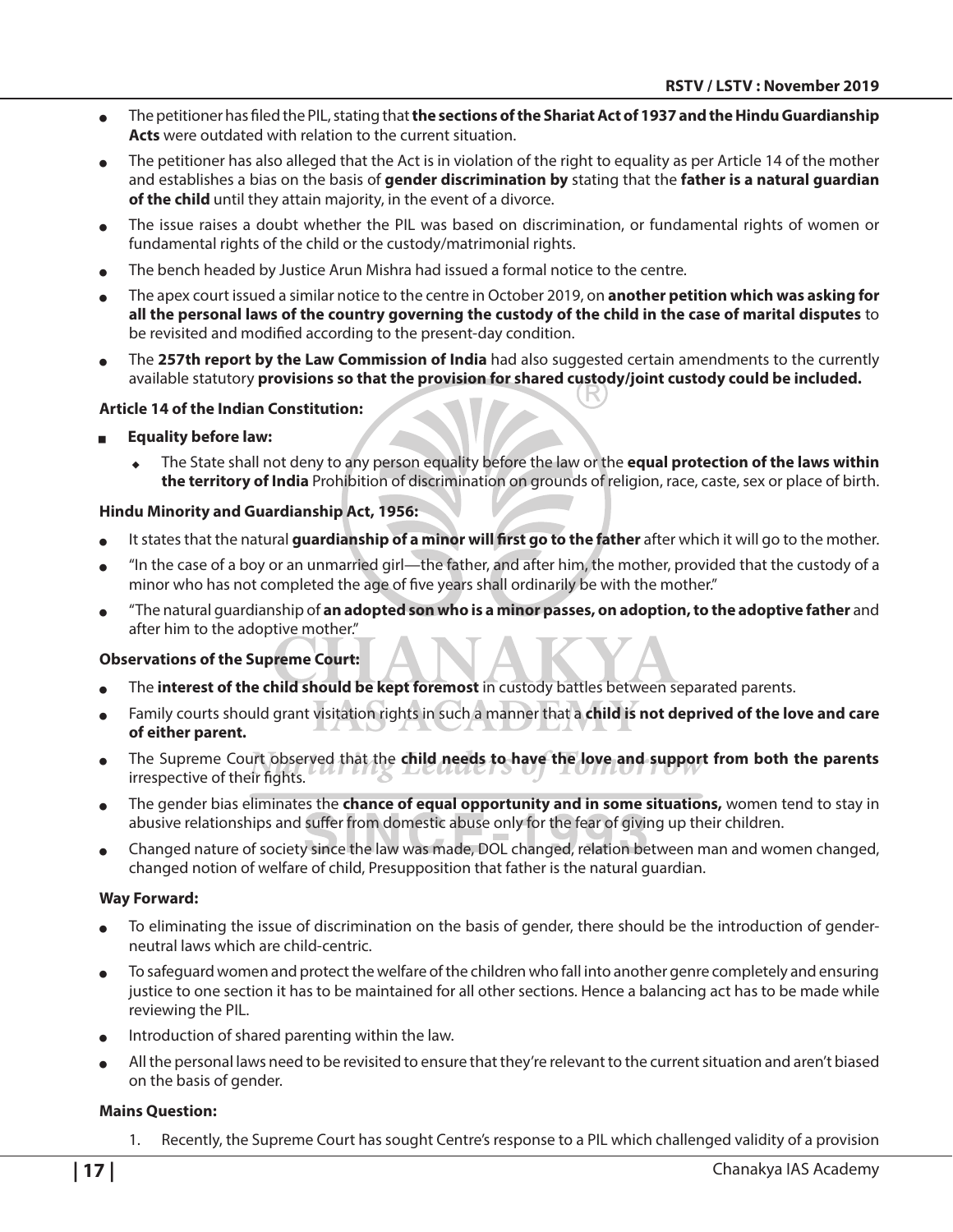of Hindu Minority and Guardianship Act, 1956. Explain the Hindu Minority and Guardianship Act, 1956 and in the context of the PIL, how can you say that, there is a need of a modification of the Act?

## **India's Act East Policy**

#### **Introduction:**

- Prime Minister of India visited Bangkok and will consider whether its concerns and interests in trade in goods, services, and investments are being fully accommodated when he attends the meeting of the RCEP there.
- <sup>O</sup> **PM to participate in the 16th ASEAN-India Summit** and will also attend the **14th East Asia Summit and the 3rd Summit meeting of nations** negotiating a **Regional Comprehensive Economic Partnership (RCEP) agreement.**
- Prime Minister said ASEAN related Summits are key elements of India's foreign policy, most notably our Act East Policy.
- It gives an opportunity to present our vision for the Indo-Pacific region. The Prime Minister will also hold bilateral meetings with a number of other world leaders present in the Thai capital for related summit meetings.

#### **Evolution of India's Act East Policy:**

- India Act East Policy was unveiled by Prime Minister of India, at the 12th ASEAN-India Summit in 2014 held in Myanmar. **Act East Policy is the successor of Look East Policy.**
- India's 'Act East Policy' (AEP) came into effect when the Prime Minister of India at his maiden visit to ASEAN-**India Summit in 2014 emphasized on practicing more action-oriented policy towards ASEAN and the wider East Asia.**
- In 2015, the Prime Minister visited five East Asian countries at various occasions. There have been other high level diplomatic visits to the East, followed by the appropriate diplomatic channels.
- Therefore, AEP has brought a great sense of speed and priority in engaging with the East Asian countries in general and Southeast Asia in particular.

#### **Look East Policy:**

- After initiating the *economic liberalization policies in 1991*, the country adopted a 'Look East Policy' (LEP) with a two-track approach in mind.
- While on one hand, Japan, Singapore and South Korea were considered as source of technology and **investment,** high growth rate in several economies of **East and Southeast Asia was instrumental in considering them as high potential export markets.**
- India subsequently strengthened the ties with the 'East' by becoming Sectoral Dialogue Partner of ASEAN in 1992, covering trade, tourism, investment and science and technology.
- In this pursuit, Then Prime minister of India launched Look East policy in 1992, to give a strategic push to **India's engagement with South-East Asia region.**

#### **Difference in Act East and Look East policy:**

- Look East policy focused on the Association of Southeast Asian Nations (ASEAN) countries + Economic **Integration.**
	- ◆ India became a dialogue partner of ASEAN in 1996 and summit level partner in 2002.
	- In 2012 the relationship got up-graded into a Strategic Partnership in 2012.
	- The time when India launched Look East Policy in 1992, India's trade with ASEAN was \$2 billion. After signing the Free Trade Agreement in 2010 with ASEAN, the trade has grown to \$72 billion (2017-18).
	- ◆ India is also an active participant in several regional forums like the East Asia Summit, ASEAN Regional Forum (ARF) etc.
- Act East Policy focused on ASEAN countries + Economic Integration + East Asian countries + Security **cooperation.**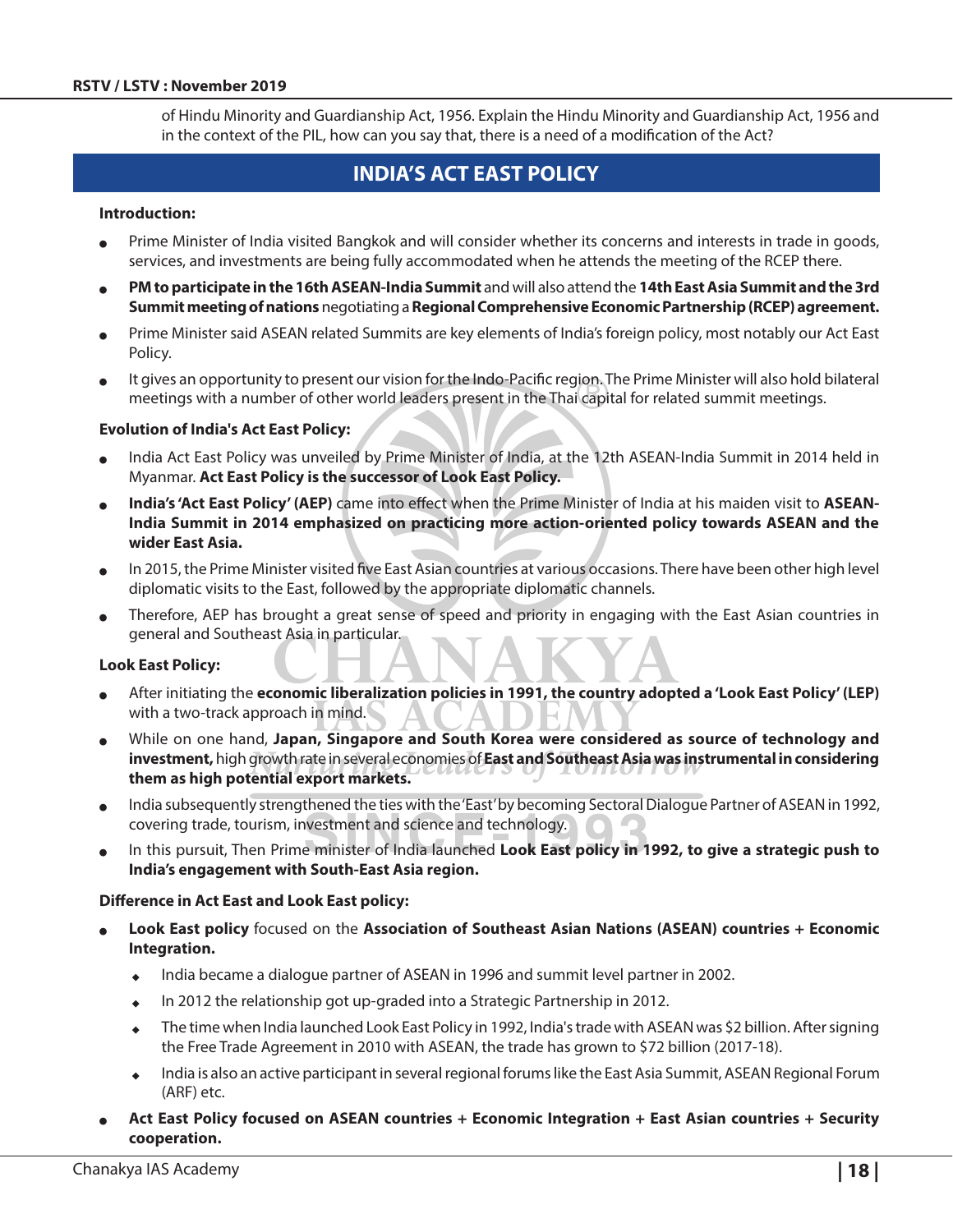- Prime minister of India highlighted **4C's of Act East Policy.** 
	- (a) Culture
	- (b) Commerce
	- (c) Connectivity
	- (d) Capacity building
- <sup>X</sup> **Security** is an important dimension of **India's Act East Policy.**
- In the context of growing Chinese assertiveness in the **South China Sea and the Indian Ocean, securing freedom of navigation and India's own role in the Indian Ocean is a key feature of Act East Policy.**
- <sup>X</sup> India has been engaged under the narrative of **Indo-pacific** and informal grouping called **Quad**.

#### **Indo-Pacific:**

- <sup>O</sup> The first time, the term 'Indo Pacific' was used by the **Japanese Prime Minister in 2007.**
- <sup>O</sup> According to him, it is a **connection between the Indian Ocean and the Pacific Ocean.**
- However, the President of the United States reinvigorated the term Indo-pacific at EAS summit, 2017.
- <sup>O</sup> Through **Indo-pacific, US envisages an open, free, inclusive, prosperous and rule-based Indo Pacific system.**
- <sup>O</sup> The term **Indo-pacific is being used instead of 'Asia-Pacific'.** This shows the **salience of India in the new construct.**
- <sup>O</sup> This can be reflected in **multilateral military exercises like Malabar** (trilateral naval exercise between **India, Japan and the US).**
- India hosted ASEAN Plus military exercise (Force 18) in 2018.

#### **Quad:**

- <sup>O</sup> Quad is an **informal strategic dialogue** of like-minded democracies **converging across the Indian and Pacific oceans.**
- It comprises of the US, Japan, India and Australia.
- <sup>O</sup> Quad is perceived to be symbiotically linked **military alliance, formed to contain China.**

#### **Way forward for Act East Policy:**

- **1. Need for Competitive Manufacturing:**
	- Act East Policy seeks economic integration of India's economy with global supply chains which are concentrated in Southeast Asia and East Asia.
	- <sup>X</sup> In order to **become a manufacturing hub, India should do holistic reforms to make its manufacturing competitive.**
	- In this context there is a need for **capital sector reforms, labour reforms, easing of land acquisition and bridging infrastructure deficit.**
	- The responsibility of carrying out these reforms lies with both the private sector and the government.
	- This will also help India to check its trade deficit.
	- <sup>X</sup> **A balanced, fair and equitable trade relationship is critical for a resounding Act East Policy.**

#### **2. Developing North East:**

- <sup>X</sup> **The success of India's Act East Policy will depend upon connectivity projects in India's North East region.**
- ◆ Therefore, India should expedite the connectivity projects like India–Myanmar–Thailand Trilateral Highway and Kaladan Multi-Modal Transit Transport Project.

#### **3. Leveraging Soft power:**

While pursuing Act East Policy India must work on its niche advantage i.e. cultural and civilisational. These **cultural and civilisational** linkages are dated from ancient times (spread of Buddhism and Hinduism).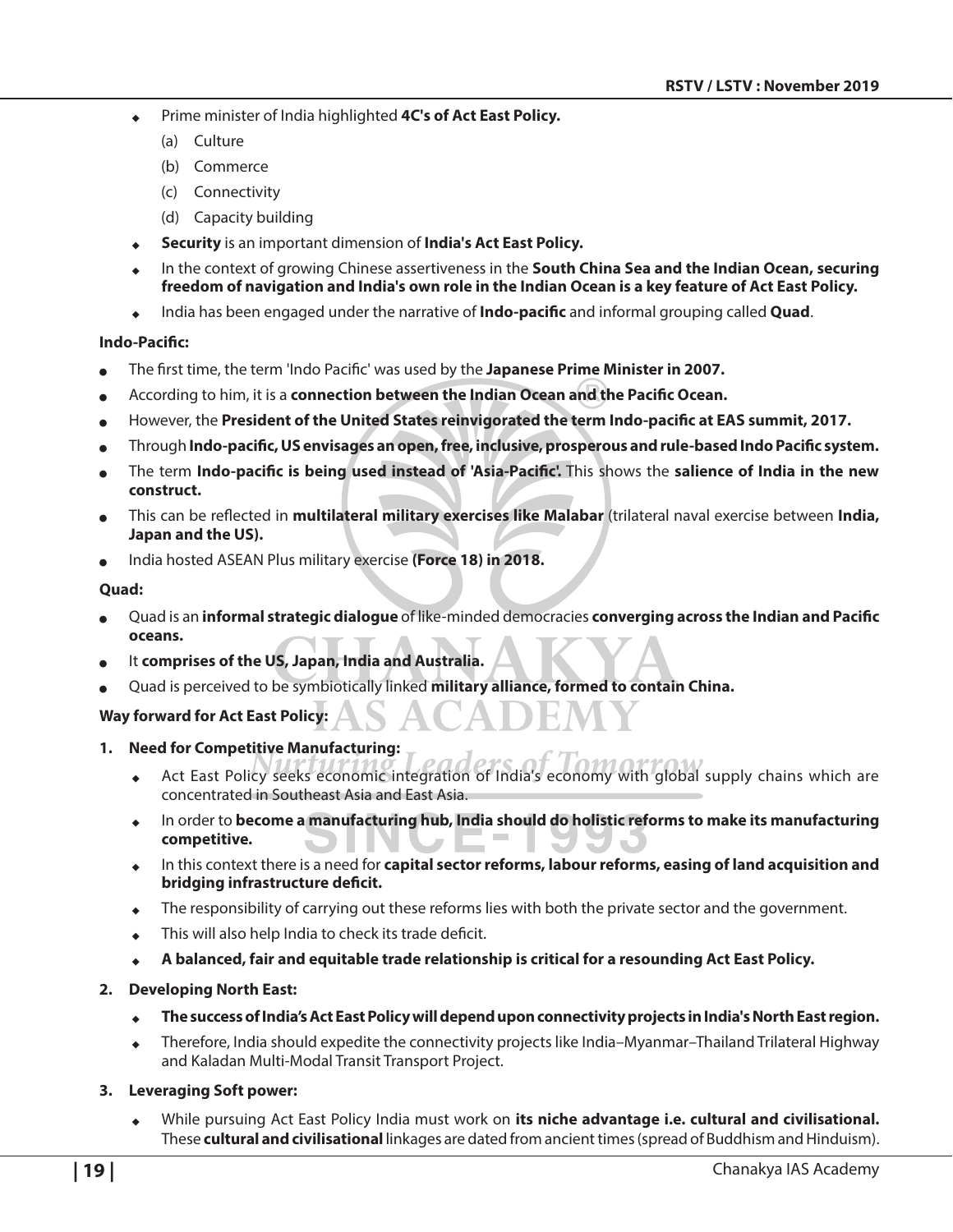#### **RSTV / LSTV : November 2019**

The sphere of India's cultural power expanded because of **technological infusion and globalization.** 

#### **Mains Question:**

1. Discuss how the India's Act East Policy is different from the India's Look East Policy? Also suggest some measures to give boost to the India's Act East Policy.

## **India's Start Up journey**

#### **Introduction:**

- India continues to be home to the third largest start up ecosystem in the world.
- <sup>O</sup> According to a recent **report released by NASSCOM 1300 tech startups** were added up to September this year. While **7 startups entered the Unicorn club** talking the total number to 24, potential unicorns also saw a significant increase to 52 from 15 last year.
- The **volume of investments in startups also grew,** touching 4.4 million US dollars for January to September this year.
- <sup>O</sup> According to the report these **startups have created and estimated 60000 direct jobs** and between 1.3 to 1.8 lakh indirect jobs.

#### **NASSCOM:**

- <sup>O</sup> NASSCOM is the **premier trade body and chamber of commerce of the Tech industry** in India and comprises over 2800 member companies including both Indian and multinational organisations that have a presence in India.
- <sup>O</sup> Our membership spans across the **entire spectrum of the industry from startups to multinationals** and from products to services, Global Service Centers to Engineering firms.
- Guided by **India's vision to become a leading digital economy globally,** NASSCOM focuses on accelerating the pace of transformation of the industry to emerge as the preferred enablers for global digital transformation.

#### **Key highlights of the report released by NASSCOM:**

- <sup>O</sup> Also known as **"Indian Tech Startup Ecosystem- Leading Tech in the 20's"** Report.
- India continues to reinforce its position as the **third largest startup ecosystem** in the world, with addition of more than **1300 startups this year.**
- The total number of tech startups in the country has grown to 8,900-9,300 with 1,300 startups being added this year so far.
- <sup>O</sup> India also **witnessed the addition of seven Unicorns this year** till August taking the total tally to 24, the third highest number of Unicorns (companies with valuation of over \$1 billion) in a single country in the world.
- The startups have created an estimated **60,000 direct jobs and 1.3-1.8 lakh indirect jobs.**
- Investments in start-ups were steady with \$4.4 billion flowing in between January-September this year across 450 start-ups – up 5 per cent year-on-year.
- Funding saw a huge spike in early stages with \$1.6 billion being recorded and growing at 70 per cent y-o-y.
- The trend witnessed over the year was that start-ups are driving focus more towards the B2B space and almost half of the country's start-ups are offering enterprise focused services.
- <sup>O</sup> Over **18 per cent of all start-ups in India are now leveraging deep-tech,** which means there are over 1,600 such companies in India.
- This number constituted only 8 per cent of start-ups incepted in 2014, and has seen a 40 per cent CAGR (compound annual growth rate) over the past five years.

#### **Challenges faced by Startups in India:**

**1. Culture:** Entrepreneurship and startups are only a recent phenomenon in the country. It is only in the last decade and half that people in the country have moved from being job seekers to job creators. Doing a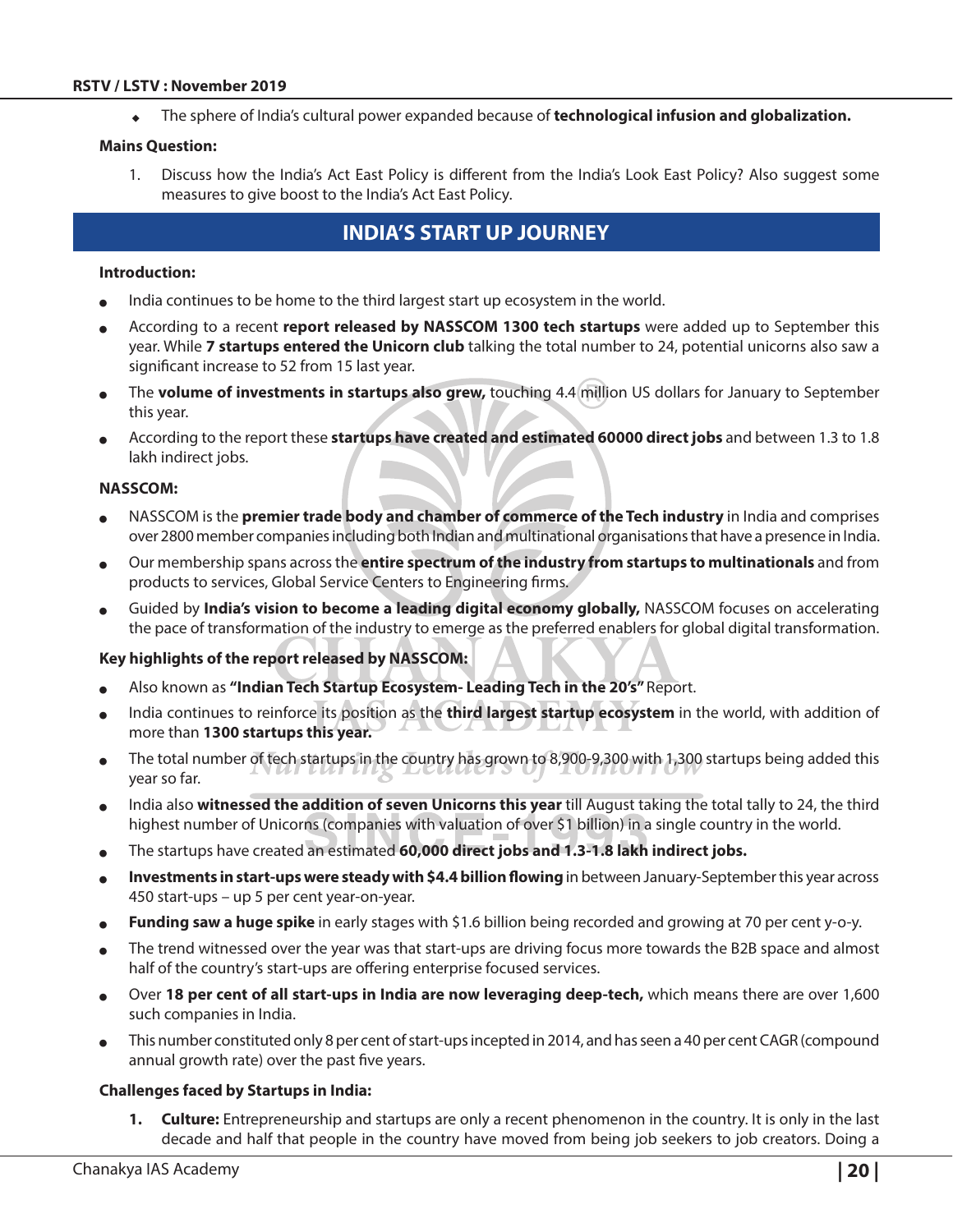startup is tough and every country sees more failures than success. More often than not an **entrepreneur needs to be prepared to face failures and unprecedented hardship.** 

- **2. Mentoring:** A great mentor is often what separates success from failure by providing valuable inputs. However, there is no formal mechanism to mentor startups in the country. Every mentoring that happens is on an ad-hoc basis. A **startup that has raised funds can count the investors for some form of mentoring,** but honest, unbiased, good business mentors are far and few in between. For startups finding a good mentor is often an uphill task.
- **3. Policies:** The **government's role has so far been limited to giving out grants and loans, but without an effective, enabling environment, implementation** is far off the target. In this regard it will be interesting to see the contours of the recently announced Startup Fund in this year's budget. For startups to thrive and succeed, the government has a lot to do and understand the importance of entrepreneurship in economic development.
- **4. Hiring:** India's skilling need is so huge that National Skill Development Corporation (NSDC) has been mandated to skill 150 million Indians by 2022. For a startup, it is particularly **difficult to attract and hire talent and skilled workers.** A startup often cannot match the salaries drawn at larger companies nor is a job at a startup seen as a steady one. This means startups face severe **hiring challenges and at times have to settle for the next best option.**
- **5. Funding: Capital and access to capital has been a perennial problem for startups.** While, of late angel investors, venture capital and private equity have brought succor to some extent, a large number of startups still grapple to raise funds from institutional setup.

#### **Opportunities of Startups in India:**

- **1. Demographic dividend:** According to the latest UN report India with 356 million 10-24 year-olds have the largest concentration of youth population despite having a smaller population than China. Youth is the driving force behind innovation, creation, and the future leaders of a country. Youth also drives demand and consumption pattern in a country. **For startups youth make up the workforce that it so desperately needs and going forward youth can be a huge talent base for startups.**
- **2. Large population:** For startups in the country, it is not essential to go overseas. **India, with over a billion people, presents a very large home market for any goods or services.** The large population has also led to a consumer expenditure growth, which has in turn has propped up supply and production. Startups that look to service and cater to the large population in solving a pain point or providing a utility in one of the world's most important consumer markets, stand to do well.
- **3. High Mobile penetration:** High mobile penetration in urban and rural India has reshaped the economy of the country and how goods and services are offered. It has lead to greater efficiencies and increased productivity. Higher mobile penetration has also led to increased financial inclusion and flow of credit to the unbanked. **Growth in mobile penetration is transforming the way businesses and consumers communicate and work.**

#### **Way forward:**

- Although, it is a positive sign that we are looking at our potential to grow even faster and bigger.
- There is need to have very active government support.
- For market access, the policies should be designed across all sectors of government and access should be at deep level.
- Need to have proper balance between founders, investors and consumers.
- Regulatory constraints in the social sectors should be removed and enabling environment should be provided for startups.
- Enable founders to not only capture but retain the value of their innovation created is important.

#### **Mains Question:**

1. To provide equal platform to startups in government procurements, the criteria of prior experience or turnover will be exempted without any relaxation in quality standards or technical parameters. Analyse?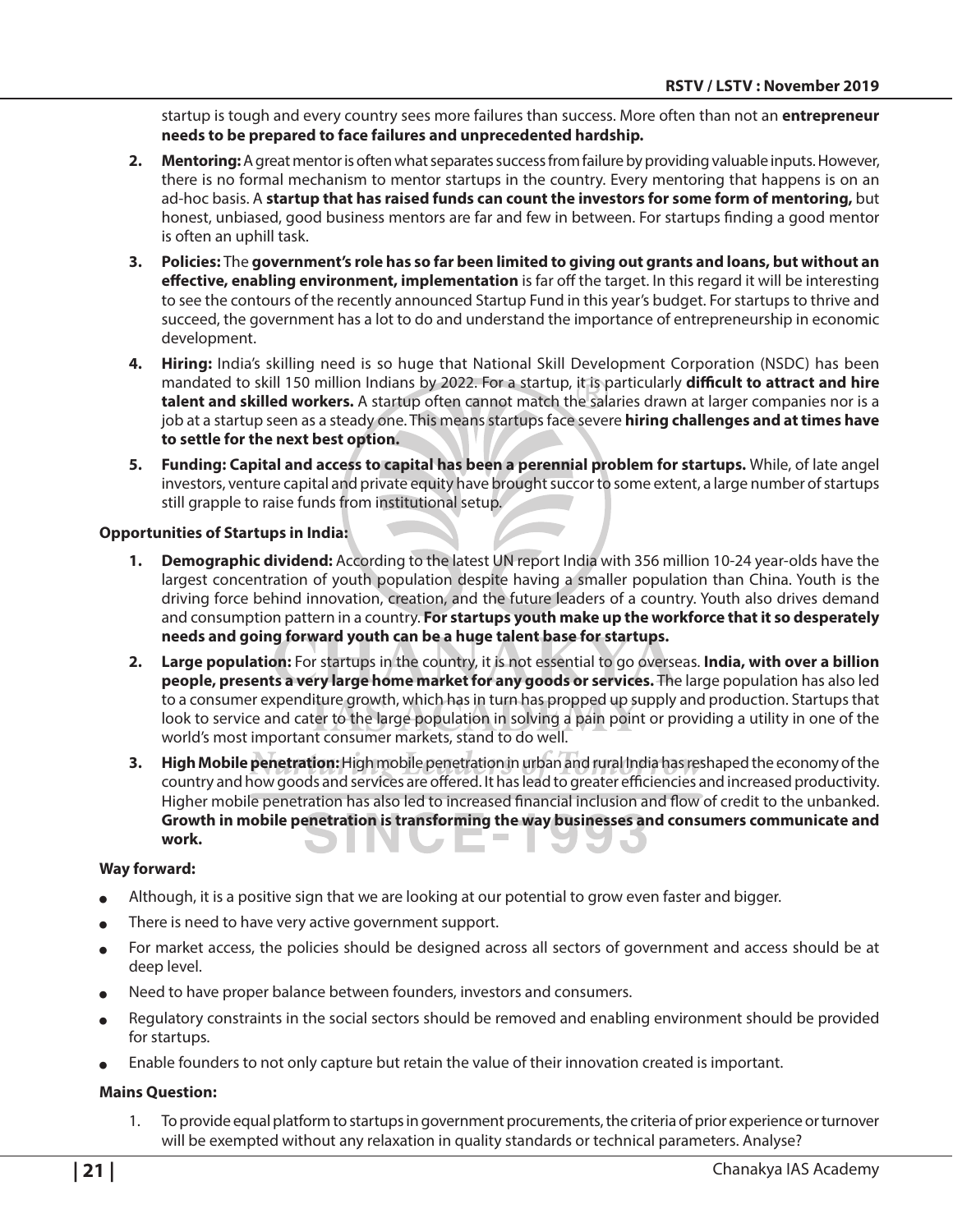## **Indigenous Radar Systems**

#### **Introduction:**

- Radars are detection systems which use **radio waves to identify and determine the range, velocity and angle of an object.**
- <sup>O</sup> There have been **significant technological advancements** making them highly sophisticated and powerful.
- In India DRDO and its laboratory Electronics and Radar Development Establishment is the agency which is responsible for design and development of all kind of radars.

#### **Radar System:**

- Radar is a detection system that uses radio waves to determine the range, angle, or velocity of objects.
- It can be used to detect aircraft, ships, spacecraft, guided missiles, motor vehicles, weather formations, **and terrain.**
- The RADAR system generally consists of a transmitter which produces an electromagnetic signal which is radiated into space by an antenna.
- When this signal strikes any object, it gets reflected or reradiated in many directions. This reflected signal is received by the radar antenna which delivers it to the receiver, where it is processed to determine the geographical statistics of the object.
- Radar is still most familiar as a military technology. Radar antennas mounted at airports or other ground stations can be used to detect approaching enemy airplanes or missiles, for example.

#### **Electronics and Radar Development Establishment (LRDE):**

- In India, Electronics and Radar Development Establishment (LRDE) is the laboratory that comes under **Defence Research & Development Organisation (DRDO) which is responsible for development of radars.**
- This organisation has met success with **various radar systems developed by it being inducted in Indian Armed Forces** now in large numbers.  $\overline{\phantom{a}}$
- Electronics and Radar Development Establishment (LRDE) works in the area of design and development of ground-based, ship borne and airborne complex radar systems and related technologies. Currently, LRDE is also developing technologies for space-based radars.
- Vision of LRDE: Nurturing Leaders of Tomorrow
	- <sup>O</sup> To create a centre of **excellence in radar and electronics technologies** by developing and delivering world class systems to meet the customer requirements.
- <sup>Q</sup> **Mission of LRDE:**
	- <sup>O</sup> **To design and develop Radar Systems** meeting the current and futuristic requirements of Services and Paramilitary Forces, keeping in view the emerging threat and EW scenario.
	- <sup>O</sup> **To contribute towards building self-reliance in contemporary Radar Systems** and associated technologies through Industry collaboration.
	- <sup>O</sup> **To promote collaborative research and core competence** within the country, in the field of Radar Systems and emerge as the National Centre of Excellence in Radar Technology.

#### **The Radar Systems Used by Indian Armed Forces:**

#### **1. INDRA Radar:**

- <sup>O</sup> The Indian Doppler Radar **(INDRA) series of 2D radars were developed by India's DRDO for the Army and Air Force.**
- The INDRA-I is **mobile surveillance radar** for low level target detection while the INDRA-II is for ground controlled interception of targets.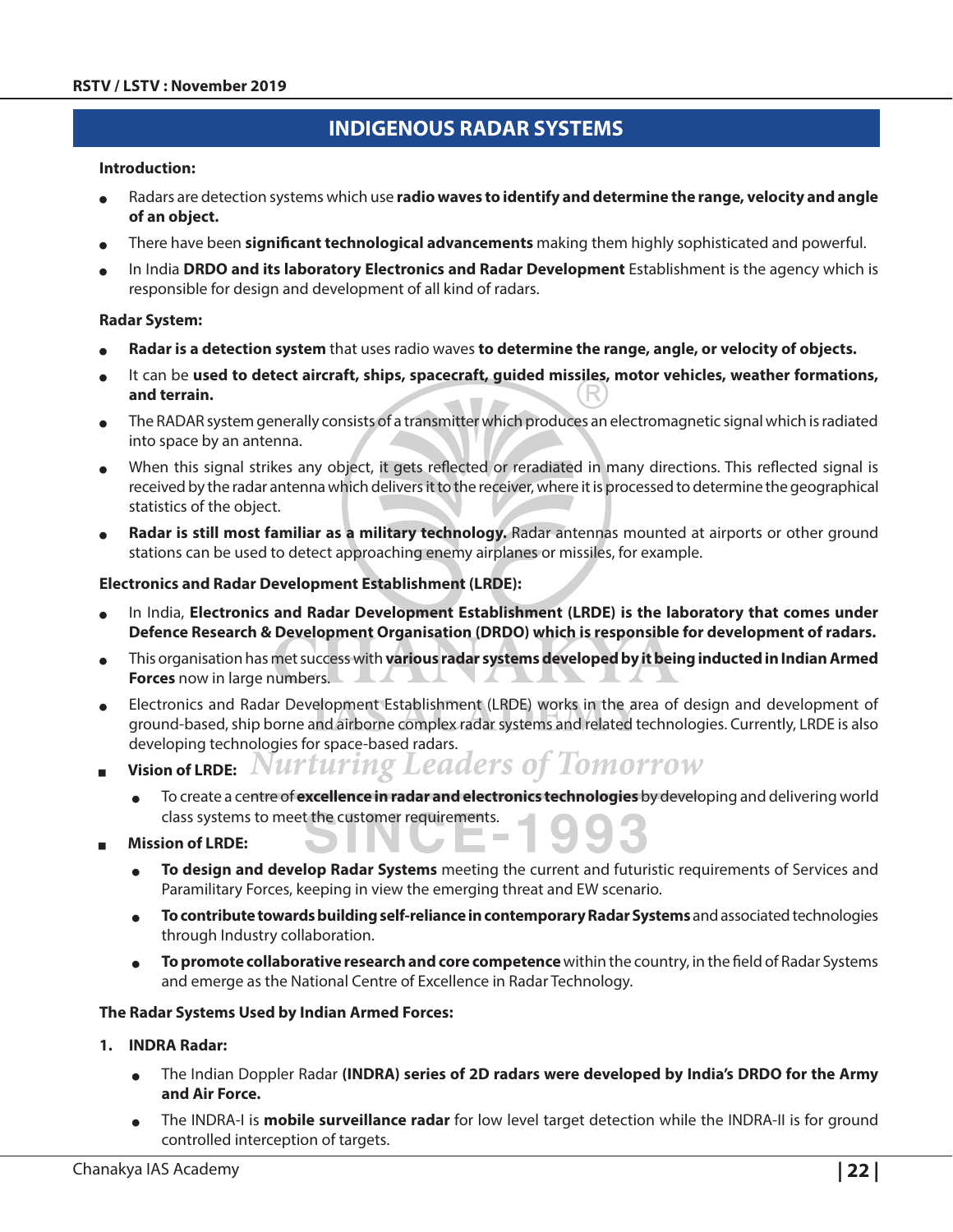- <sup>O</sup> INDRA-I is 2D mobile surveillance radar for low level target detection.
- <sup>O</sup> The radar is housed in two wheeled vehicles. Some of the main features are automated **Track While Scan (TWS), integrated IFF and high scan rate for high speed target detection.**
- The radar is produced by Bharat Electronics Limited and inducted into service.
- <sup>O</sup> The **INDRA-I was a landmark project for the DRDO,** as it was the first large radar system designed by the organization and produced in number for the defence forces.

#### **2. RAJENDRA Radar:**

- It is a **multifunction electronically scanned phased array Radar** which is the heart of Aakash Air Defence System.
- It is **passive electronically scanned array (PESA) radar** and is used to guide Aakash missile to its target.
- Mounted on a two wheeled vehicle it fulfills multiple radar functions like surveillance, tracking and **guidance.**
- It is multifunction radar, capable of surveillance, tracking and engaging low radar cross section targets.
- It is the **heart of the Aakash surface-to-air missile system and is the primary fire control sensor for an Aakash battery.**

#### **3. ROHINI Radar:**

- <sup>O</sup> The Rohini is an **operating in S-Band ground based 3D medium range air surveillance radar** providing detection and tracking air targets even under hostile EW operational environment.
- <sup>O</sup> It is **capable of handling multiple targets simultaneously** and also precisely calculate the height at which projectiles are flying. Mounted on Tatra mobile platform, a heavy duty modified truck **built by the public sector Bharat Earth Movers Limited (BEML)** and supported by an auxiliary mobile power unit; it enables the Rohini to be easily transported to the battlefront.
- <sup>O</sup> **Operating in a range of upto 170 kilometers and an altitude of 15 kilometers,** the Rohini radar can track multiple targets like fighter jets and missiles travelling at supersonic speeds of over 3,000 kms per hour.
- The **radar employs an array of Electronic Counter Measure (ECCM)** features including frequency agility and jammer analysis.
- <sup>O</sup> A Secondary Surveillance Radar, IFF, is integrated with the primary radar Rohini, which distinguishes friendly and hostile aircraft. About 100 pieces are expected to be built, with around 20 radars being manufactured every year.
- **4. Swathi Weapon Locating Radar:**
	- <sup>O</sup> Swathi Weapon Locating Radar is **mobile artillery locating phased array radar** developed by India.
	- <sup>O</sup> It is **counter-battery radar designed to detect and track incoming artillery** and rocket fire to determine the point of origin for Counter-battery fire.
	- <sup>O</sup> It has been **developed by DRDO's Bangalore base laboratory, LRDE and the Government owned Bharat Electronics Limited (BEL).**
	- <sup>O</sup> It can track 7 targets at a single time and are helpful for Indian Army to locate Pakistani artillery positions across the LOC.

#### **5. AEROSTAT Radar:**

- <sup>O</sup> The **aerostats are large fabric envelopes filled with helium,** and can rise up to an altitude of 15,000 feet (4,600 m) while tethered by a single cable.
- <sup>O</sup> The **largest lifts a 1000 kg payload to an operating altitude providing low-level, downward-looking radar coverage.**
- The first aerostats were assigned to the United States Air Force in December 1980 at Cudjoe Key, Fla. During the 1980s, the U.S. Customs Service operated a network of aerostats to help counter illegal drug trafficking.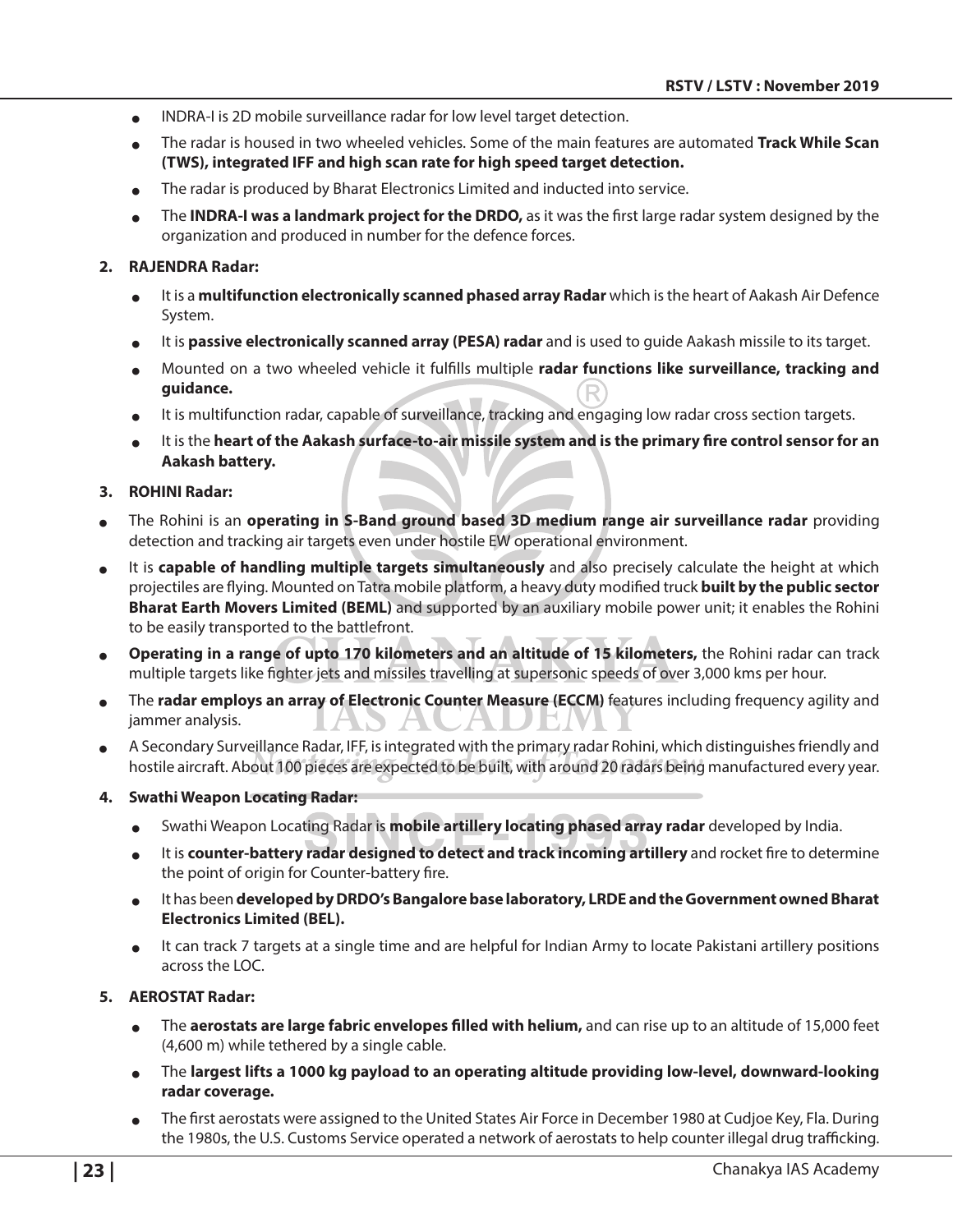#### **Conclusion:**

- <sup>O</sup> Indigenous produce in defence manufacturing is currently about 45-50 per cent only. Therefore, **the country must focus on more indigenous defence production to reduce import** in the sector and should become selfreliant in technology.
- <sup>O</sup> The **ultimate aim of DRDO is to supply the technology to other countries to enable the domestic defence industry to sustain itself and earn foreign exchange.**
- DRDO had come up with many technologies in the past few years and developed a complete range of indigenous radar systems.

#### **Mains Question:**

1. What do you understand by Radar Systems? Also Explain Radar systems used by Indian Armed Force with their features.

## **Indo-Pacific Oceans Initiative**

#### **Introduction:**

- Prime Minister of India proposed a **new initiative to create a safe and secure maritime domain in the Indo-Pacific,** indicating India's readiness to play a bigger role in the region where China has been expanding its military assertiveness.
- <sup>O</sup> PM floated the **idea of the Indo-Pacific Oceans Initiative during his address at the 14th East Asia Summit,** a premier forum in the Asia-Pacific region dealing with issues relating security and defence.
- Apart from the 10 ASEAN member states, East Asia Summit includes India, China, Japan, Republic of Korea, Australia, New Zealand, United States and Russia. The ASEAN's current chair Thailand and Australia welcomed the Prime Minister's proposal.

#### **Background:**

- <sup>O</sup> The concept of the **"Indo-Pacific"** was **popularized by Japanese Prime Minister** Shinzo Abe during his **2007 "Confluence of the Two Seas"** speech to the Indian Parliament.
- <sup>O</sup> As a framework, the Indo-Pacific seeks to create a connected multi-polar region that must be governed by commonly agreed international norms, rules, and practices.

#### irturing Leaders of Tomorrow **Concept of Indo-Pacific:**

- The "Indo-Pacific" construction has attracted considerable attention around the world and is progressing rapidly. Countries that are part of the vast expanse of ocean in India and the Pacific are called "Indo-Pacific countries".
- Its expanse is debated to be ranging from the eastern shores of Africa to the western coast of the United States, albeit with variations in definitions depending on each actor and their own geographic positioning in the vast expanse.
- Strategically, it can be viewed as a continuum across the two oceans connected by its main trade channel, the Strait of Malacca.
- <sup>O</sup> The main reasons for the rise of a strategic imagination of the Indo-Pacific are the **growing footprint of China across the length and breadth** of the region and the relative decline of the U.S. alliance system and it's striving for resurgence.

#### **Significance of the Indo-Pacific Ocean:**

#### **1. Maritime Trade:**

- Pacific islands are strategically significant from New Delhi's point of view as they sit astride important sea lines of communication through which important maritime trade is conducted.
- India has been going slow on RCEP negotiations as it is wary of China's presence in the grouping, with which New Delhi already has a massive \$60 billion trade deficit.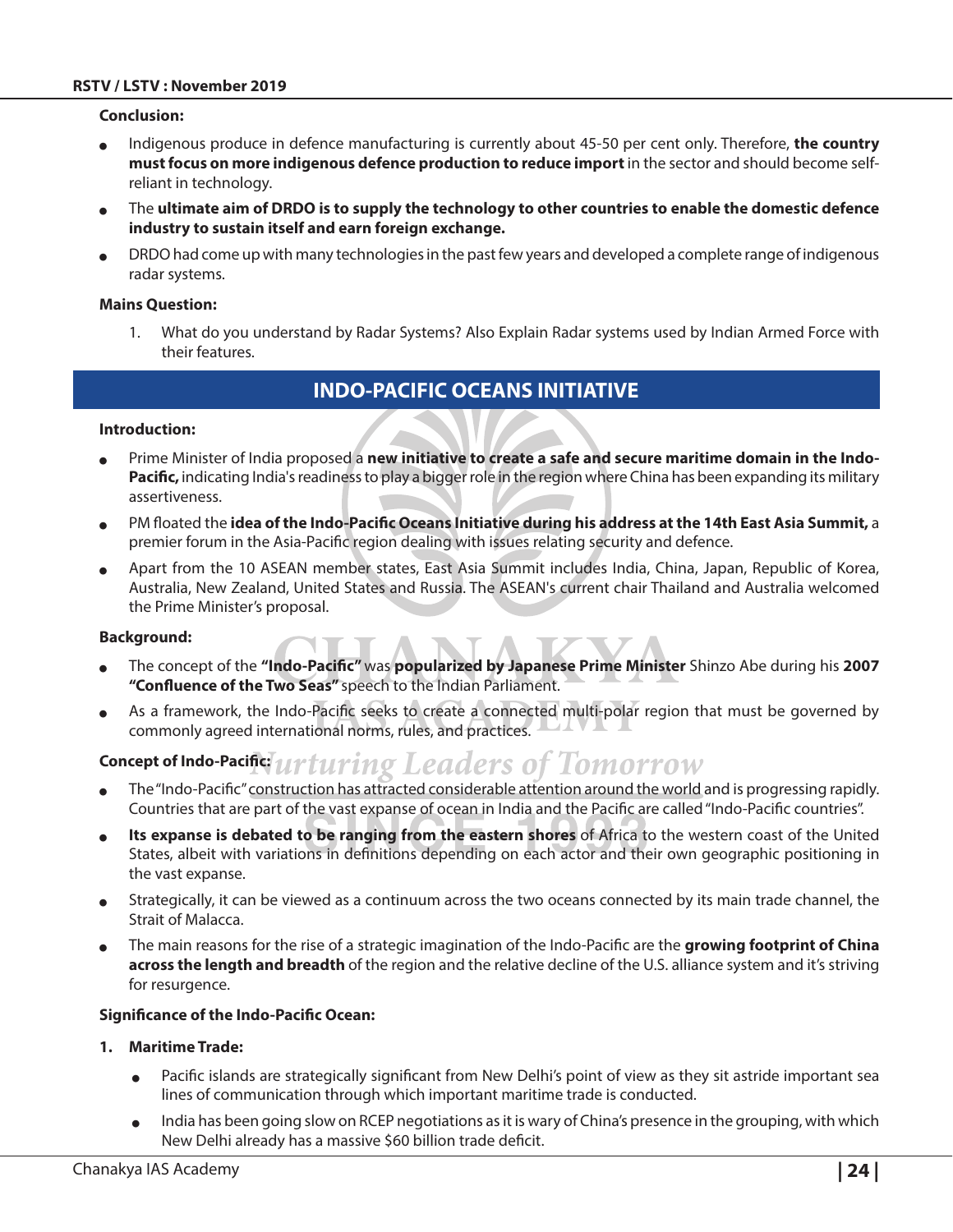#### **2. Connectivity:**

- Freedom of navigation and openness of sea lanes which extend from East Africa to the west coast of North and South America will enhance connectivity
- <sup>O</sup> ASEAN resides at the connecting point of the Indian Ocean and the Pacific Ocean

#### **3. Infrastructure:**

The United States, India and Japan are working together to finance sustainable and community-driven infrastructure projects which are vital to the development of the region.

#### **4. Blue Economy:**

India plans to devote more energy to Indian Ocean Rim Association (IORA) because the heart of its Indo-Pacific policy is anchored in the Indian Ocean. This integrates the "blue economy" part of Indian politics with the security side.

#### **India's Stand:**

- **o** India is playing a key role in the **Pacific, East Asia and Southeast Asia.**
- $\bullet$  India is also trying to make innovative use of trade and diplomacy as strategic arsenals.
- India can take this opportunity to promote the justification and rationalization of its interests in Southeast Asia, expand its presence in East Asia, strengthen its political, economic and military cooperation with the United States and its allies, and comprehensively increase **India's influence in international affairs.**
- India's approach of the Indo-Pacific is of making this area an inclusive region, anchoring on peace and prosperity for all stakeholders.
- India's geographical vision for the Indo-Pacific is from the eastern shores of Africa to the western shore of the US. **The India-Ocean Region (IOR) is India's prime area of interest in the Indo-Pacific.**

#### **Other Countries' stand:**

- United States, Japan, and Australia: The United States is the leader of the "Indo-Pacific Strategy" and Japan & Australia has fully endorsed this idea.
- For them "Indo-Pacific Strategy" is to contain China's rise and safeguard their interests in the region.
- The US considers the area between the **west coast of the United States and the western shores of India as the Indo-Pacifice full rim** ers o Lomorrow
- <sup>O</sup> Its primary areas of focus are the Pacific Ocean and the three seas of China the Yellow Sea, East China Sea and the South China Sea.

#### **Challenges of the India-Pacific Strategy:**

- The geographical construction of the Indo-Pacific is unclear even after so many years.
- The **confrontational model of the United States is not acceptable for many countries, including India.** India wants an inclusive model, as mentioned in the Shangri-la dialogue.
- Without balancing China's point of view, no initiative will work. All related countries have strong links with China of different natures.
- Recently, India has just rejected the Regional Integrated Economic Association (RCEP) and will have an impact on the Indo-Pacific strategy.

#### **Possible Impacts of the Strategy:**

- Central position given to ASEAN; to give them a comfort that their role is not diluted in the region in any way.
- **e** Ensuring freedom of navigation.
- **•** Freedom of over-flights.
- <sup>O</sup> All **disputes are resolved as per international conventions– UN convention** for the Laws of Seas (UNCLOS).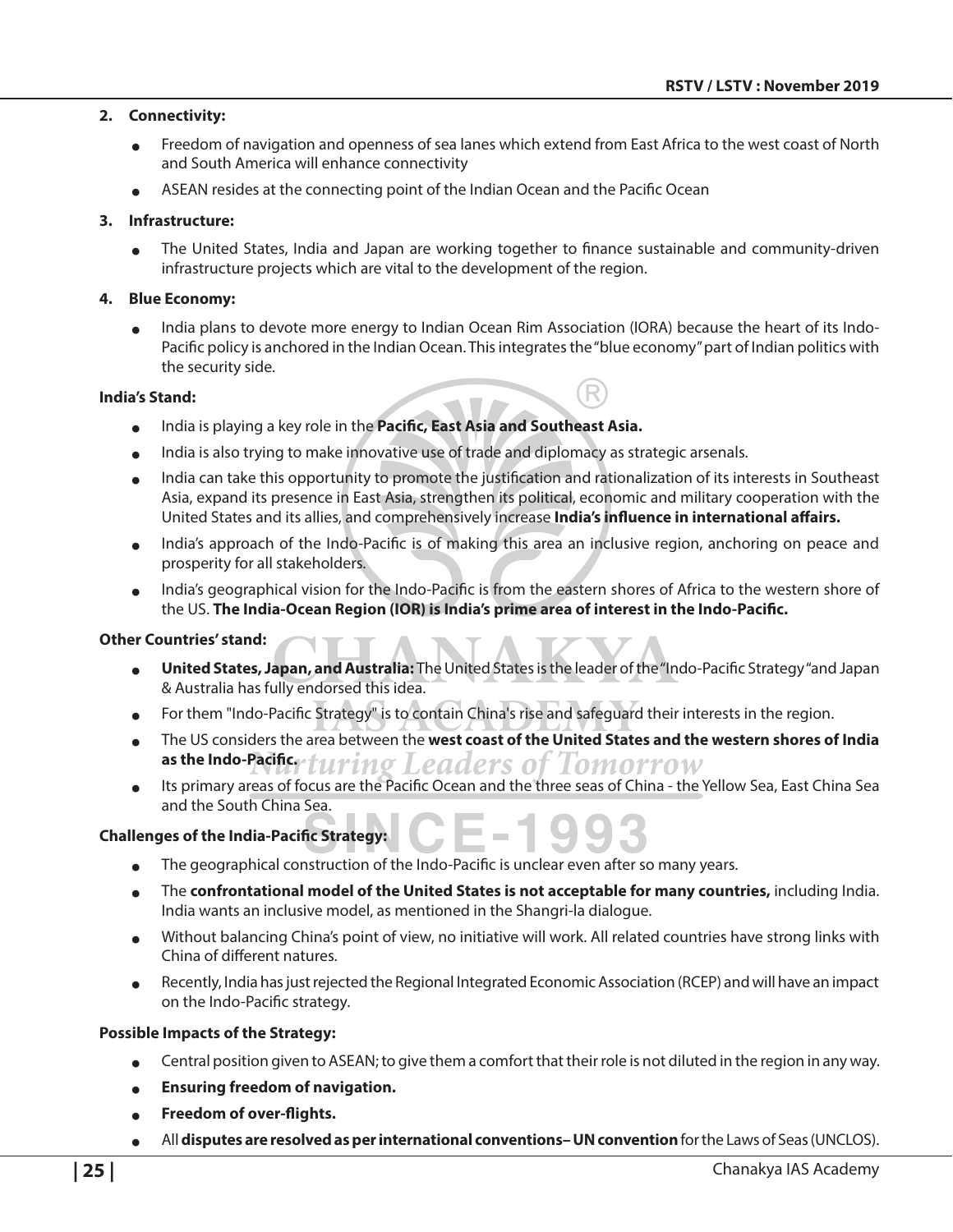- Safety and security of the region is of paramount importance.
- $\bullet$  Sustainably utilising the maritime resources of the region, partnerships with countries in having joint projects: **natural resource utilisation, disaster management, security etc.**
- 'East Asia Summit' (EAS) to take forward the concept of maritime security in the Indo-Pacific.

#### **Future prospectus for India:**

- Naval forces and diplomacy are two essential tools to promote the stature of India in Indo-Pacific affairs.
- <sup>O</sup> New Delhi needs to build on already strong trade and trade relations to develop bilateral diplomacy, **blue water policy and deeper economic integration** under Free Trade Agreements (FTAs). All of these pieces are needed to complement Indo Pacific's open, integrated and balanced image.
- India's vision of security and growth for all in the region (SAGAR), on which systems such as Sagarmala are based, should be exploited to increase international confidence in India's role in Indo-China peaceful relations.

#### **Quadrilateral Security Dialogue:**

- <sup>O</sup> It is the strategic dialogue between the **four countries viz. India, United States, Japan, and Australia, originally initiated in 2007** but soon disbanded with the withdrawal of Australia.
- <sup>O</sup> In 2017, on the sidelines of East Asia summit in Manila, Philippines, it again came into the picture **because of growing Chinese assertiveness in the South China Sea.**
- It is a sort of quasi-military alliance to control the growth of china's hegemonic tendencies in the region.
- <sup>O</sup> It's objective to **tackle challenges of terrorism, promoting stability and maritime alliances, trade & commerce and ensure freedom of navigation** in the Indo Pacific region.

#### **Way Forward:**

- India needs to be clear where it stands, whether with those that support the rules or with those who do not support the rule-based approach.
- <sup>O</sup> There is **need for internal reforms capital, land, labour-** if India wants to make a contribution to the Indo-Pacific region.
- Quad and Indo-Pacific should present an alternative to the Belt-Road-Initiative in terms of alternate **funding and financing on ground.**
- It is important that this alteration happens, as it will be important for the ASEAN countries to find Indo-Pacific Initiative a value concept worth supporting.
- And since **connectivity is as important as security,** there is need for resources to help achieve connectivity in the region.

#### **Mains Question:**

1. What is the significance of the Pacific region for India? Analyse the initiatives to secure the maritime domain in the Indo-Pacific.

## **J & K and Ladakh - Road Ahead**

#### **Introduction:**

- Three months after the bold decision of scrapping Jammu and Kashmir's decades-old special status under Article 370, the strife-torn state ceased to exist.
- India now has **two new Union Territories Jammu and Kashmir, and Ladakh -** while it has one less state.
- <sup>O</sup> The big change of status for Jammu and Kashmir comes 86 days after the Centre moved to scrap the **special status of the state of Jammu and Kashmir.**
- This is for the first time in the history of India that a state is being converted into two Union Territories.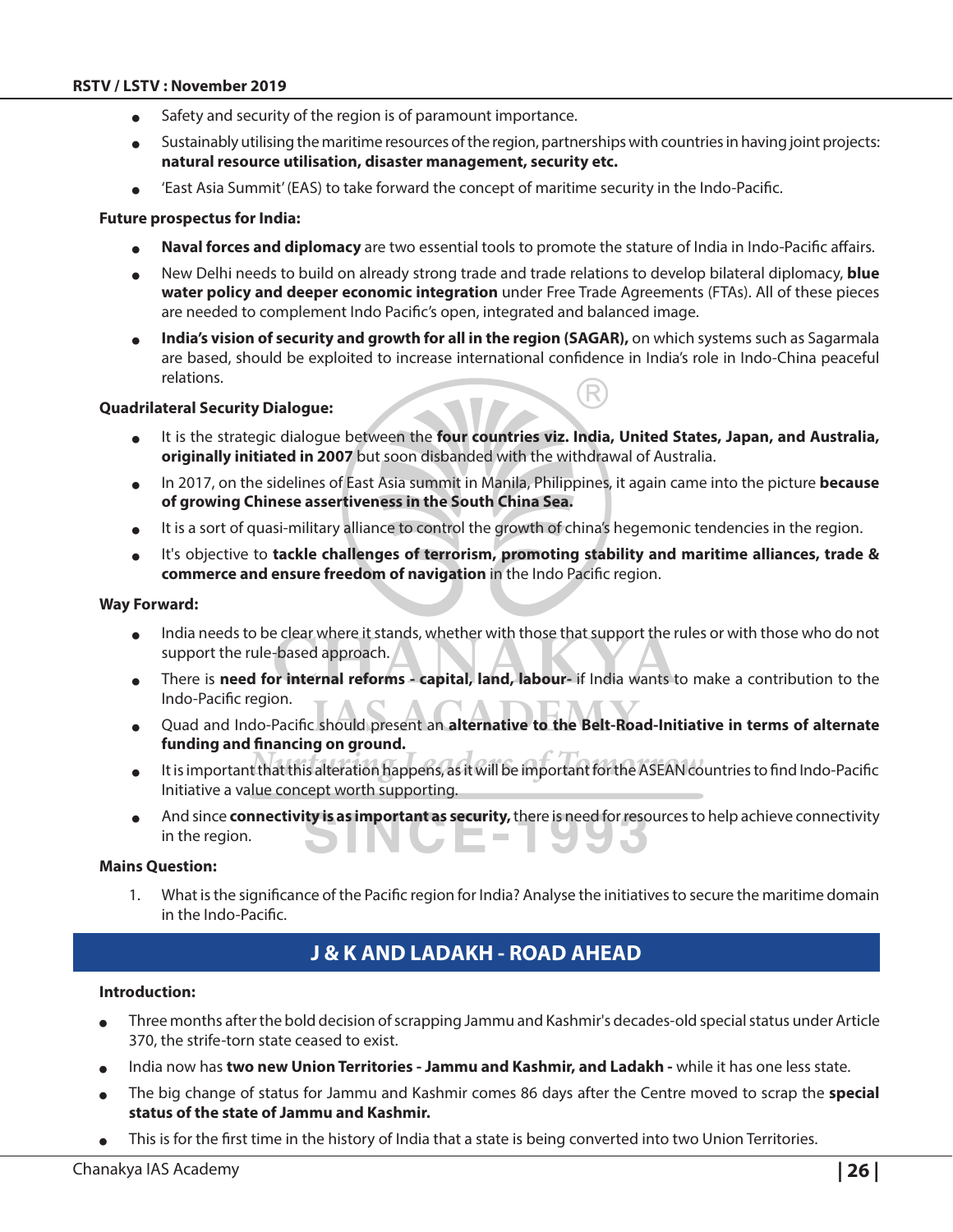- The total number of states in the country will now be 28, while the **total UTs will go up to nine.**
- The UT of Jammu and Kashmir will have a legislature like Puducherry while Ladakh will be a UT without legislature like Chandigarh.

#### **Background:**

- Jammu and Kashmir was enjoying **special status under Article 370 and 35A of Indian constitution.**
- It was not fully integrated with the Indian Union and had a separate constitution.
- <sup>O</sup> On August 5th 2019, the special status of Jammu and Kashmir was abrogated by bringing amendments to Article 370 through Presidential Order, 2019 and the **state was bifurcated into two union territories of Jammu and Kashmir with a legislature and Ladakh without a legislature by Reorganisation of Jammu and Kashmir Act, 2019.**

#### **Changes taken place after the Reorganisation of Jammu and Kashmir Act, 2019:**

- Central Government has taken charge of both the newly created UTs of Jammu and Kashmir and Ladakh.
- Under Article 239, President is authorized to administer the UT through the designated officer appointed by him known as lieutenant Governor. So it is the **LG that is going to administer the newly created UTs.**
- The UT of Jammu and Kashmir is going to have a legislative assembly with strength of 107 members. On the other hand, the UT of Ladakh is to be directly administered by the central government without legislature.
- <sup>O</sup> The state symbols i.e. the **state flag and emblem will cease to exist.** J&K till now used to have a separate flag owing to the provisions of Article 370 in the Constitution of India. Only the national flag will be used from now on.
- <sup>O</sup> The existing state cadre of officers from **Kashmir Administrative Services (KAS) and Kashmir Police Service (KPS) will remain unchanged.** However, the new appointments will be made from the AGMUT cadre.

#### **Implications of the Act:**

- There has been no violence and insurgency in Ladakh as has been seen in Kashmir since last three decades.
- <sup>O</sup> The **people of Ladakh will not have to move to Srinagar or Jammu where administrative decision makers**  are located to get their problems solved.
- Refugees have rights to vote in Parliamentary elections but not in Assembly elections which is the denial of their fundamental rights. This new constitutional arrangements will take into consideration all these **injustices and deliver justice to them.**
- Jammu and Kashmir will exist and thrive without Article 370 too. But here lies a duty on central government to convince the people that the new constitutional arrangement is for the good of the people.

#### **Duties of the Lieutenant Governors of Jammu and Kashmir and Ladakh:**

- <sup>O</sup> According to the Jammu and Kashmir Reorganisation Act, 2019, the **Legislative Assembly of the UT of Jammu and Kashmir may make laws for the whole or any part of the union territory** with respect to any of the matters enumerated in the state list of the Constitution except the subjects mentioned in entries one and two -- **'public order' and 'police'** respectively -- or the Concurrent List in the Seventh Schedule of the Constitution.
- <sup>O</sup> The Act says the **cadres of the IAS and IPS** for the existing state of Jammu and Kashmir, on and from the appointed day, **shall continue to function on the existing cadres.**
- <sup>O</sup> The President shall **appoint the L-G under article 239.** The L-G will be assisted by advisors appointed by the Centre since the Union Territory will not have a Legislative Assembly.
- In the case of Union Territory of Jammu and Kashmir, the L-G shall "act in his discretion" on issues which fall **outside the purview of powers conferred on the Legislative Assembly, in which he is required to exercise any judicial functions, and**/or matters related to All India services and the Anti-Corruption Bureau.
- The Chief Minister shall be appointed by the L-G who will also appoint other ministers with the aid of the CM. The L-G shall also **administer the oath of office and of secrecy to ministers and the CM.**
- The L-G will have the **power to promulgate ordinances which shall have the same force and effect as an act of the Legislative Assembly assented by the L-G.**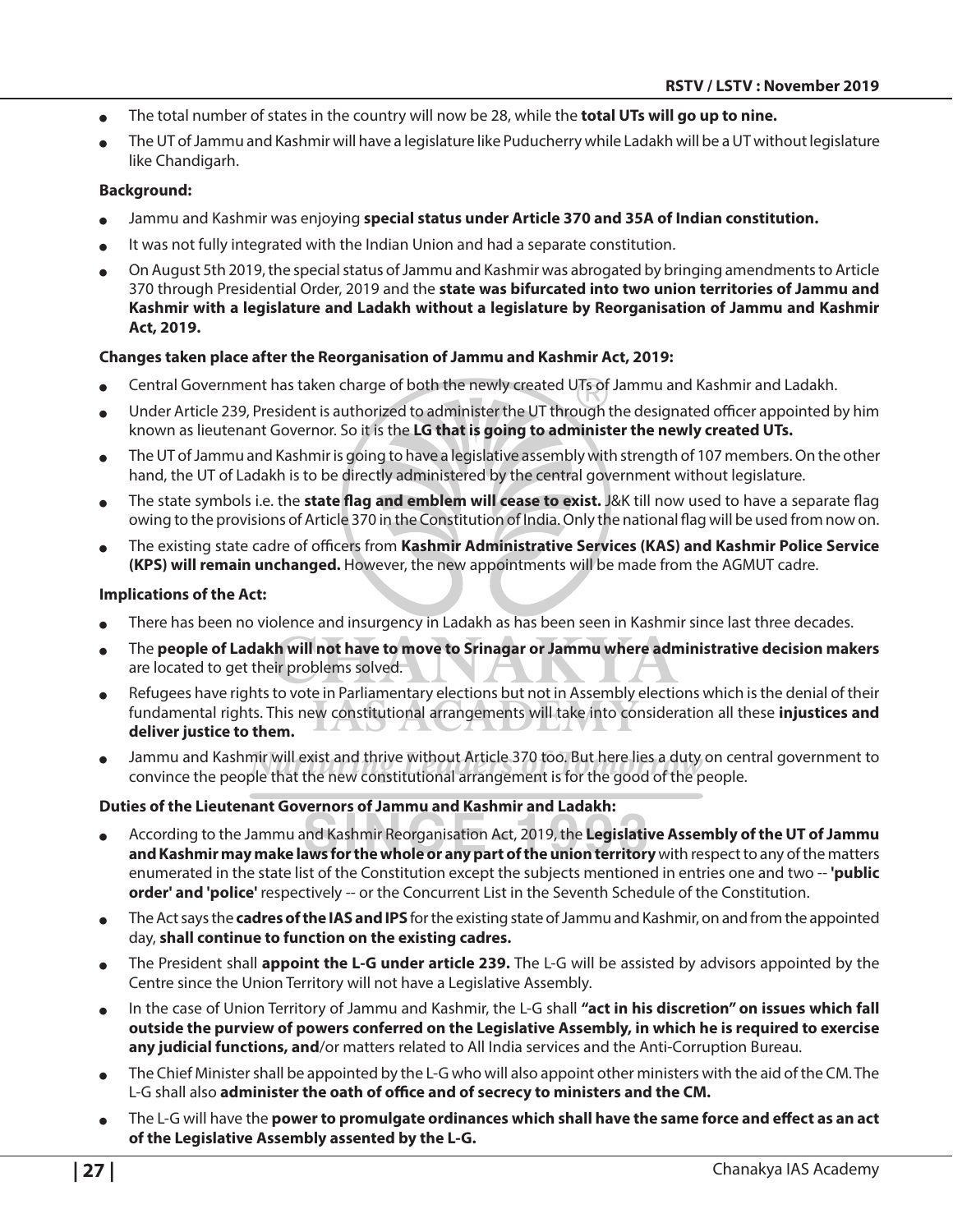- Maintenance of Rule of law: Maintenance of peace should be the top priority of the LGs.
- <sup>O</sup> **Development opportunities:** The people of Jammu and Kashmir and Ladakh must be provided opportunities for education, employment and excellence.
- Restoration of Democratic processes: Delimitation of constituencies should take place as quick as possible and only then elections will happen.

#### **Challenges for the Lieutenant Governors of Jammu and Kashmir and Ladakh:**

- Good governance and efficient administration are vital for hassle-free and smooth public service delivery mechanism.
- <sup>O</sup> **Well-defined citizen's charter and viable grievance redressal mechanism** are the cornerstones of a welfare administration.
- Development of the newly formed Union Territories should be the top priority.
- The big challenge in Jammu and Kashmir will be eradicating corruption.
- <sup>O</sup> To **streamline administration as there are no basic amenities provided in Kashmir** and Jammu ranging from public goods to infrastructure for private sector.

#### **Conclusion:**

- A 10-year strategy for education, employment and employability should be deployed for uplifting Kashmir.
- The Gandhian path of non-violence and peace should be adopted to solve the legitimacy crisis in Kashmir.
- The government can mitigate the challenges emanating out of Action on article 370 by launching a comprehensive outreach programme to all the people of Kashmir.
- In this context, Atal Bihari Vajpayee's version of Kashmiriyat, Insaniyat, Jamhooriyat (inclusivity culture of Kashmir, humanitarianism and democracy) for Kashmir solution, should become a cornerstone of the forces of reconciliation in the State.

#### **Mains Question:**

1. What are the major challenges for the government of India in the newly created union territories of Jammu and Kashmir and Ladakh? Explain and suggest some measures to overcome them?

*TOMOTTOW* 

## **Indo-German Economic Ties**

INUTUITING LEUUETS OF

#### **Introduction:**

- India and Germany signed multiple pacts and joint declarations of intent and exchanged agreements after bilateral talks between Prime Minister and German Chancellor in New Delhi.
- The **agreements were inked for cooperation in fields such as space, civil aviation, maritime technology, artificial intelligence, digital technology, medicine, defence, cyber security and education.**
- <sup>O</sup> Prime Minister said the expertise of economic power houses like **Germany could help in his government's aim to build a "new India" by 2022.**
- PM invited Germany to also take advantage of opportunities in defence production in dedicated corridors in Uttar Pradesh and Tamil Nadu.
- <sup>O</sup> **Germany is India's largest trading partner in Europe** and more than 1,700 German companies operate in the country.

#### **Indo-German Trade history:**

- With a trade history of **over 500 years India and Germany are linked by a common past of economic cooperation.**
- <sup>O</sup> Over the years, not only has the bilateral trade increased but **German companies have discovered new business and investment opportunities in India** and so have the Indian firms in Germany.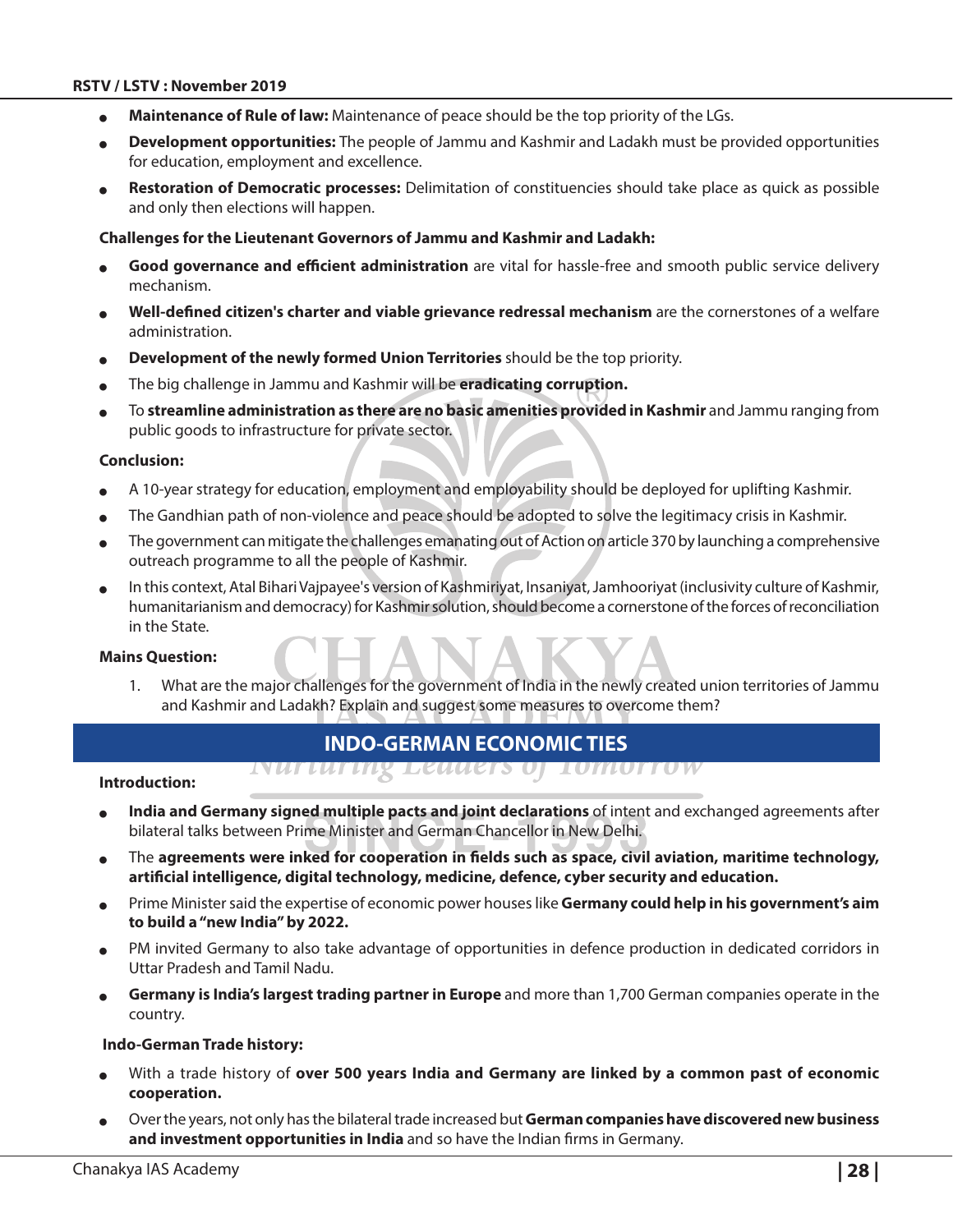- Between the 16th and the 18th centuries, a number of German companies were established **with the aim of trading with Indian and other East Asian countries.**
- In the 19th century it was the German company Siemens who built the **first telegraph connection between Kolkata and London, via Berlin.**

#### **Indo-German Trade in recent times:**

- <sup>O</sup> **Germany is the 7th largest foreign direct investor in India since January 2000.** Germany's total foreign direct investment in India from 2000 until 2016 amounted to approx. EUR 9 billion.
- <sup>O</sup> There are **more than 1600 Indo-German collaborations and over 600 Indo-German Joint Ventures in operation.** Various programs have been set up in order to facilitate the realization of business opportunities in India such as the Fast-Track-System for German companies or the Make-in-India Mittelstand-Program.
- In recent times the success story continues as both countries extend their business relationship.
- <sup>O</sup> Thereby, **India as one of the fastest growing economies in the world** offers various opportunities for German companies. Today, more than 1700 German companies are active in India, providing around 400.000 direct and indirect jobs.
- <sup>O</sup> **Germany is India's largest trading partner in Europe** and among India's top ten global trade partners. Bilateral trade between Germany and India in 2016 was valued at more than EUR 17.4 billion.

#### **Indo-German Economic Cooperation:**

- Germany is India's second-largest bilateral partner with a record commitment of Rs.11,000 crore in the country.
- It has opened up a new strategic economic phase with Germany committing upto Rs.12, 600 crore towards **sustainable urban development for improving living conditions in urban India.**
- <sup>O</sup> Germany- based companies have developed technologies that make cities more live-able and are committed to help India to make a success of its Smart Cities mission by providing cutting–edge technologies.
- <sup>O</sup> **Germany is the seventh largest foreign investor in India with \$8.64 billion worth Foreign Direct Investment (FDI),** accounting for three percent of the total FDI of \$288.6 billion during April 2000-March 2016.
- "Make in India" campaign, has the potential of being a big game changer, but its prime focus should be on **manufacturing quality products and rendering efficient services.** "If India continued its focus only on meeting the demands of the domestic market, it would never produce goods and services of world-class standard".

## **Major Concerns of Germany's Companies in India:** *ets of Tomorrow*

<sup>O</sup> Major concerns of Germany's companies doing business in India are **non-availability of land, high duties on goods, shortage of skilled manpower, absence of Investment Protection Agreement between India and the European Union, and impasse in the proposed India-EU Free Trade Agreement (FTA) negotiations etc.** which need to be resolved to take the Indo-German economic cooperation to a new exciting phase.

#### **Germany as a business location:**

- Indian investments in Germany have remarkably increased over the last few years.
- Indian corporate entities have invested over EUR 6.5 billion in Germany, especially in sectors of IT, automotive, Pharma and biotech.
- <sup>O</sup> Today, **there are more than 200 Indian companies operating in Germany.**
- Germany lies at the center of Europe and offers not only excellent access to a prosperous market of over 80 million inhabitants but also to the Common Market of the European Union with 28 member states and more than 500 million people.

#### **Conclusion:**

- Germany is the largest national economy in Europe and the fourth-largest by nominal GDP in the world.
- It is also the third largest exporter in the world and its exports account for more than one-third of national output.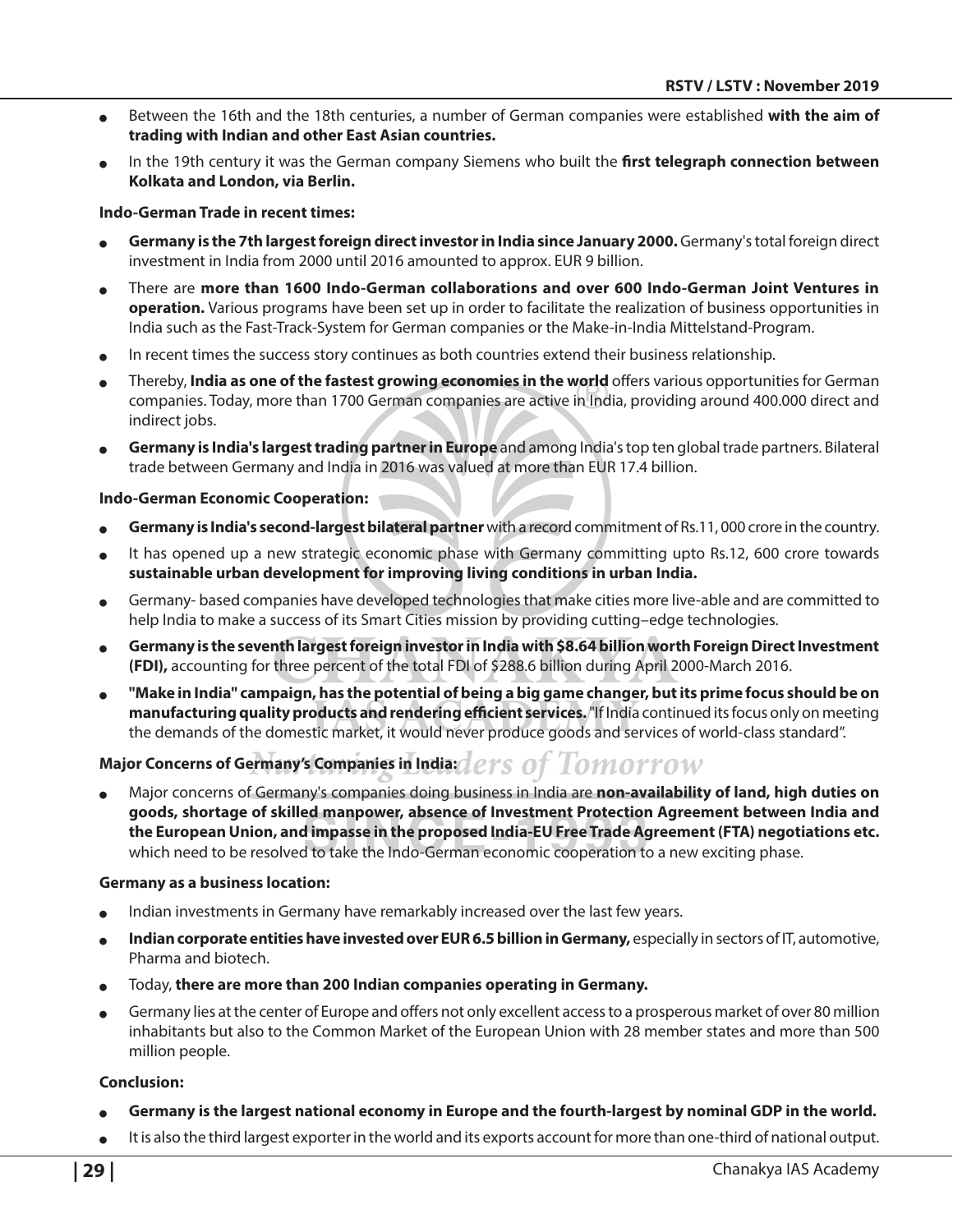#### **RSTV / LSTV : November 2019**

- More than 10,000 foreign companies operate in Germany, with more than 2 million employees and an annual turnover of more than 750 billion Euros.
- Foreign investors and entrepreneurs see Germany as a **prime location in terms of infrastructure, logistics, research and development as well as design.**
- Especially when it comes to the **framework and the conditions for R&D,** Germany scores high marks, which underlines the country's high competitiveness with regards to future technologies.

#### **Mains Question:**

1. Critically analyse the Economic relations between the India and Germany? Also explain Major concerns of Germany companies for doing business in India.

## **Junking Junk Food**

#### **Introduction:**

- <sup>O</sup> The food safety and standards authority of India **FSSAI has recently released draft regulations for ensuring healthy food for children** titled as **Food Safety and Standards** (Safe food and healthy diets for school children) **Regulation, 2019.**
- <sup>O</sup> One of the important regulations proposed in this draft is that **foods which are high fat, salt or sugar cannot be sold to children in school canteens, mess, premises, and hostel kitchens** or within 50 metre of the school campus.
- Junk food is considered as one of the leading causes of health problems.

#### **Junk Food:**

- Junk foods are **processed foods consisting of high calories** and are prepared in a way that they look appealing and are enjoyable.
- <sup>O</sup> Generally, a food is classified as junk if it doesn't offer any or has very little nutritional benefits and is **generally high in sugar or fat.** The junk foods are also observed to be **very low in fibre and very high in calories.**
- Junk foods are also high in their salt content, which upon regular consumption can have debilitating effects on an individual's health.

#### **Effects of Junk Food on Human Health:**

- Frequent consumption of junk food increases the intake of excess fat, simple carbohydrates, and processed sugar which may **lead to a higher risk of obesity and cardiovascular diseases** among other chronic health problems.
- <sup>O</sup> The resulting obesity may begin **clogging up the arteries** and lay the basis of an **impending heart attack.**
- It has also been suggested that eating junk food affects the brain in the same way as consuming addictive **drugs.**
- Most of the junk foods have been found to contain carcinogens, which can potentially **cause cancer.**
- An addiction to junk food may even result in rejection of healthier food options like fruits, vegetables, salads etc. **leading to further lack of nourishment.**
- The additional salt in the blood would result in a shift of the water from the cells to the body fluid, which often causes a **buildup of fluid in the brain thereby causing seizures.**
- <sup>O</sup> The junk foods have also been found to have adverse effects on the **cognitive development in children** thereby not letting them develop to their fullest potential.

#### **FSSAI:**

- FSSAI or the **Food Safety and Standards Authority of India, is a sovereign body** established by the Ministry of Health & Family Welfare, Government of India.
- It was **established under the Food Safety and Standards Act, 2006.** This act is an amalgamation of the food regulations and safety rules of India.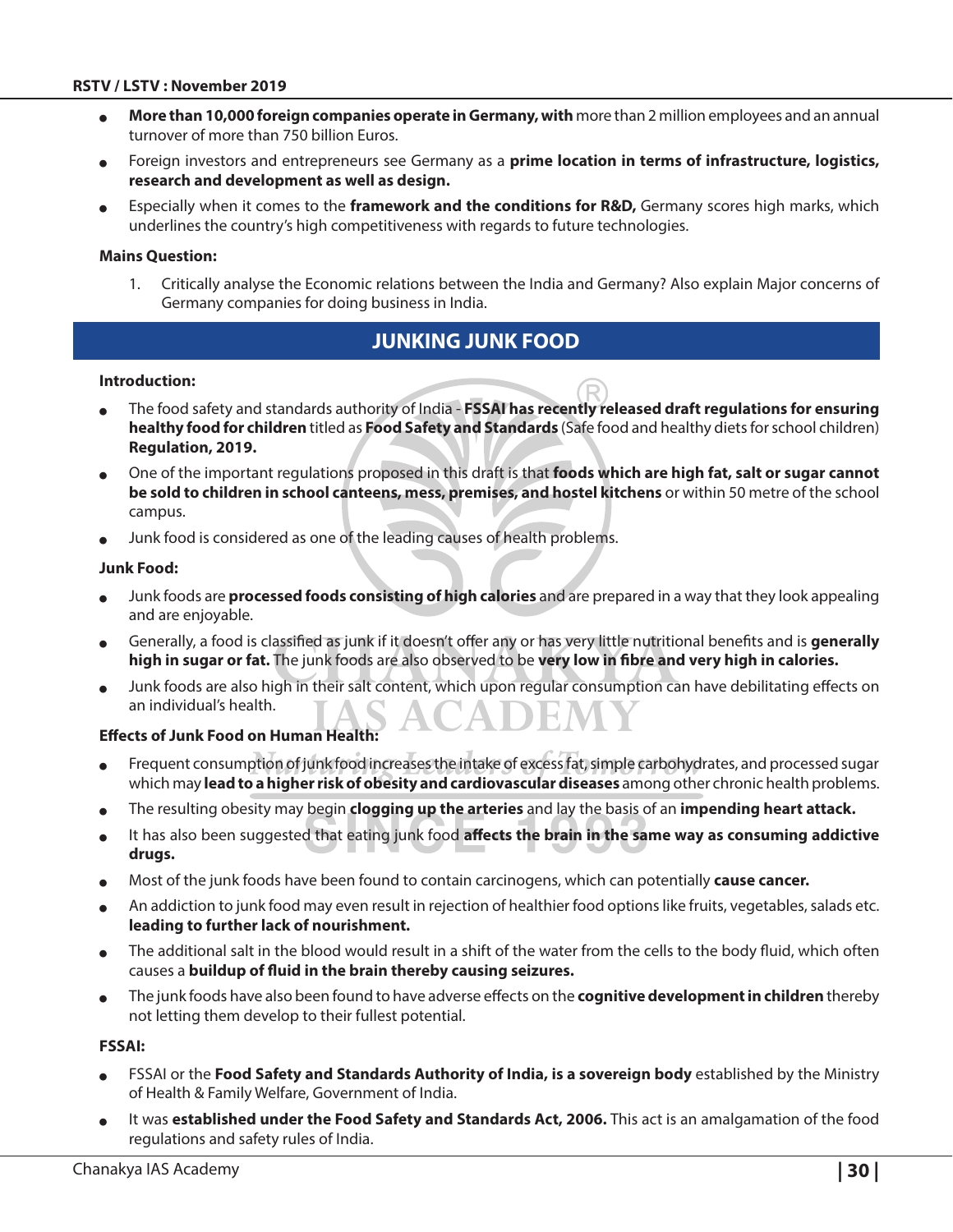- <sup>O</sup> It is responsible for the **promotion and protection of the public's health** through careful and systematic supervision of the food safety and regulations.
- It is **mandatory to obtain the license issued by FSSAI** for the individuals who would or want to be involved in the **food business operations.** This license is an assurance of the quality and safety of marketed or sold food products to the public.

#### **Food Safety and Standards (Safe food and healthy diets for school children) Regulation, 2019:**

The FSSAI has drafted a set of regulations concerning the sale of junk food in the school premises and 50 metres near the school campuses with an aim to change the school campuses into **'eat right school campuses'** which promote healthy eating. It **aims at providing children wholesome, safe and nutritious food at schools.**

#### **Objectives of the FSSAI Regulation:**

- **(a) Eat Right School:** Schools will be prohibited from selling junk food or foods high in sugar, fat or salt in school messes, kitchens and in the hostel messes which promotes eating a balanced, nutritious meal and emphasizes on the food wastage also.
- **(b) Marketing and Sales of Unhealthy Food Banned:** Foods high in fat, sugar or salt cannot be sold by vendors within 50 metres from a school campus, in an aim to shield the children from false advertising of the companies.
- **(c) Prohibition of Branding:** To impede food companies manufacturing such products from targeting children, the companies have been banned from using their logos or product names and images as advertisement on any books or educational material and even from educational buildings and structures.
- **(d) Food Products Recommendation:** The draft has a set of guidelines regarding the foods which can be provided in the schools.
- **(e) Safety and Standards Regulations:** All vendors dealing with manufacturing or selling of food products in or around 50 metres of a school campus must be registered under the FSS Act (under Schedule 4) which means they have to follow hygienic and safe practices to prepare, store and handle food.
- **(f) Regular inspection:** In schools it will be done on a periodic basis to keep a check on the quality and safety of food served in schools. A sub-committee has also been recommended by the state-level advisory committee to ensure effective implementation and to keep a check on all of the guidelines being enforced on schools.

#### **Need for the Regulation Draft:**

- **(a) Case Studies:** Government survey was released recently. It was conducted in collaboration with UNICEF, which revealed dangerous results about the health of Indian students, and showed that 10% of all Indian school students surveyed were found to be pre-diabetic and all risk factors of NCD (Non Communicable Disease) were found. They had high triglycerides, high predisposition to hypertension, and all risk factors for chronic kidney diseases. This indicates that on growing up, these children would not be healthy individuals.
- **(b) Court Orders:** The Delhi High Court, in 2015, had mandated all the central agencies to formulate a plan to promote healthy balanced diets for school students. Government also gives a lot of importance to eating right.

#### **Challenges:**

- **(a) Violation of the Norm:** Most often, the laws made are not strictly enforced and are violated after sometime.
- **(b) Collaboration of Schools and Parents:** The schools and parents will both have to contribute equally to the cause as one sided efforts will not yield any results. Parents also have to insist on the importance of a healthy diet at home while the school works on a healthy diet plan and prevention of sales of unhealthy food near its campus.
- **(c) Lack of Awareness:** Most of the times, even if the parents are educated, they are not particularly aware of the intricate of the nutritional aspects and requirements on a daily basis.
- **(d) Favourability:** Students favour junk food due to the added flavours, and these foods are addictive.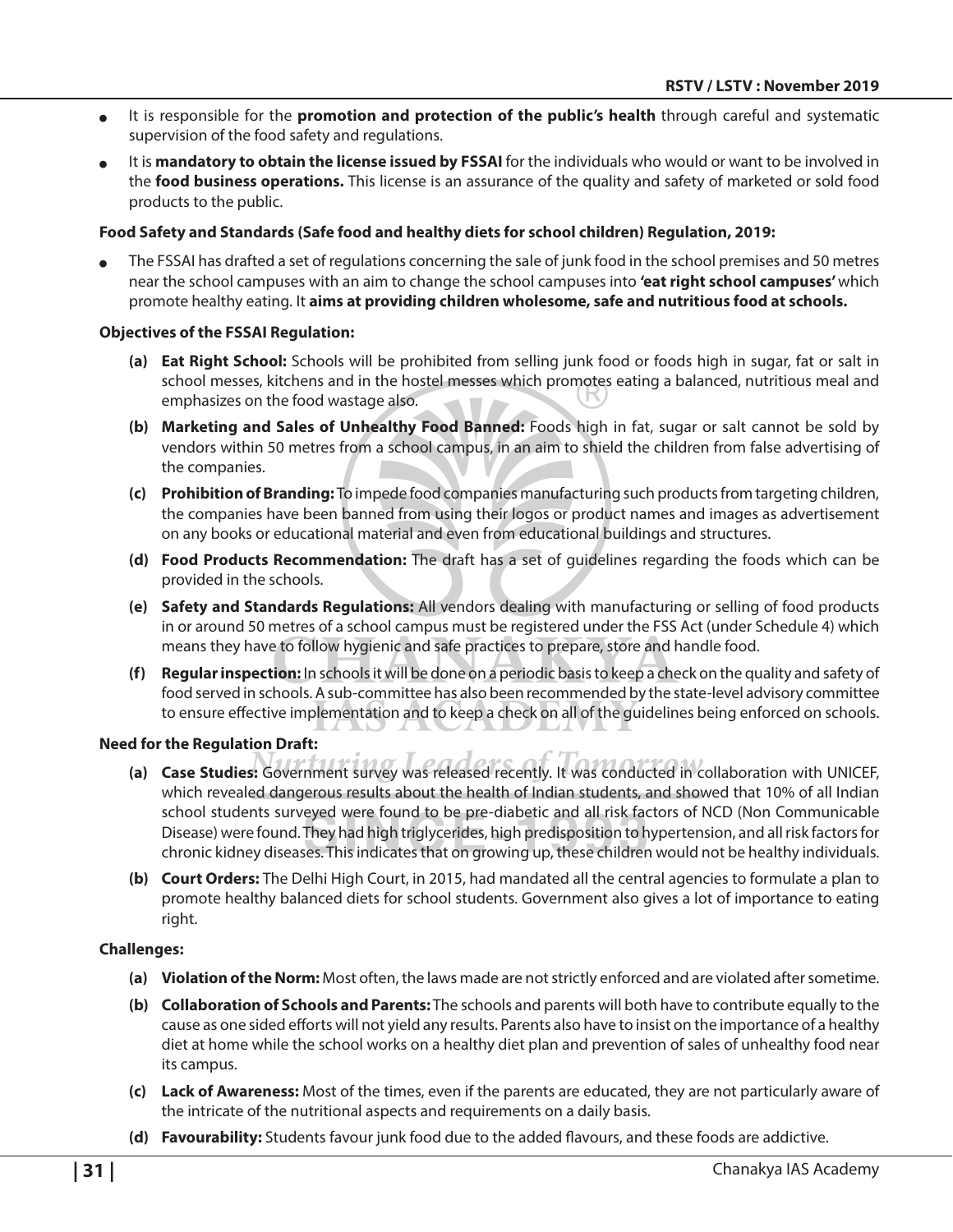#### **RSTV / LSTV : November 2019**

**(e) Lack of a Nutritionist in Schools:** There is usually no nutritionist involved in the school premises for educating the parents and to keep track of the general health of the students.

#### **Way Forward:**

#### **(a) Strict Enforcement:**

- <sup>O</sup> FSSAI has to ensure that the structure of the law has to be such that there is no escape route for anyone.
- $\bullet$  Ban on the marketing of such unhealthy foods to the kids.

#### **(b) Awareness Campaigns:**

- <sup>O</sup> Awareness workshops will have to be conducted for parents to help them understand the need and importance of a healthy balanced diet in children.
- <sup>O</sup> The students will also have to be made aware of the importance of nutritious wholesome and balanced meals as a part of a healthy lifestyle. They will also need to be educated about the food wastage and hygienic practices.

#### **(c) Professional Help of a nutritionist:**

- A professional nutritionist should be hired to help prepare balanced meal plans for schools.
- The National Institute of Nutrition, Hyderabad has drafted a document. This document is for adaptation by school managements in the country and goes by with, in case they do not have much knowledge on the topic.

#### **Mains Question:**

1. What are the major challenges for the government behind prohibition of junk foods in school premises? Also discuss the objective of the Government behind such initiative.

## **MLA Disqualification - SC Verdict**

#### **Introduction:**

- The **Supreme Court has confirmed the disqualification of 17 Karnataka MLAs** whose revolt triggered the collapse of the two political parties in the state.
- But the court has cancelled the former Karnataka Assembly Speaker's decision to bar the rebel MLAs from contesting polls till 2023.
- By polls to 15 out of 17 Karnataka assembly seats, which became vacant following the disqualification of the MLAs, are scheduled for December 5.
- After their disqualification the **MLAs had filed petitions asking for the order to be quashed.** This verdict once again brings into focus the anti-defection laws in the country.

#### **Verdict of Supreme Court:**

- The **Supreme Court upheld the disqualification of the dissident legislators;** however it also held that their ouster does not put any bar upon them from contesting by-polls.
- <sup>O</sup> The Court clarified that the **disqualification is till their re-election and not till the end of the term of the house** as ruled by the speaker.
- <sup>O</sup> The speaker had ruled that the **MLAs cannot contest in further elections including the by polls to be held in December, 2019** and till the end of the tenure of the 15th Karnataka Assembly.
- <sup>O</sup> The court also **remarked that even the 91st Amendment Act, 2003 which did not allow a disqualified member to be appointed as a minister,** did not give Speaker the power to put a ban upon them to contest elections till the end of the term.

#### **Anti defection law:**

It refers to the 'Aaya Ram, Gaya Ram' phrase coined after Haryana MLA Gaya Lal changed his party twice in **one day and thrice within a fortnight in 1967.**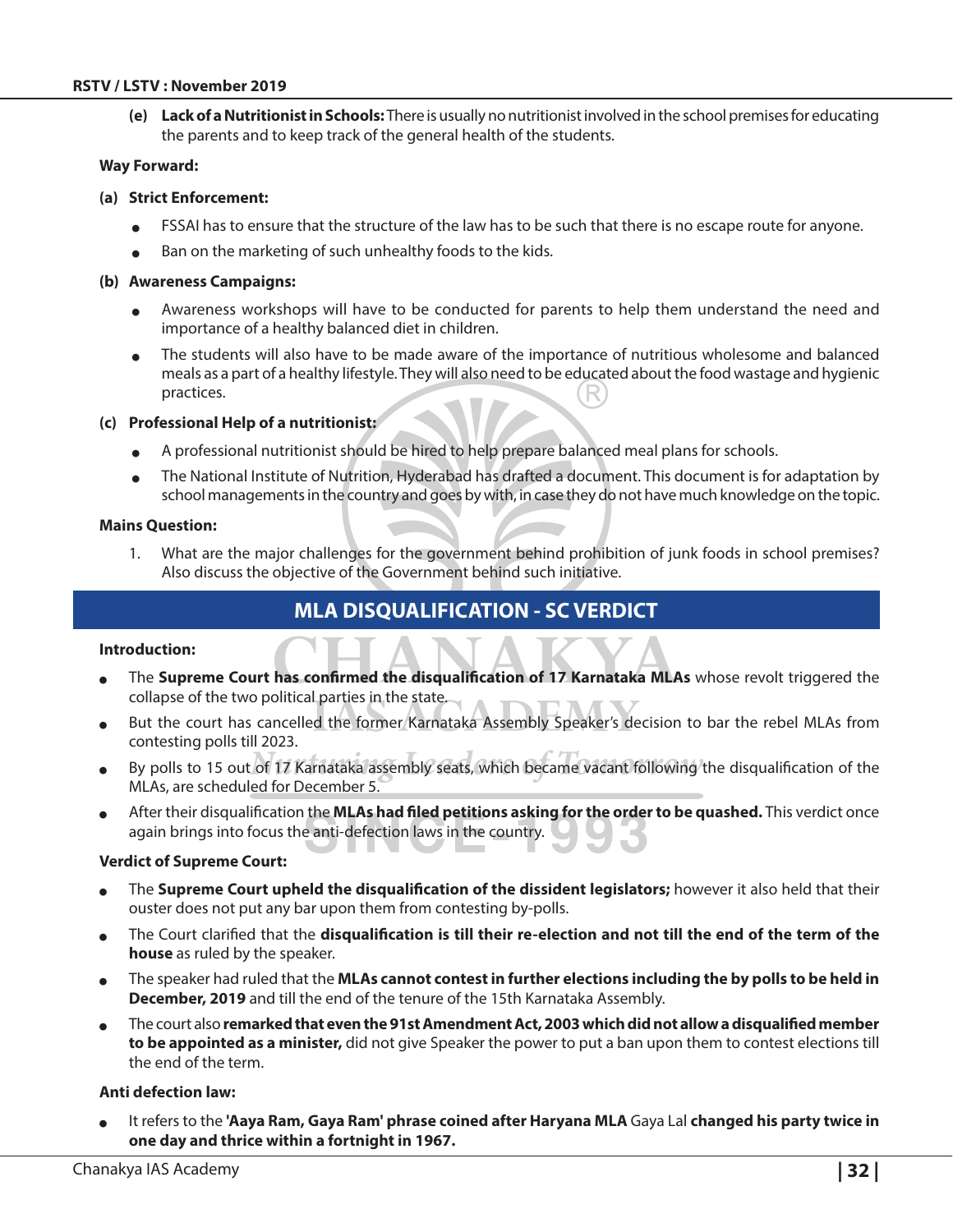- In response to this, then government brought anti-defection law to prevent such political defections in the year 1985.
- The law is necessary because when a voter decides to cast his/her vote for a candidate, he/she is considers not only the candidate but also the party that the candidate stands for and the manifesto the party presented.
- That is why in the year 1985, amendment to the constitution was effected and **Xth schedule was introduced.**
- <sup>O</sup> The amendment and the schedule are connected to **Article 102 and Article 191 of the Constitution.** Both the articles pertain to disqualification for membership.

#### **Article 102 and Article 191:**

- <sup>O</sup> Under the **provisions of Article 102 (1) and Article 191 (1) of the Constitution, an MP or an MLA is barred from holding any office of profit** under the central or state government.
- The articles clarify that "a person shall not be deemed to hold an office of profit under the government of **India or the government of any state by reason only that he is a minister".**
- <sup>O</sup> The Constitution **specifies that the number of ministers including the Chief Minister has to be within 15% of the total number of members** of the assembly (10% in the case of Delhi, which is a union territory with legislature).
- Provisions of Articles 102 and 191 also **protect a legislator occupying a government position if the office in question** has been made immune to disqualification by law.
- In the recent past, several state legislatures have enacted laws exempting certain offices from the purview of office of profit.

#### **Features of anti defection law:**

#### **(a) Disqualification:**

- If a member of a house belonging to a political party, Voluntarily gives up the membership of his political party, or Votes, or does not vote in the legislature, contrary to the directions of his political party.
- However, if the member has taken prior permission, or is condoned by the party within 15 days from such voting or abstention, the member shall not be disqualified.
- If an independent candidate joins a political party after the election.  $\nabla$
- $\bullet$  If a nominated member joins a party six months after he becomes a member of the legislature.

#### **(b) Power to Disqualify:** ing Leaders of Tomorrow

- The Chairman or the Speaker of the House takes the decision to disqualify a member.
- <sup>O</sup> If a complaint is received with respect to the defection of the Chairman or Speaker, a member of the House elected by that House shall take the decision.

#### **(c) Exception:**

- A person shall not be disqualified if his original political party merges with another, and
- He/she and other members of the old political party become members of the new political party, or
- He/she and other members do not accept the merger and opt to function as a separate group.
- This exception shall operate only if not less than two-thirds of the members of party in the House has agreed to the merger.

#### **Previous cases of Anti-defection:**

#### **(1) AIADMK MLA's Disqualification Case:**

- Tamil Nadu speaker disqualifies 18 dissident MLAs.
- Speaker expels MLAs under anti-defection law.
- MLAs approached Madras high court seeking justice.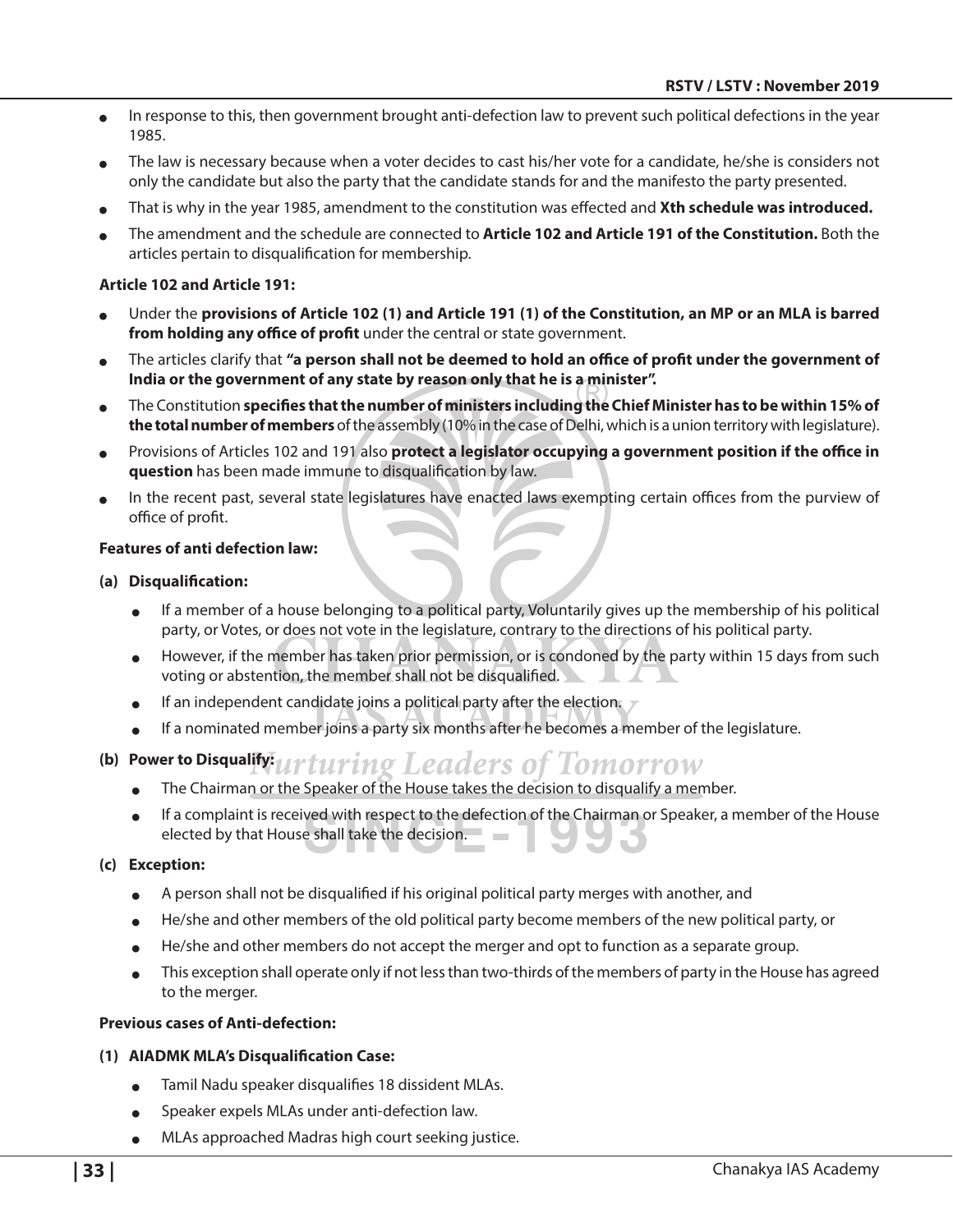#### **RSTV / LSTV : November 2019**

- $\bullet$  MLAs loyal to the rebel AIADMK leader.
- $\bullet$  2 judge division bench delivers split verdict.

#### **(2) AAP MLAs Disqualification Case:**

- Election Commission issues show cause notice to 21 AAP MLAs.
- MLAs accused of holding offices of profit.
- EC rejects pleas of AAP MLAs to drop 'Office of Profit' case.
- MLAs move Delhi HC against EC's order.
- EC recommends to President of disqualification of MLAs.
- President approves it.
- MLAs move Delhi HC seeking quashing of decision.
- HC reserves order on AAP MLA's pleas.
- $\bullet$  HC quashes notification that had led to disqualification of MLAs.

#### **Advantages of Anti-defection law:**

- Provides stability to the government by **preventing shifts of party allegiance.**
- Ensures that candidates remain loyal to the party as well the citizens voting for him.
- Promotes party discipline.
- Facilitates merger of political parties without attracting the provisions of Anti-defection.
- Expected to reduce corruption at the political level.
- More concentration on governance is possible.
- Provides for punitive measures against a member who defects from one party to another.

#### **Disadvantages of Anti-defection law:**

- <sup>O</sup> Interferes with the member's freedom of speech and expression by curbing dissent against party policies.
- By preventing parliamentarians from changing their allegiance, it **reduces the accountability of the government to the parliament and the people.**
- $\bullet$  There are several instances that presiding officers take politically partisan view.
- **Way forward:**
	- Nurturing Leaders of Tomorrow Anti-Defection Law should be made applicable only in a situation where there is a vote for survival of the government or **trust vote of no confidence motion.**
	- There has to be some way out for the cases in which the **MPs or MLAs genuinely feel** that they should not be voting on party lines.
	- Also, there should be an **option that a conscientious politician** can resign and stand for election again, if he doesn't agree with the party line.
	- <sup>O</sup> There is a **need to provide the Speaker with a timeline** i.e. providing him/ her specified number of days for reviewing a resignation.

#### **Mains Question:**

1. Recently, the Supreme Court has confirmed the disqualification of 17 Karnataka MLAs. On which grounds, Supreme courts can disqualify the Members of Parliament and Members of Legislative Assembly? Explain. Also describe the Anti-defection law, Its objectives, features, merits and demerits of the law?

## **Review of FDI Policy**

#### **Introduction:**

The Union Cabinet has approved the proposal for Review of Foreign Direct Investment (FDI) in various sectors.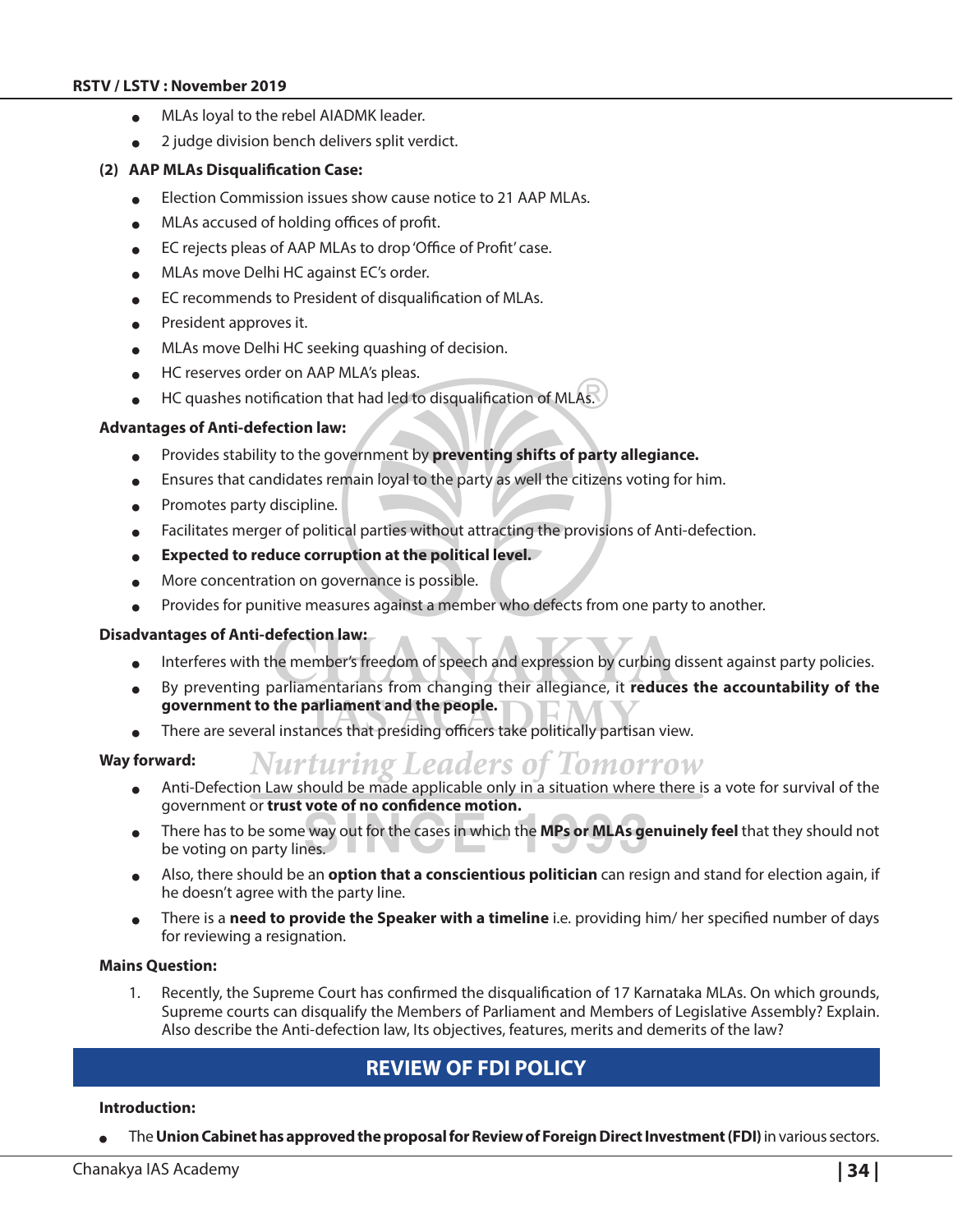- <sup>O</sup> **Foreign Direct Investment is an important driver of economic growth** and a source of non-debt finance for the economic development of the country.
- These amendments to the FDI Policy will liberalize and simplify the FDI policy to provide ease of doing business in the country. **More FDI will contribute to the growth of investment, income and employment in the country.**

#### **Background:**

- FDI is a major driver of economic growth and a source of non-debt finance for the economic development of the country.
- Government has put in place an investor friendly policy on FDI, under which FDI up to 100% is permitted on the automatic route in most sectors/activities.
- FDI policy provisions have been progressively liberalized across various sectors in recent years to make India an attractive investment destination.
- <sup>O</sup> Some of the **other sectors include Defence, Construction Development, Trading Pharmaceuticals, power exchanges, insurance, pension, other financial services, Asset reconstruction companies, Broadcasting and Civil Aviation.**
- These reforms have contributed to India attracting record FDI inflows in the last 5 years. Total FDI into India from 2014-15 to 2018-19 has been US \$286 billion as compared to US \$ 189 billion in the 5 year period prior to that (2009-10 to 2013-14).
- In fact, Total FDI in 2018-19 i.e. US \$ 64.37 billion is the highest ever FDI received for any financial year.

#### **The government will allow FDI in the following sectors:**

#### **1. Digital Media:**

- The new government policy of FDI will allow **Digital Media for 49% FDI under approval route in Uplinking of 'News and Current Affairs' TV Channels.**
- <sup>O</sup> According to the Union Cabinet, it has been decided to permit 26% FDI under government route for uploading/ streaming of News and Current Affairs through Digital Media, on the lines of print media.

#### **2. Coal Mining:**

- As per the present FDI policy, coal and lignite mining can get 100% FDI under automatic route for captive **consumption by power projects, iron and steel and cement units** and other eligible activities permitted under and subject to applicable laws and regulations.
- <sup>O</sup> Now, with the new policy of FDI, a further 100% FDI under automatic route is also permitted for setting up coal processing plants.
- <sup>O</sup> It will include **plants like washeries and the company shall not do coal mining** and shall not sell washed coal or sized coal from its coal processing plants in the open market.

#### **3. Single Brand Retail Trading (SBRT):**

- It has been decided that the current cap of considering exports for 5 years only is proposed to be removed, to give an impetus to exports.
- However, the present FDI policy provides that 30% of the value of goods has to be procured from India if **SBRT entity has FDI more than 51%.**

#### **4. Contract Manufacturing:**

- **OF According to the new FDI policy Contract manufacturing sector will be allowed 100% FDI.**
- <sup>O</sup> Some activities related to manufacturing can be conducted by the investee entity or through contract manufacturing in India under a legally tenable contract.

#### **5. Major Impacts of FDI Policy Reform:**

Government agencies believe that India may become an attractive FDI destination that can provide several benefits to the country like a **boom in investment, growth and employment.**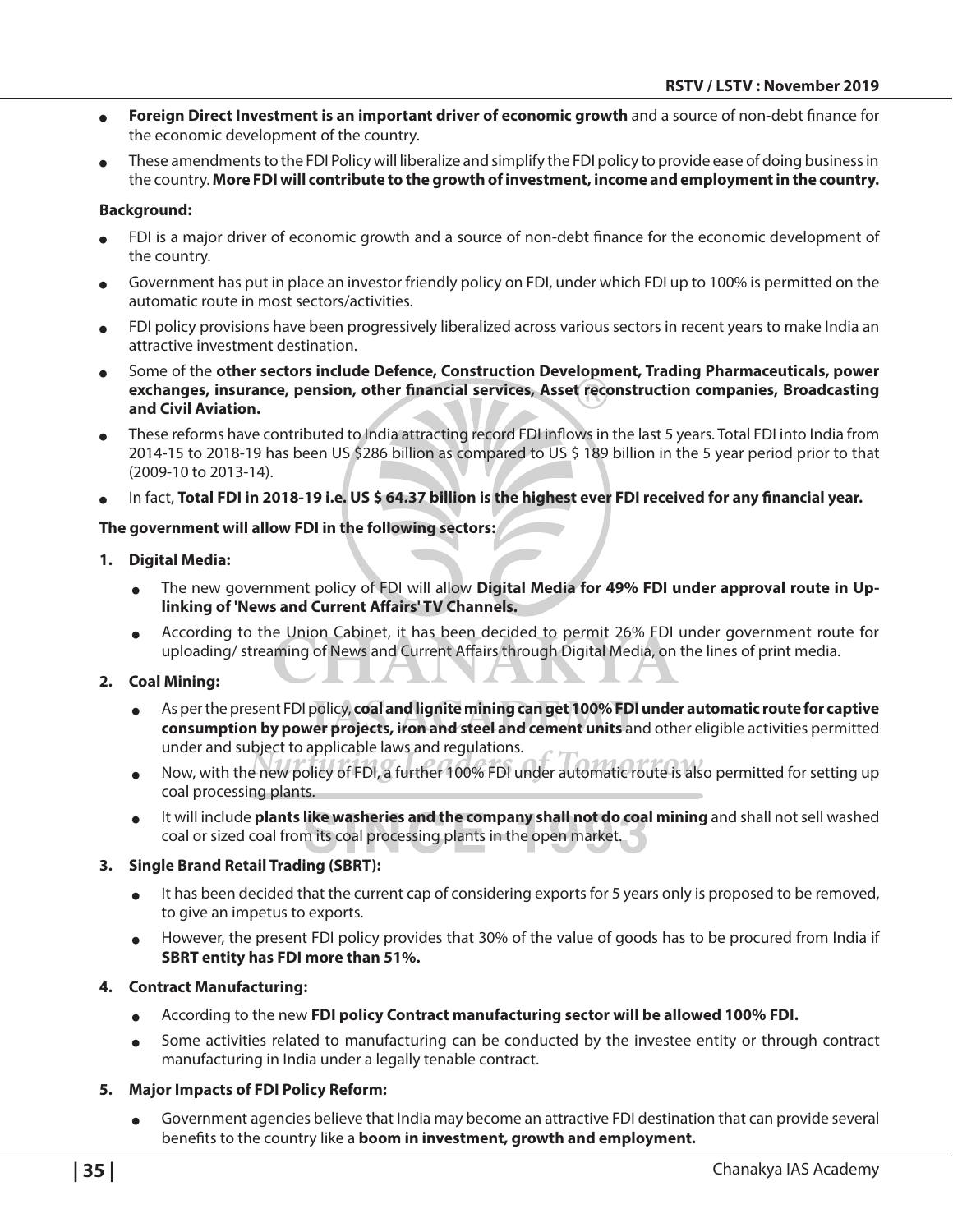- <sup>O</sup> For example, international players can invest in coal mining because the new policy has allowed 100% FDI under the automatic route.
- Further manufacturing through contract contributes equally to the objective of Make in India. FDI now being permitted under automatic route in **contract manufacturing will be a big boost to manufacturing sector in India.**
- <sup>O</sup> Similarly, **FDI in Single Brand Retail Trading (SBRT) can lead to the creation of jobs in logistics, digital payments, customer care, training and product skilling.**

#### **Way Forward:**

- <sup>O</sup> **To further boost this entire investment environment and to bring in foreign investments in the country,** the Government has brought in FDI related Reforms and liberalisation touching upon **15 major Sectors of the Economy.**
- <sup>O</sup> **The salient measures are:**
	- 1. Limited Liability Partnerships, downstream investment and approval conditions.
	- 2. Investment by companies owned and controlled by Non-Resident Indians (NRIs).
	- 3. Establishment and transfer of ownership and control of Indian companies.
	- 4. Agriculture and Animal Husbandry.
	- 5. Plantation.
	- 6. Mining and mineral separation of titanium bearing minerals and ores, its value addition and integrated activities.
	- 7. Defence.
	- 8. Broadcasting Sector.
	- 9. Civil Aviation.
	- 10. Increase of sectoral cap.
	- 11. Construction development sector
	- 12. Cash and Carry Wholesale Trading / Wholesale Trading (including sourcing from MSEs).
	- 13. Single Brand Retail Trading and Duty free shops.
	- 14. Banking-Private Sector. **Leaders of Tomorrow**
	- 15. Manufacturing Sector

#### **Mains Question:**

1. FDI Policy will liberalize and simplify the FDI policy to provide ease of doing business in the country. Critically Comment.

## **Pneumonia**

#### **Introduction:**

- Pneumonia is an *infection that inflames the air sacs in one or both lungs.* The air sacs may fill with fluid or pus (purulent material), **causing cough with phlegm or pus, fever, chills, and difficulty breathing.**
- <sup>O</sup> To mark the occasion of the **World Pneumonia Day** on **November 12,** the **International Vaccine Access Center (IVAC)** released the **10th Pneumonia and Diarrhoea Progress Report.** The report describes **progress in fighting pneumonia and diarrhoea** in countries with the highest absolute number of deaths.

#### **Signs and symptoms of pneumonia may include:**

- Chest pain when you breathe or cough
- Confusion or changes in mental awareness (in adults age 65 and older)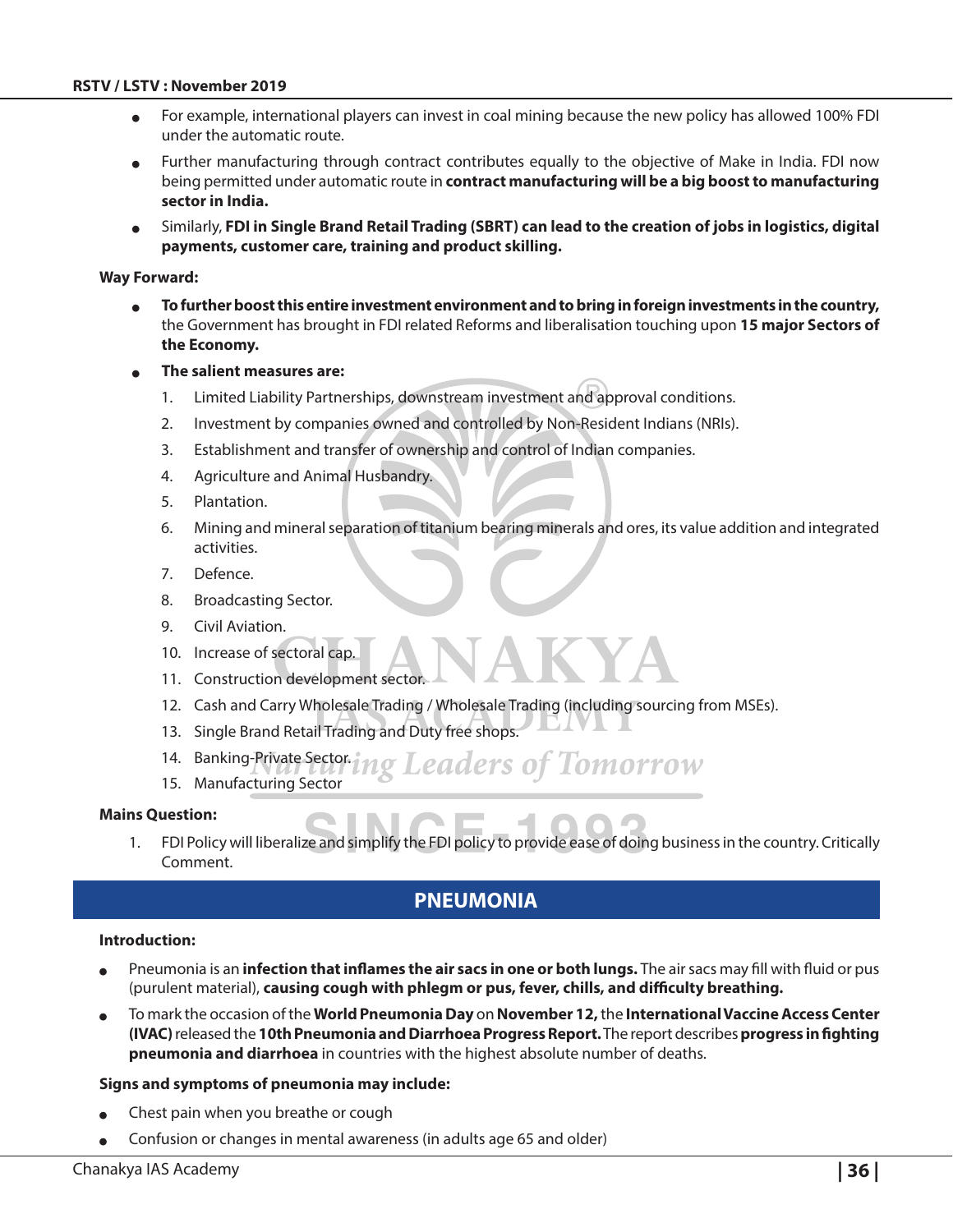- $\bullet$  Cough, which may produce phlegm
- **Fatigue**
- Fever, sweating and shaking chills
- Lower than normal body temperature (in adults older than age 65 and people with weak immune systems)
- Nausea, vomiting or diarrhea
- Shortness of breath

**Newborns and infants may not show any sign of the infection. Or they may vomit, have a fever and cough, appear restless or tired and without energy,** or have difficulty breathing and eating.

#### **Causes:**

- Many germs can cause pneumonia. The most common are bacteria and viruses in the air we breathe. Your body usually prevents these germs from infecting your lungs. But sometimes these germs can overpower your immune system, even if your health is generally good.
- Pneumonia is classified according to the types of germs that cause it and where you got the infection.

#### **Hospital-acquired pneumonia:**

- Some people catch pneumonia during a hospital stay for another illness. Hospital-acquired pneumonia can be serious because the bacteria causing it may be more resistant to antibiotics and because the people who get it are already sick.
- People who are on breathing machines (ventilators), often used in intensive care units, are at higher risk of this type of pneumonia.

#### **Health care-acquired pneumonia:**

- Health care-acquired pneumonia is a bacterial infection that occurs in people who live in long-term care facilities or who receive care in outpatient clinics, including kidney dialysis centers.
- Like hospital-acquired pneumonia, health care-acquired pneumonia can be caused by bacteria that are more resistant to antibiotics.

#### **Aspiration pneumonia:**

- Aspiration pneumonia occurs when you inhale food, drink, vomit or saliva into your lungs.
- Aspiration is more likely if something disturbs your normal gag reflex, such as a brain injury or swallowing problem, or excessive use of alcohol or drugs.

#### **Risk factors:**

Pneumonia can affect anyone. But the **two age groups at highest risk are:**

- Children who are 2 years old or younger
- People who are age 65 or older

#### **Other risk factors include:**

- Being hospitalized: You're at greater risk of pneumonia if you're in a hospital intensive care unit, especially if you're on a machine that helps you breathe (a ventilator).
- <sup>O</sup> **Chronic disease:** You're more likely to get pneumonia if you have asthma, chronic obstructive pulmonary disease (COPD) or heart disease.
- **Smoking:** Smoking damages your body's natural defenses against the bacteria and viruses that cause pneumonia.
- <sup>O</sup> **Weakened or suppressed immune system:** People who have HIV/AIDS, who've had an organ transplant, or who receive chemotherapy or long-term steroids are at risk.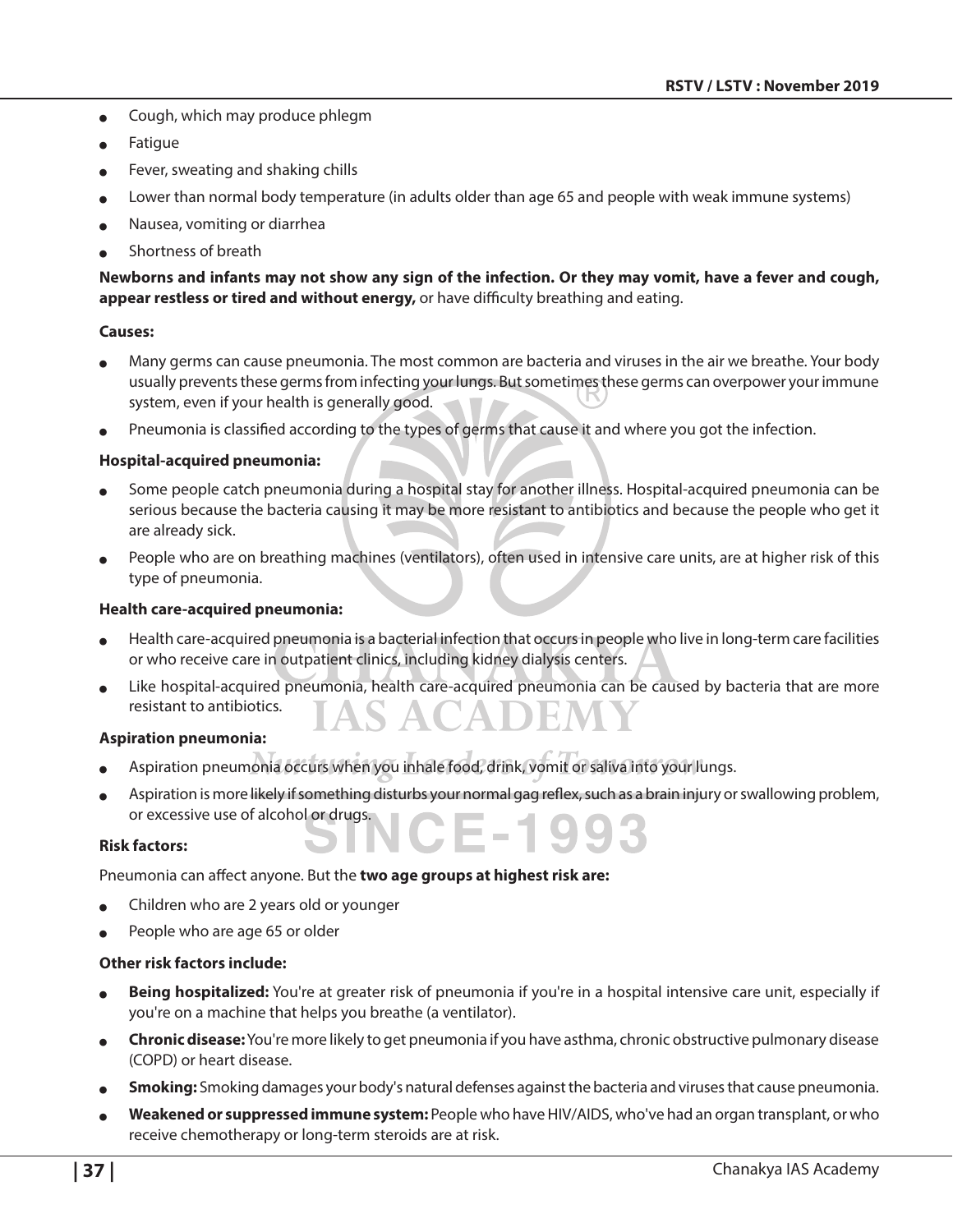#### **Complications:**

Even with treatment, some people with pneumonia, especially those in high-risk groups, may experience complications, including:

- **Bacteria in the bloodstream (bacteremia):** Bacteria that enter the bloodstream from your lungs can spread the infection to other organs, potentially causing organ failure.
- **Difficulty breathing:** If your pneumonia is severe or you have chronic underlying lung diseases, you may have trouble breathing in enough oxygen. You may need to be hospitalized and use a breathing machine (ventilator) while your lung heals.
- Fluid accumulation around the lungs (pleural effusion): Pneumonia may cause fluid to build up in the thin space between layers of tissue that line the lungs and chest cavity (pleura). If the fluid becomes infected, you may need to have it drained through a chest tube or removed with surgery.
- Lung abscess: An abscess occurs if pus forms in a cavity in the lung. An abscess is usually treated with antibiotics. Sometimes, surgery or drainage with a long needle or tube placed into the abscess is needed to remove the pus.

#### **Prevention:**

- Get vaccinated: Vaccines are available to prevent some types of pneumonia and the flu. Talk with your doctor about getting these shots. The vaccination guidelines have changed over time so make sure to review your vaccination status with your doctor even if you recall previously receiving a pneumonia vaccine.
- Make sure children get vaccinated: Doctors recommend a different pneumonia vaccine for children younger than age 2 and for children ages 2 to 5 years who are at particular risk of pneumococcal disease. Children who attend a group child care center should also get the vaccine. Doctors also recommend flu shots for children older than 6 months.
- Practice good hygiene: To protect yourself against respiratory infections that sometimes lead to pneumonia, wash your hands regularly or use an alcohol-based hand sanitizer.
- <sup>O</sup> **Don't smoke:** Smoking damages your lungs' natural defenses against respiratory infections.
- Keep your immune system strong: Get enough sleep, exercise regularly and eat a healthy diet.

#### **India's Status:**

- Rollout of rotavirus vaccines to **prevent rotavirus diarrhoea (in 2016)**, and pneumococcal conjugate vaccine for treating pneumonia (in 2017) has helped India to improve its scores.
- India's exclusive breastfeeding rate (at 55%) is among the highest of the 23 countries. However, the proportion of children receiving important treatments, as with many other countries, remains below targets.
- <sup>O</sup> In India, **half of the children with diarrhoea receive ORS (Oral Rehydration Solution) and 20% receive zinc supplementation** that helps to protect against, prevent and treat pneumonia and diarrhoea.

#### **International Vaccine Access Center (IVAC) Reports Findings:**

- <sup>O</sup> Reports from organizations like **Save the Children and UNICEF** have marked that, in 2017, the **highest risk factors for child pneumonia death** in India were:
	- ◆ 53% caused by **child wasting,**
	- ◆ 27% by **outdoor air pollution**, and
	- <sup>X</sup> 22% caused by **indoor air pollution** from solid fuels.

#### **Way Forward:**

<sup>O</sup> The report concludes that the global community must **increase investment and support** other countries in developing **smart and sustainable strategies** that can close the gaps and accelerate progress.

#### **Mains Question:**

1. International Vaccine Access Center (IVAC) released the 10th Pneumonia and Diarrhoea Progress Report. Examine the India's Status of the Report and suggest some measures to prevent Pneumonia?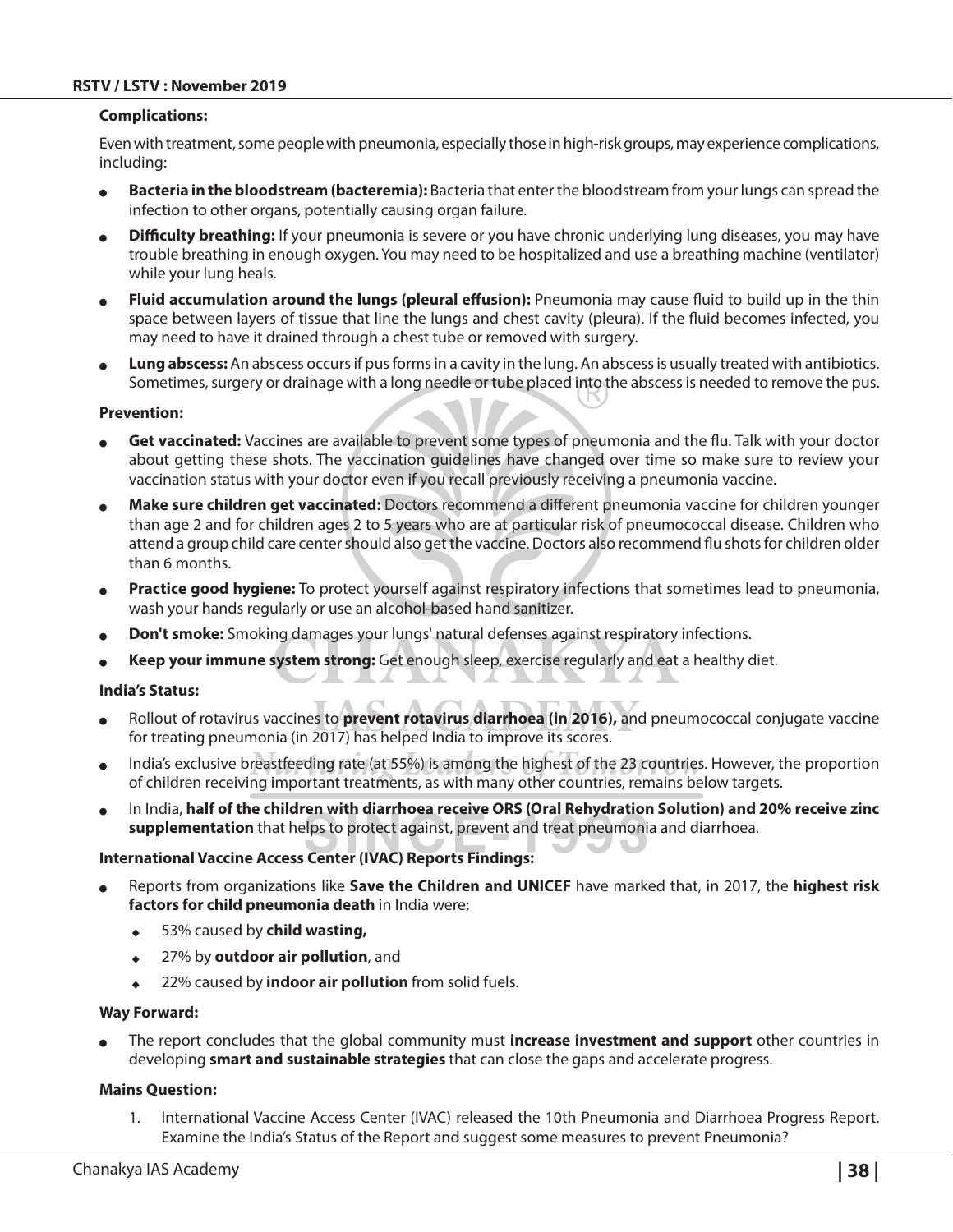## **RCEP and India**

#### **Introduction:**

- India has decided not to join RCEP and PM of India has stood firm on the issue that India's concerns were not addressed in the agreement.
- RCEP agreement with China and ASEAN countries does not reflect "its original intent" and the outcome is "not fair or balanced".
- India held that it will not become part of RCEP until "significant outstanding issues" are resolved.
- <sup>O</sup> The **RCEP negotiations were kick-started during the 21st ASEAN Summit** in Cambodia in November 2012 and all **participating countries sought to finalize and sign a deal by 2020.**

#### **RCEP:**

- <sup>O</sup> The Regional Comprehensive Economic Partnership (RCEP) is a **trade deal that was being negotiated between 16 countries.**
- <sup>O</sup> They include the **10 Association of Southeast Asian Nations (ASEAN) members** (Brunei, Cambodia, Indonesia, Laos, Malaysia, Myanmar, the Philippines, Singapore, Thailand, and Vietnam) and the **six countries with which the bloc has free trade agreements (FTAs) — India, Australia, China, Korea, Japan, and New Zealand.**
- The pact looks to drop tariffs and duties between the members so that goods and services can flow freely between them.
- The RCEP is the "largest" regional trading agreement. The countries involved account for almost half of the world's population, contribute over a quarter of world exports, and makeup **around 30% of the global Gross Domestic Product.**

#### **Reasons for India's EXITS:**

#### **1. Unfavourable conditions of Trade:**

- Though trade has increased post-FTA with South Korea, ASEAN countries and Japan, imports have risen faster than exports from India.
- According to NITI Aayog, India has a bilateral trade deficit with most of the member countries of RCEP.
- **2. Chinese Goods:**
	- $\bullet$  India has already signed FTAs with all the countries of RCEP except China.
	- <sup>O</sup> This is the major concern for India, as after signing RCEP cheaper products from China would have flooded the Indian market.

#### **3. Non-acceptance of Auto-trigger Mechanism:**

- In order to deal with the imminent rise in imports, India had been seeking an auto-trigger mechanism.
- <sup>O</sup> Auto-trigger Mechanism would have allowed India to raise tariffs on products in instances where imports cross a certain threshold.
- However, other countries in the RCEP were against this proposal.

#### **4. Protection of Domestic Industry:**

- <sup>O</sup> India had also reportedly expressed apprehensions on lowering and eliminating tariffs on several products like dairy, steel etc.
- For instance, the dairy industry was expected to face stiff competition from Australia and New Zealand.
- $\bullet$  Currently, India's average bound tariff for dairy products is on average 35%.
- The RCEP binds countries to reduce that current level of tariffs to zero within the next 15 years.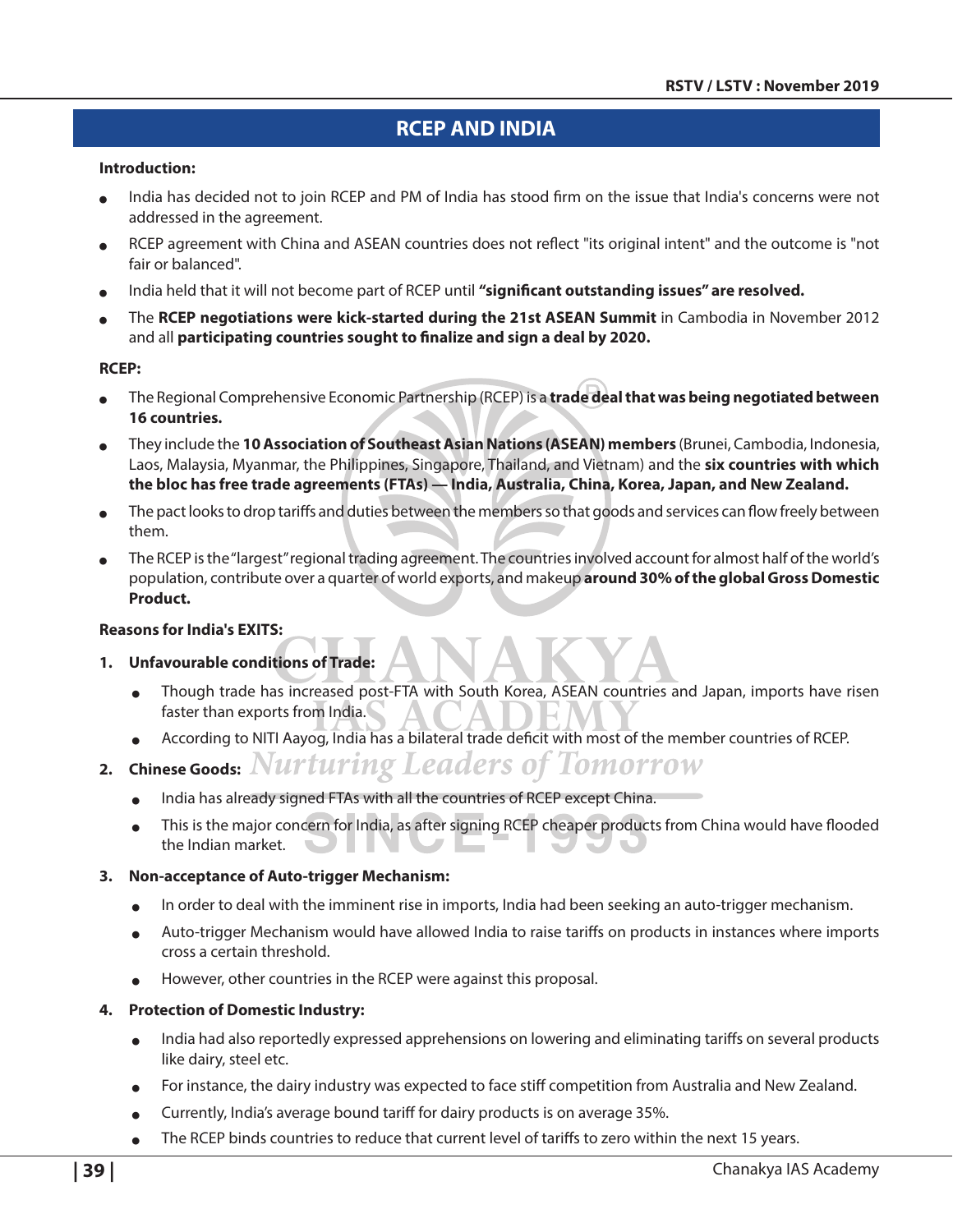#### **5. Lack of Consensus on Rules of Origin:**

- **o** India was concerned about a "possible circumvention" of **rules of origin.**
- $\bullet$  Rules of origin are the criteria used to determine the **national source of a product.**
- Current provisions in the deal reportedly do not prevent countries from routing, through other countries, products on which India would maintain higher tariffs.

#### **Farmers were against to it:**

- Farmers feel that the RCEP will permanently bring down import duties on most agricultural commodities **to zero** which will lead to countries looking to dump their agricultural produce in India which would lead to a drastic drop in prices.
- <sup>O</sup> This will aggravate the agrarian crisis even as the input prices in **India are heavily taxed and farmers are not given profitable prices,** resulting in substantial losses and farmer debts.
- <sup>O</sup> The **dairy sector and plantations sector are going to be hit very hard.** It is because New Zealand and Australia being part of RCEP will invariably lead to the dumping of their dairy products into India.
- The **Southeast Asian countries have larger and cheaper production of plantation crops like rubber, coconut,** palm oil as compared to India and opening up of the markets will lead to a large inflow of these products given their price competitiveness.
- <sup>O</sup> The IPR clauses are likely to seriously **impinge on farmers' seed freedoms.** Seed companies will get more powers to protect their Intellectual Property Rights, and farmers would be criminalized when they save and exchange seeds.

#### **Impacts of India's Exit:**

- Exiting RCEP, **India can still keep a check on China's dumping of goods in India.** However, from needles to the turbine, Chinese goods are all over the Indian market.
- Refraining from RCEP will **provide protection to the Indian domestic industry** from cheap imports.
- RCEP is a China-backed trade deal, signing it without India will further strengthen China's economic power. It will affect India's neighborhood as China already tries to influence the region.
- India envisages becoming a manufacturing hub. However, staying out of the **RCEP reduces opportunities for trading with these countries,** which together account for roughly a third of global trade.
- India's exit of RCEP may also **affect India's Act East policy.**

#### **Way Forward:**

- **Nurturing Leaders of Tomorrow**
- India needs to work on reforms and frame policies to prepare the economy for facing global competition.
- This can be done by:
	- (a) Easing land acquisition
	- (b) Reforming Labor laws
	- (c) Bridging Infrastructure deficit

#### **Mains Question:**

1. Analyse the reasons of India's Exit from RCEP. What would be the possible Impacts of India's Exit? Discuss.

——1 9 C

## **Pegasus Spyware**

#### **Introduction:**

- WhatsApp has released a shocking statement admitting that a **cyber attack exploited their software's vulnerabilities and infected about 1,400 devices across 20 countries** spanning four continents.
- <sup>O</sup> The attack targeted activists, lawyers and journalists, of which 20 were Indians. The attack was **allegedly carried out using the Israel-based NSO Group's spyware, Pegasus,** which allowed the surveillance to be conducted on individuals via their smart phones.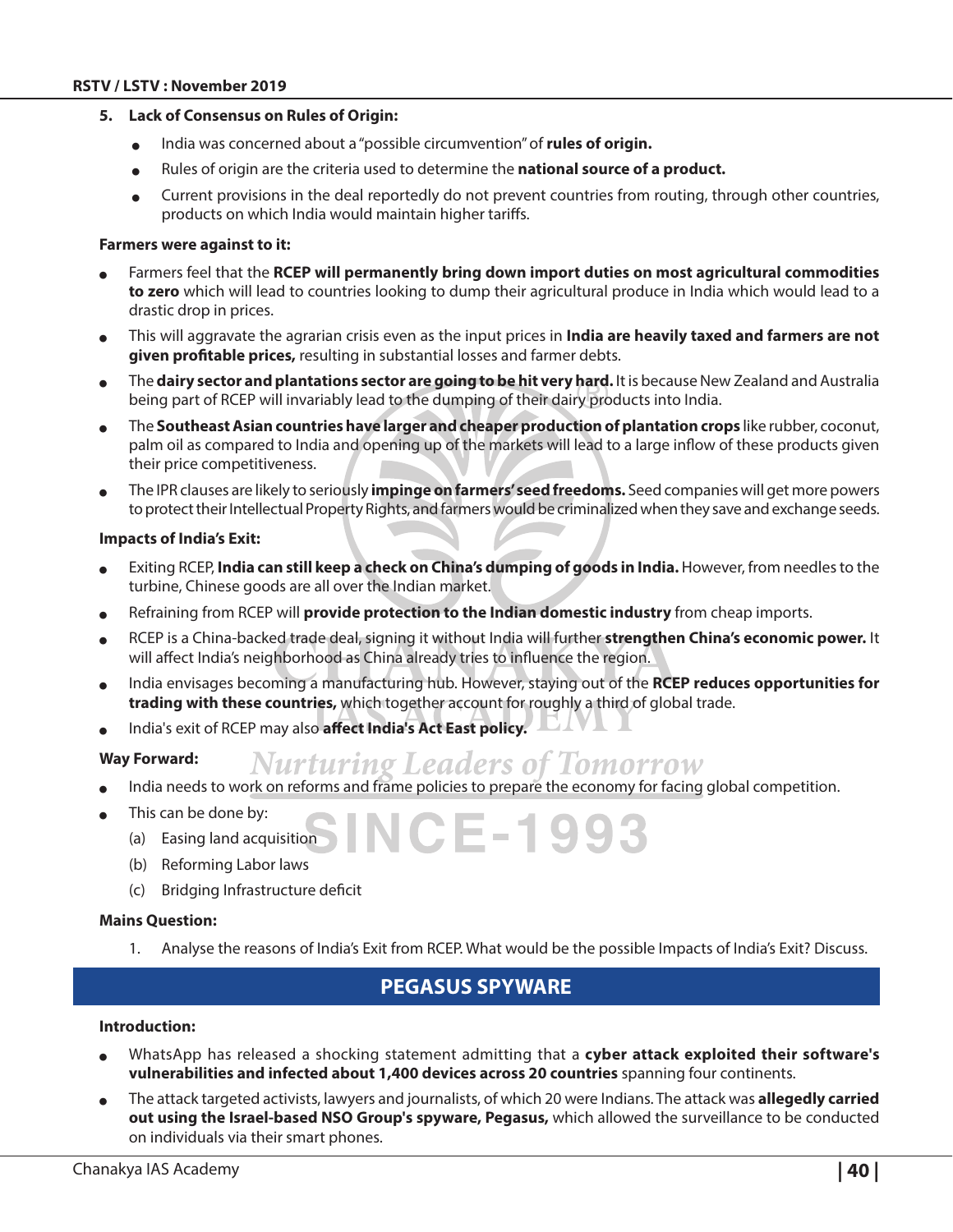<sup>O</sup> Those responsible for the surveillance are still unknown, but the **NSO Group has denied the allegations, insisting that their customers are licensed government intelligence** and law enforcement agencies who get assistance in fighting terrorism and other crimes.

#### **Initial outbreak:**

- Pegasus made headlines in 2016 when it was revealed that it unsuccessfully attempted an attack on the device of UAE human rights activist Ahmed Mansoor.
- <sup>O</sup> He received text messages on his **iPhone promising 'new secrets' about tortured prisoners** in the country if he opened a link in the SMS. Instead of following the instructions, Mansoor sent the messages to researchers at Citizen Lab, who traced the origin of the links back to **infrastructure belonging to the NSO Group.**
- Further testing revealed that the link gave access to the Pegasus spyware that could target and exploit vulnerabilities in an iPhone and infect it, giving near unlimited access to data on the device.
- <sup>O</sup> **Citizen Lab then collaborated with cyber security firm Lookout Security, to investigate the spyware's current reach.** The final report revealed 45 countries with possible Pegasus infections, with 33 operators handling surveillance of the affected targets.
- <sup>O</sup> Eight telecom **operators in India, included Bharti Airtel Ltd and Hathway Cable & Datacom Ltd, were believed to have been targeted by Pegasus.** The domain name used by Ganges was noted by Citizen Lab as they could indicate possible political motivation behind the surveillance.

#### **Pegasus:**

- Pegasus works by sending an exploit link, and if the target user clicks on the link, the malware or the code that allows the surveillance is installed on the user's phone.
- A presumably newer version of the malware doesn't even require a target user to click a link.
- <sup>O</sup> Once Pegasus is installed, the attacker has complete access to the target user's phone.
- Pegasus **delivers a chain of zero-day exploits to penetrate security features** on the phone and installs it without the user's permission.
- Zero-day exploit A completely unknown vulnerability about which even the software manufacturer is unaware, and thus there is no patch or fix available for it.
- In the **cases of Apple and WhatsApp, neither was aware of the security vulnerability, which was used to** exploit the software and take over the device.
- In May 2019, the Pegasus was being used to exploit WhatsApp and spy on potential targets.
- WhatsApp issued an urgent software update to fix the security bug that was allowing the spyware to exploit the app.

#### **Working of Pegasus:**

- It can work on BlackBerry, Android, iOS and Symbian-based devices.
- It can send back the target's private data, including passwords, messages, live voice calls, etc., from popular mobile messaging apps.
- The **target's phone camera and microphone can be turned on to capture all activity** in the phone's vicinity, expanding the scope of the surveillance.
- <sup>O</sup> Pegasus has the **ability to access password-protected devices, being totally transparent to the target, leaving no trace** on the device without arousing suspicion in more alert users.
- It has a self-destruct mechanism in case of risk of exposure, and ability to retrieve any file for deeper analysis.

#### **Impact of Pegasus on WhatsApp:**

- That's a question for many, given that WhatsApp has always its end-to-end encryption.
- <sup>O</sup> A **missed call on the app was all that was needed to install the software on the device** no clicking on a misleading link was required.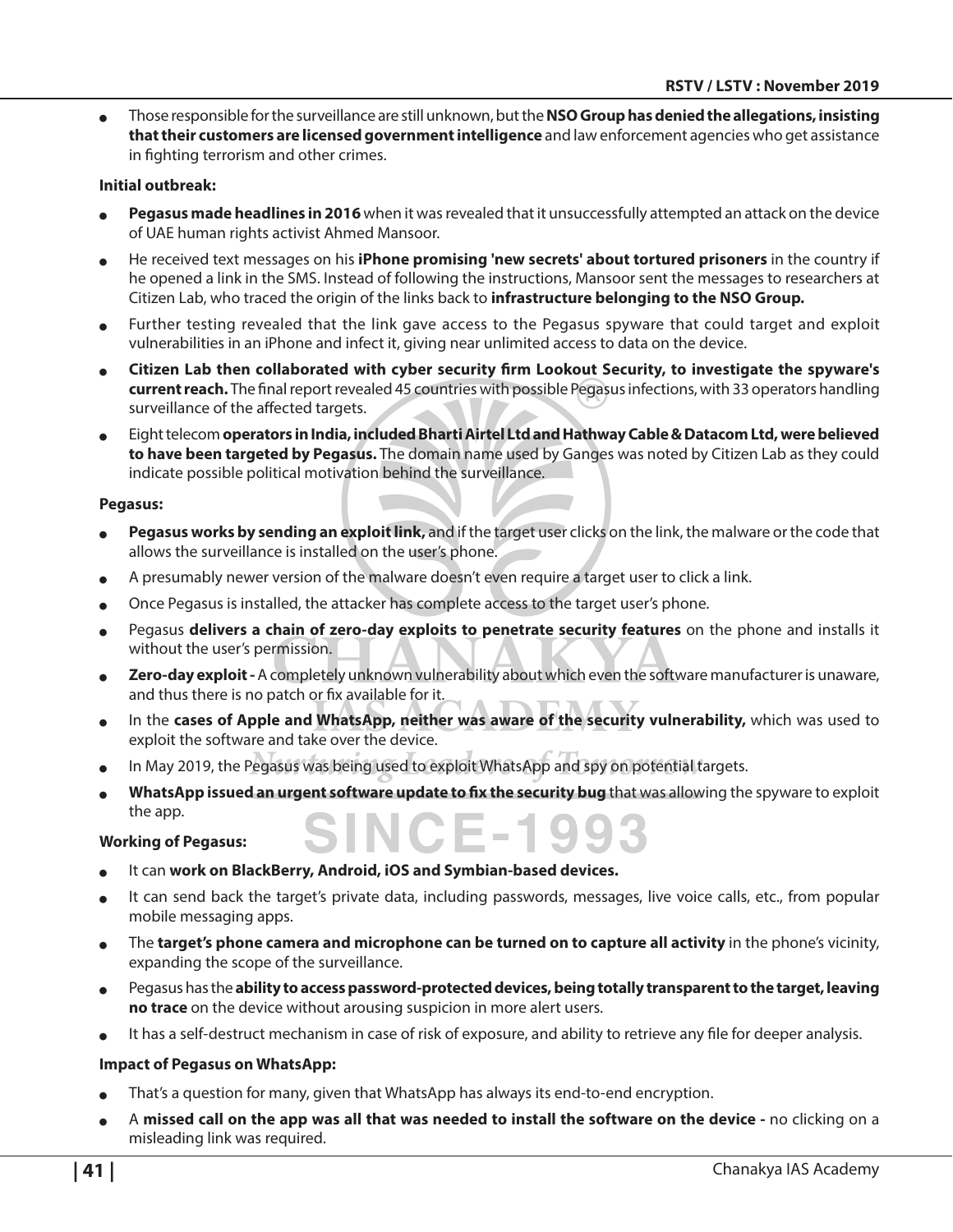#### **RSTV / LSTV : November 2019**

- WhatsApp later explained that Pegasus had exploited the video/voice call function on the app, which had a zero-day security flaw.
- It didn't matter if the target didn't take the call the flaw allowed for the malware to be installed anyway.
- <sup>O</sup> The exploit impacted WhatsApp for Android and iOS; WhatsApp Business for Android and iOS; **WhatsApp for Windows Phone and Tizen (Samsung).**

#### **The infection:**

- <sup>O</sup> Once infected, almost all the user's data is immediately compromised. **Pegasus can record any conversation made in the vicinity via the microphone or the cameras.**
- <sup>O</sup> The **live GPS location is tracked at all times** and the spyware uses keystroke logging (recording keystrokes) to keep a log of any text message or email typed out after the infection.
- Any call made is recorded as well as personal data like passwords, contacts and in some cases, biometric information.
- <sup>O</sup> Financial Times reported that the latest variant of Pegasus can access data from **cloud-based accounts and can even bypass two-factor authentication,** making the compromised Smartphone a digital spy, perhaps the most effective one yet.
- <sup>O</sup> The chances of a phone recovering from a **Pegasus infection are bleak, with most options leading to a total loss of data on the phone.**
- <sup>O</sup> Pegasus has **a 'self-destruct' mechanism that erases itself and wipes** the phone if triggered. Backing up the device can potentially trigger it and even if it doesn't, the backup will contain the spyware, resulting in another infected device.

#### **Prevention better than cure:**

- While removing a Pegasus infection cannot be successful without data loss, a user can take certain measures to prevent or at least reduce the impact of an infection by malware or spyware. **Here's a list:**
	- 1. Never open links or download or open files sent from an unknown source.
	- 2. Switch off push SMS messages in your device settings.
	- 3. If you own an iPhone, do not jailbreak it yourself to get around restrictions.
	- 4. Always install software updates and patches on time.
	- 5. Turn off Wi-Fi, Bluetooth and location services when not in use.  $1100^{\circ}10^{\circ}$
	- 6. Encrypt any sensitive data located on your phone.
	- 7. Periodically back up your files to a physical storage.
	- 8. Do not blindly approve app permission requests.

#### **Conclusion:**

- <sup>O</sup> The Government says, it is concerned over the **breach of privacy of the citizens of India** and asked WhatsApp to explain the kind of breach and what is it doing to **safeguard the privacy of millions of Indian citizens.**
- <sup>O</sup> In a country where **data protection and privacy laws** are still in a nascent stage, incidents such as this highlight the **big dangers to privacy and freedom in an increasingly digital society.**
- It is, therefore, extremely important for the Government to clear the air on **this issue in no uncertain terms** especially when WhatsApp had given information to CERT-IN, a government agency, even if without any mention of Pegasus or the extent of breach.

#### **Mains Question:**

1. What do you understand by the Pegasus Spyware? Discuss the impact of Pegasus Spyware on WhatsApp. How do we prevent the infection of Pegasus to spread? Explain.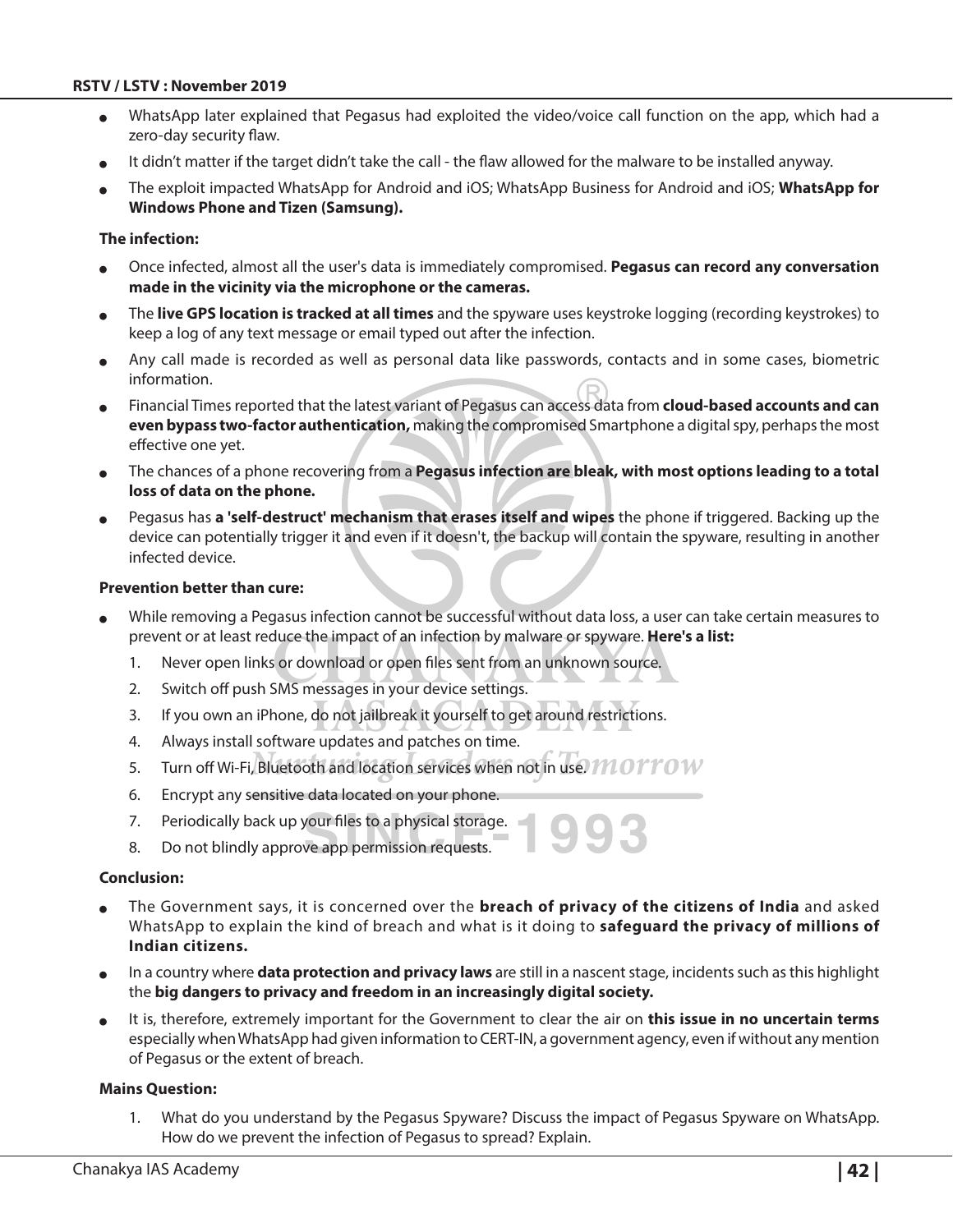## **Reviving Real Estate**

#### **Introduction:**

- Finance Minister has indicated that the next round of reforms is likely to be focussed on the Real Estate sector.
- Piling inventory, funding issues for developers and stagnant or drop in property prices are some of the key problems faced by this sector.
- As of 30th June this year, 421 real estate developers are under the corporate insolvency resolution process.
- Finance Minister has said that the Government is working closely with the Reserve Bank of India to address the issues faced by the real estate sector.

#### **Root causes of the problems of Real estate:**

#### **1. Housing affordability:**

• Real estate sector is mainly concentrated in luxury housing while the need is of affordable housing. The target customer is mainly upper middle class which leaves a very small customer base for developers and makes these projects unaffordable for other sections of the population. This causes a **huge stock of unsold inventories.**

#### **2. Interest Rates:**

- Interest rates also have a major impact on the real estate markets.
- Changes in interest rates can greatly influence a person's ability to purchase a residential property.
- That is because the lower interest rates go, the lower the cost to obtain a mortgage to buy a home will be, which creates a higher demand for real estate, which again pushes prices up.

#### **3. The Economy:**

Another key factor that affects the value of real estate is the overall health of the economy. This is generally measured by economic indicators such as the GDP, employment data, manufacturing activity, the prices of goods, etc.

#### **4. Government Policies/Subsidies:**

Legislation is also another factor that can have a sizable impact on property demand and prices. Tax credits, deductions and subsidies are some of the ways the government can temporarily boost demand for real estate for as long as they are in place. Being aware of current government incentives can help you determine changes in supply and demand and identify potentially false trends.

#### **5. Job Crisis:**

- <sup>O</sup> The **Periodic Labour Force Survey (PLFS)** of the National Sample Survey Office (NSSO) showed that the overall unemployment rate in the country in the financial year 2018 was at 6.1%.
- <sup>O</sup> Since the real estate sector is the **second-largest** contributor to the labour force and employment, downturn in this sector is aggravating the job crisis in the country.

#### **6. Drop in Property Prices:**

**OF** Post demonetization and implementation of **RERA Act 2016**, there has been a sharp decline in the property prices across the country.

#### **Real Estate (Regulation and Development) Act, 2016:**

- RERA Act 2016 is a step towards reforming the real estate sector in India, **encouraging greater transparency, citizen centricity, accountability** and financial discipline.
- It had been made **mandatory for each state and union territory,** to form its own regulator and frame the rules to govern the functioning of the regulator.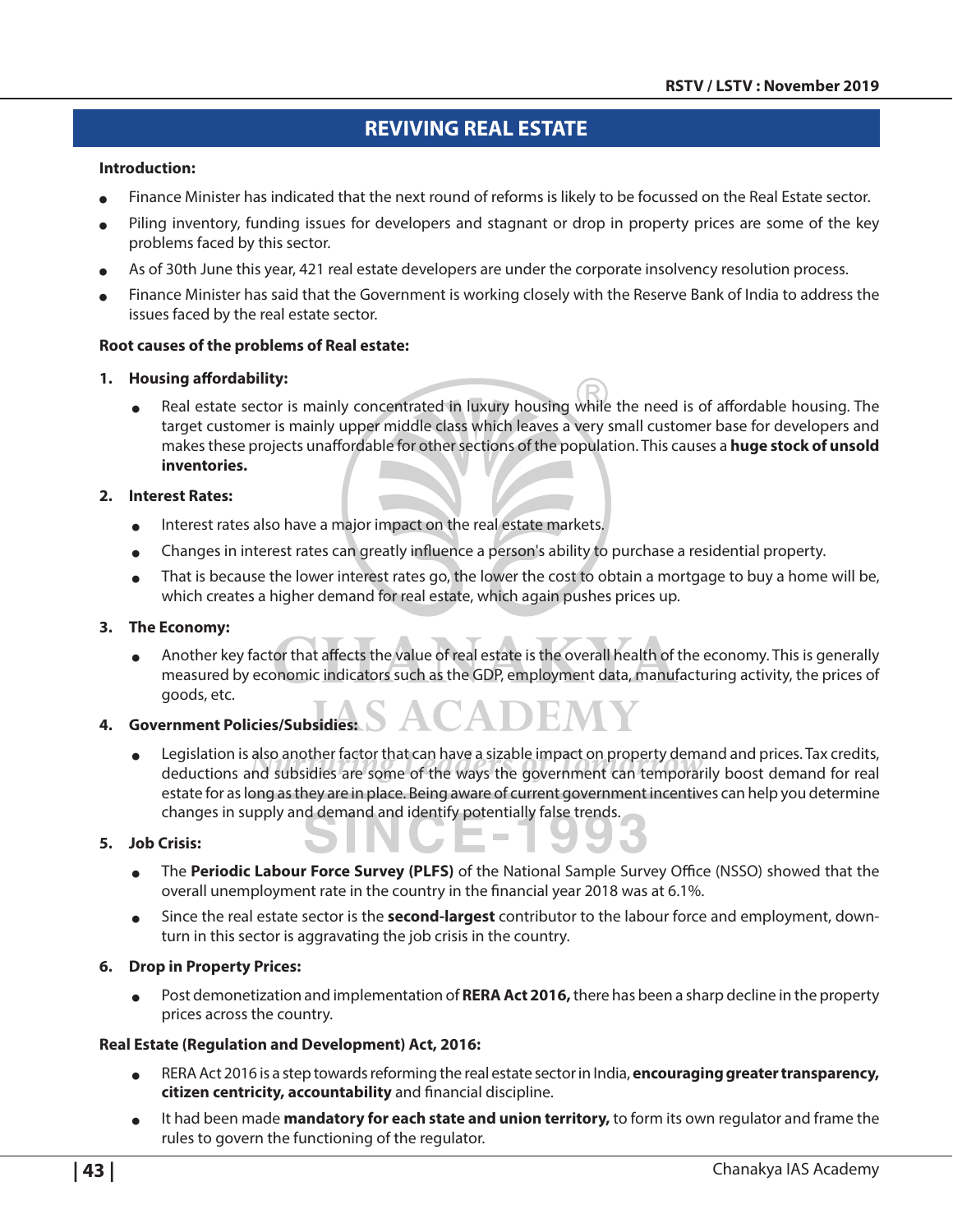- <sup>O</sup> Real estate projects mandatorily **need to be registered with the State Real Estate Regulatory Authority.**
- Promoters cannot book or offer these projects for sale without registering them.
- Real Estate Agents dealing in these projects also need to be registered with Real Estate Regulatory Authorities.
- The act makes it mandatory for a developer to deposit 70% of the collected amount from buyers in an escrow bank account for construction of that project only.
- The act also provides for fast track dispute resolution mechanism through the Real Estate Regulatory Authority and Appellate Tribunals across the country.

#### **National Real Estate Development Council:**

- <sup>O</sup> National Real Estate Development Council (NAREDCO) was established as an **autonomous self-regulatory body in 1998** under the **Ministry of Housing and Urban Affairs.**
- It was formed with the **mandate to introduce transparency and ethics in the real estate business and transform the unorganized Indian real estate sector into a matured and globally competitive business sector.**

#### **Steps taken by the Government:**

- <sup>O</sup> The sector benefited from the amendments that were made in 2016 to the **Benami Transactions Prohibition Act.**
- <sup>O</sup> This, coupled with the central government's stated intent to make **Aadhaar linkage compulsory for all property transactions,** will help in curbing malpractices and stopping the inflow of black money into real estate.
- The **recapitalization of banks** also rejuvenated the banking sector and gives a boost to lending (for the sector).

#### **Pradhan Mantri Awas Yojana (urban) (PMAY):**

- <sup>O</sup> The PMAY were amended to **encouraged married or single people** to invest in property.
- The government is trying to attract **both middle-income and low-income groups** to this segment.
- <sup>O</sup> The central government extended, under PMAY, the **benefit of interest subsidy on home loans** for households in the middle-income group.
- The Government also granted infrastructure status to the affordable housing segment.
- <sup>O</sup> The ministry of housing and urban affairs introduced as many as **eight public-private-partnership options to encourage private investments** in affordable housing projects.
- These new policies, if implemented well, could give a much-needed boost to this segment and make it a powerful growth driver for the real estate sector.

#### **Alternative Investment Fund:**

<sup>O</sup> Alternative investments include **private equity or venture capital, hedge funds, managed futures, art and antiques, commodities, and derivatives contracts.** Real estate is also often classified as an alternative investment.

#### **Reviving the sector:**

- The Rs 25,000 crore Alternative Investment Fund (AIF) announced by Finance Minister has expanded in both size and scope.
- The fund, to be managed by SBICAP Ventures, will offer support to viable projects with a positive net worth and registered with the Real Estate Regulatory Authority.
- <sup>O</sup> Most of the **stalled projects are solvent but stuck for liquidity** and with support from the AIF, can be completed, unlocking value not just for buyers but also precious cash for the project promoters and their lenders.
- The real estate sector is not only one of the **biggest providers of jobs but also has a huge multiplier effect in the economy.**
- Industries ranging from cement and steel to paints and sanitary ware stand to reap the benefits of a healthy real estate sector.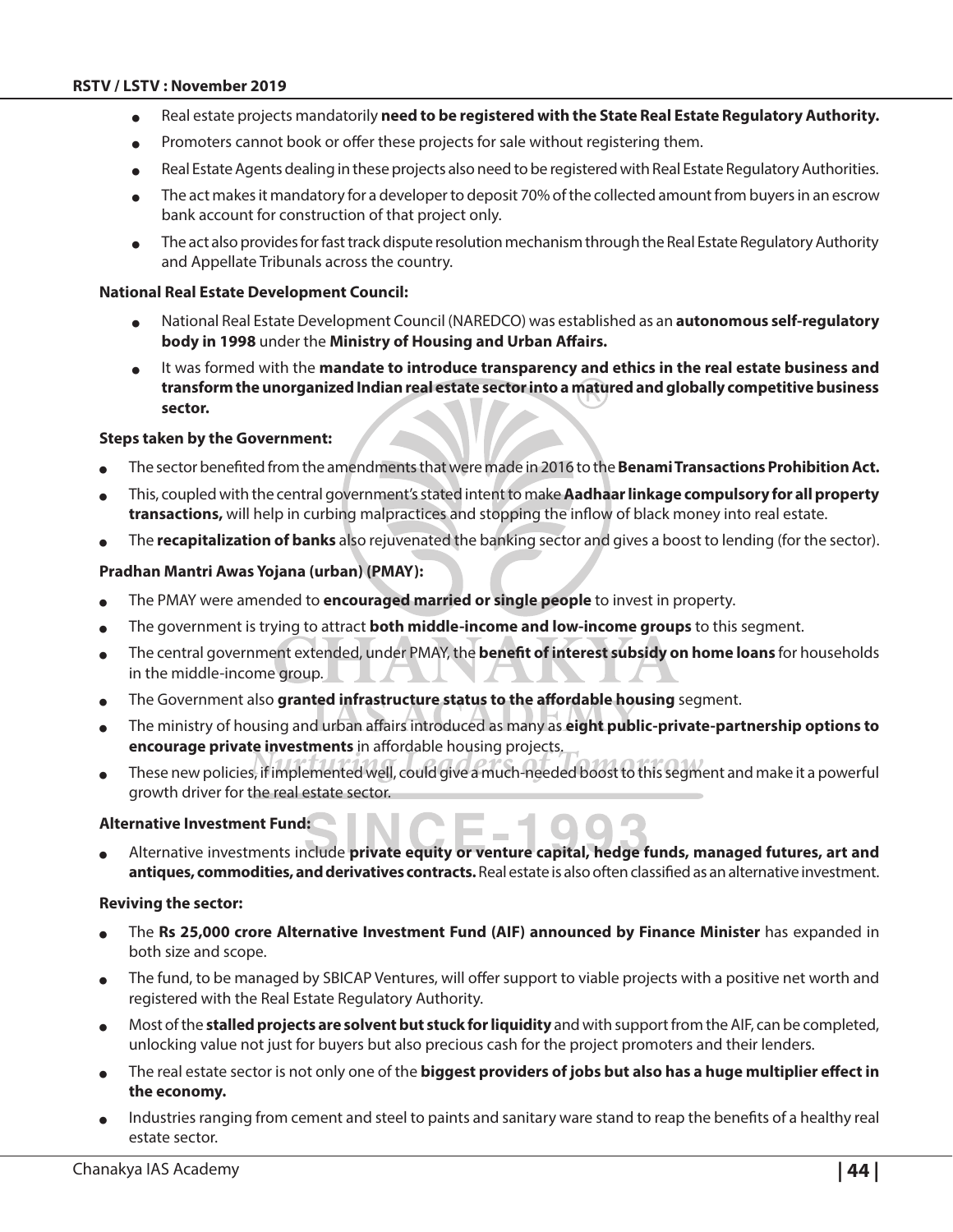- **o** These **reforms will bring transparency and accountability** in the sector.
- Developers need to be sufficiently funded to achieve RERA compliance.
- The real estate sector will be institutionalized, and probably have fewer but larger and more reliable developers in the coming years.

#### **Way Forward:**

- It **should ensure that funding from AIF goes to genuine developers** who are willing to complete the stalled project and handover the inventories to buyers in given time frame.
- The government should focus on the framework to assess the requirement of housing at local levels and then allowing the requisite amount to be developed i.e. need based planning at local level.
- Infrastructure status to housing segment may lead to flow of funds at cheaper rate and can significantly help in tackling liquidity crunch but government needs to be cautious that fund flows to affordable housing sector only.
- <sup>O</sup> Generally, in manufacturing, we first produce, then sell and earn profits but **in real estate sector, we first sell and earn profit and then produce** which leads to corruption and undelivered promises.
- It is high time to strike the root cause of the problem and convert the crisis into an opportunity to create good solutions and boost the economy.

#### **Mains Question:**

1. What do you understand by the Alternative Investment fund? How does it help to revive the stressed real estate sector? Explain. Also discuss the steps taken by the Government for the revival of the sector?

## **The Killer Pollutant**

#### **Introduction:**

- People of **Delhi NCR are facing one of the worst ever spells of air pollution.** Waking up to mornings that have an overhanging all pervasive grey, opaque and overwhelming smog in the air. The city's landscape has disappeared.
- When people step outside, **acrid air almost immediately scorches our nostrils and stings our eyes.**
- It is the Killer Pollutant in the air that we breathe. It has forced the authorities to declare a public health emergency.

#### **Increasing Air Pollution:**

- It is clear that the problem of air pollution has increased very seriously and **over the years its intensity and seriousness has grown. In many places there is no proper air quality measurement mechanism.**
- The main constituent of the pollutants are the particulate matter which breaches the standard prescribed by **Central Pollution Control Board (CPCB).** CPCB standards are fairly above the international WHO standards.
- There **are thermal power plants around Delhi** and the polluted air moves towards the neighbouring cities. Many industries are using high sulphur oil which is highly polluted.
- There are large **mounds of solid waste Seasonally farmers of Punjab and Haryana burn their crop** residues for preparing their fields for next crop and during the winter the air becomes heavy, there is temperature inversion and the dispersal of the pollutants is very low. During winter we also see **people burning fire during night to bear the cold.** All this put together has a cumulative effect on the air quality.
- <sup>O</sup> The thrust towards renewable energy is time consuming and expensive. **Construction and demolition are the two major sources of Particulate Matter** in the atmosphere.
- Most of the vegetation has been denuded, there is deforestation taking place and soil erosion acts a source for Particulate Matter pollution.

#### **Causes of air pollution:**

- Spikes are due to different reasons and factors.
- <sup>O</sup> One of the main **reasons of increasing air pollution levels in Delhi is crop burning by the farmers** in these states. Farmers burn rice stubbles in Punjab, Haryana and Uttar Pradesh.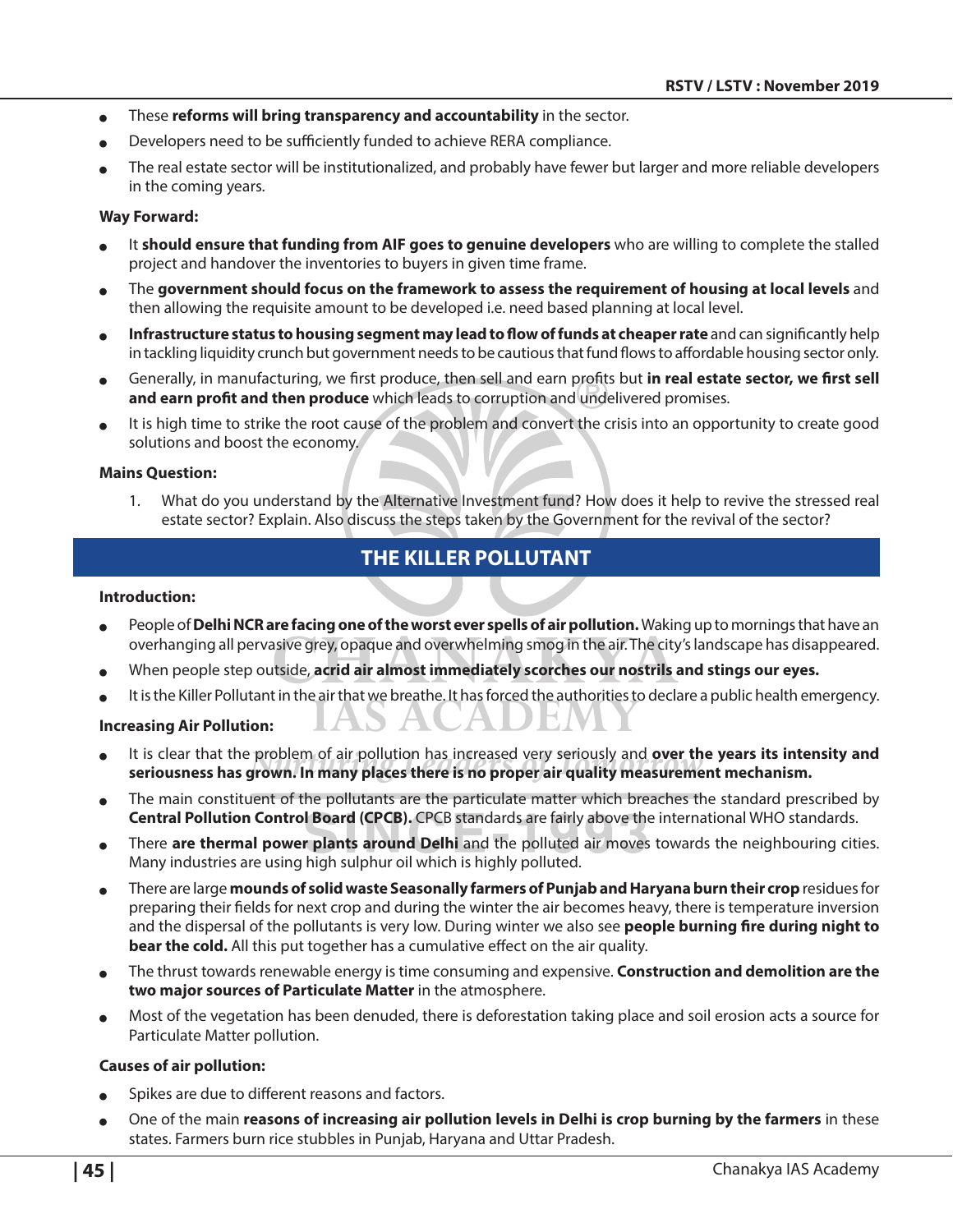#### **RSTV / LSTV : November 2019**

- Pollution caused by the **traffic menace in Delhi is another reason contributing to this air pollution and smog.** The air quality index has reached 'severe' levels.
- As the winter season sets in, dust particles and pollutants in the air become unable to move. Due to stagnant winds, these pollutants get locked in the air and affect weather conditions, resulting in smog.
- Another reason of **air-pollution is over-population in the capital.** Over-population only adds up to the various types of pollution, whether it is air pollution or noise pollution.
- **Meteorology** is also very important factor.
- Industrial pollution and garbage dumps are also increasing air pollution and building-up smog in the air.

#### **Health impacts of air pollution:**

- Air pollution is one of the world's largest killers, responsible for 6.4 million deaths per year (1 in 9 deaths), of which 600,000 are children.
- <sup>O</sup> This is **more than the number of deaths from AIDS, Malaria and tuberculosis combined.** The World Health Organization estimates that 2 billion children live in areas where outdoor air pollution exceeds international limits and 300 million children live in areas where outdoor air pollution exceeds 6 times international limits.
- <sup>O</sup> Children, the elderly, and people with **heart or lung disease, diabetes, minority and low income communities are particularly vulnerable to adverse health outcomes** from exposure to air pollution, including cardiovascular disease, asthma and other respiratory diseases, and cancer.
- Recent evidence suggests that air pollution is also linked to **higher risk of diabetes, autism, and lower IQ.**

#### **Pollutants cause Air Pollution:**

- **1. Particulate matter (PM10, PM2.5):**
	- Particulate matter (PM) is made up of small airborne particles like dust, soot, and drops of liquids. The majority of PM in urban areas is formed directly from burning of fossil fuels by power plants, automobiles, non-road equipment, and industrial facilities. Other sources are dust and diesel emissions and secondary particle formation from gases and vapors.
	- Coarse particulate matter (PM10, particles < 10 microns in diameter) is known to cause nasal and upper respiratory tract health problems. Fine particles (PM2.5, particles < 2.5 microns in diameter; Ultra Fine Particles) penetrate deeper into the lungs and cause heart attacks, strokes, asthma, and bronchitis, as well as premature death from heart ailments, lung disease, and cancer. Studies show that higher PM2.5 exposure can impair brain development in children. LOLETS OT 10MOTTOW

#### **2. Black Carbon (BC):**

<sup>O</sup> Black carbon is one of the components of particulate matter and comes from burning fuel (especially diesel, wood, coal, and others). Most air pollution regulations focus on PM2.5, but exposure to black carbon is a serious health threat as well. Populations with higher exposures to black carbon over a long period are at a higher risk for heart attacks and stroke. In addition, black carbon is associated with hypertension, asthma, chronic obstructive pulmonary disease (COPD), bronchitis, and a variety of types of cancer.

#### **3. Nitrogen Oxides (NO and NO2):**

 $\bullet$  Nitrogen oxide (NO) and Nitrogen dioxide (NO2) are produced primarily by the transportation sector. NO is rapidly converted to NO2 in sunlight. NOx (a combination of NO and NO2) is formed in high concentrations around roadways, and can result in development and exacerbations of asthma, bronchitis, as well as lead to a higher risk of heart disease.

#### **4. Ozone (O3):**

Ozone high up in the atmosphere can protect us from ultraviolet radiation. But ozone at ground level (where it is part of what is commonly called smog) is a well-established respiratory irritant. Ozone is formed in the atmosphere through reactions of volatile organic compounds and nitrogen oxides, both of which are formed as a result of combustion of fossil fuels. Short-term exposure to ozone can cause chest pain, coughing, throat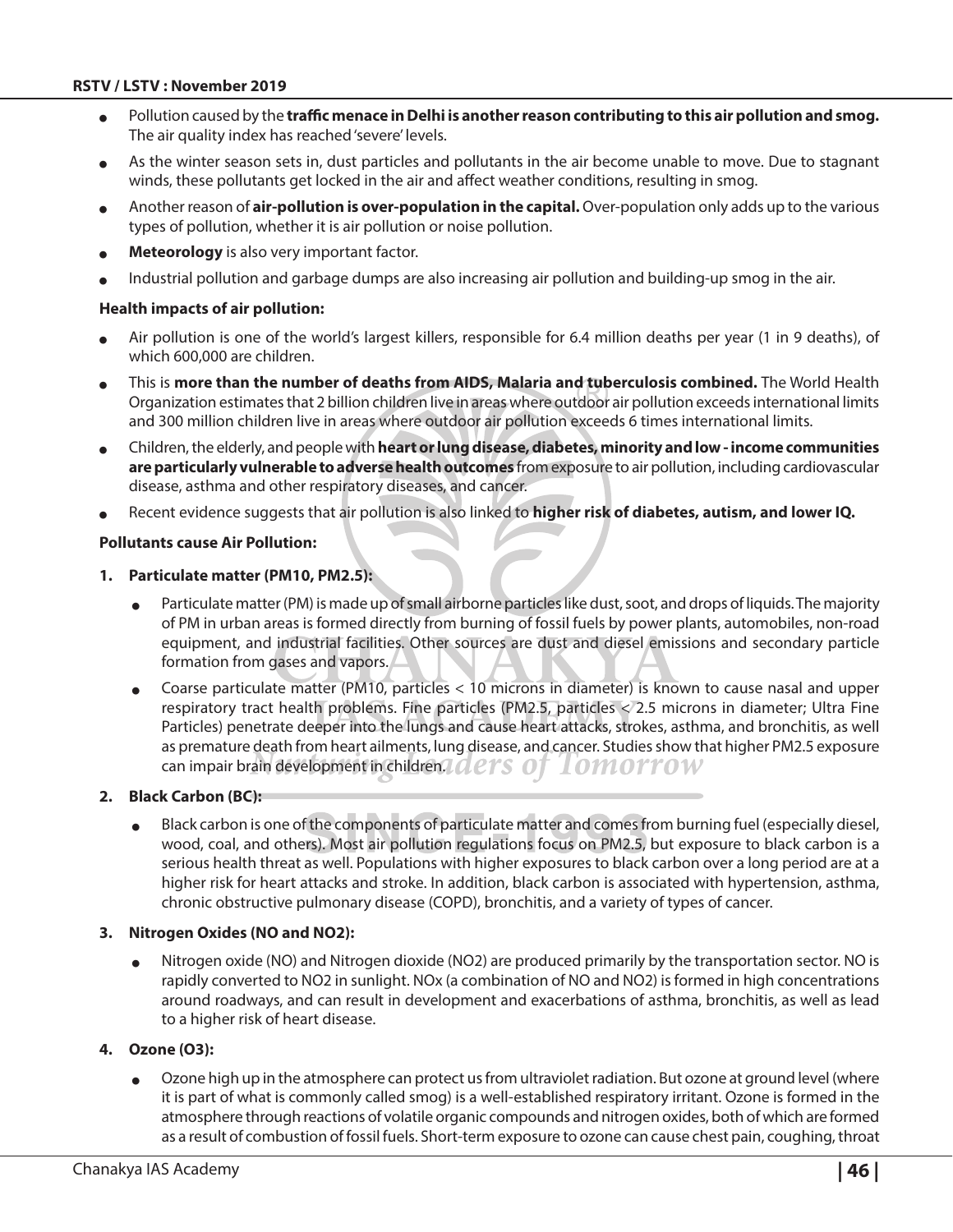irritation, while long term exposure can lead to decreased lung function and cause chronic obstructive pulmonary disease (COPD). In addition, ozone exposure can aggravate existing lung diseases.

#### **5. Sulphur dioxide (SO2):**

SO2 is emitted into the air by the burning of fossil fuels that contain sulphur. Coal, metal extraction and smelting, ship engines, and heavy equipment diesel equipment burn fuels that contain sulfur. Sulfur dioxide causes eye irritation, worsens asthma, increases susceptibility to respiratory infections, and impacts the cardiovascular system. When SO2combines with water, it forms sulfuric acid; this is the main component of acid rain, a known contributor to deforestation.

#### **Measures to improve air quality:**

- (a) Improving public transport
- (b) Limiting the number of polluting vehicles on the road
- (c) Introducing less polluting fuel
- (d) Strict emission regulations
- (e) Improved efficiency for thermal power plants and industries
- (f) Moving from diesel generators to rooftop solar
- (g) Increased use of clean renewable energy
- (h) Electric vehicles
- (i) Removing dust from roads
- (j) Regulating construction activities
- (k) Stopping biomass burning, etc.

#### **Way Forward:**

- Increase public awareness of air pollution. Educate and inform people about what they can do to reduce air pollution. Put out public health messages on the metro, buses, billboards, and radio to help change public behaviour.
- Improve public transportation and traffic management. Expand the fleet of CNG buses. Implement BRT the right way. Build, repair, and reclaim the sidewalks for pedestrians – not for parking and vending – so people can walk more often, including to nearby bus stops and metro stations.  $\Box$  OM OTTOW
- Discourage vehicle use: Driving is not a right but a privilege; it has a social cost. Impose as many countries do – an annual vehicle use fee. Penalise ownership of multiple cars in a household.
- Reduce road and construction dust. The problem of dust plagues the entire Indo-Gangetic plain. It can be mitigated by changing how our urban surface infrastructure is built.
- Reduce domestic sources of pollution, improve waste management. According to the 2011 census, over ten percent of Delhi's households still use biomass for cooking. Remove the address proof requirement for LPG Make LPG more affordable.

#### **Mains Question:**

1. People of Delhi NCR are facing one of the worst ever spells of air pollution. Enlist the Reasons and Health impacts of the Air pollution? Also, suggest some measures to improve air quality.

## **Security: Status Symbol or Protection?**

#### **Introduction:**

Recently, the **Special Protection Group (SPG) cover given to former Prime Minister** and some other political leaders and their family was **replaced with the 'Z-plus' security of the Central Reserve Police Force.**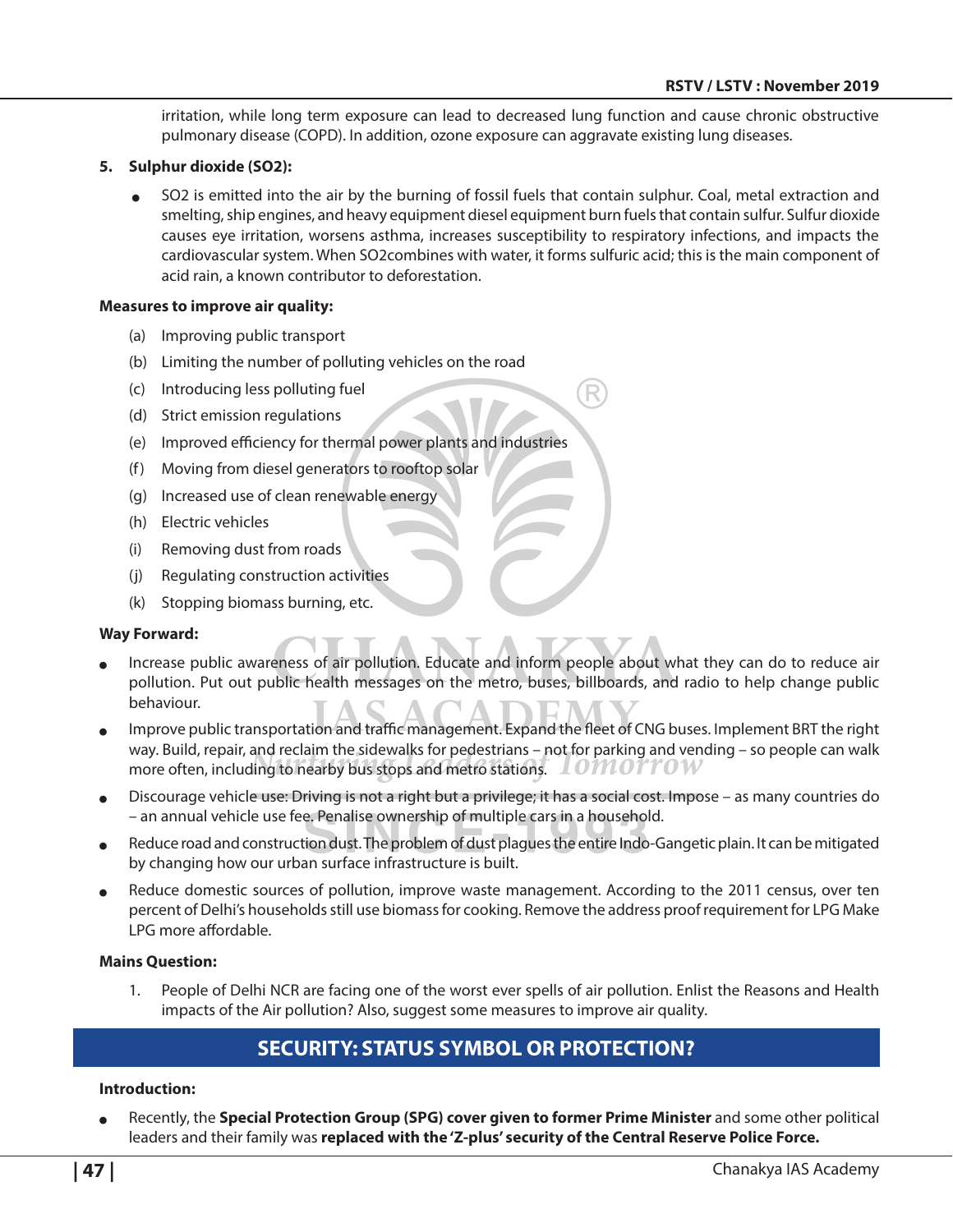#### **RSTV / LSTV : November 2019**

- The decision on the **change in security cover was taken by the Ministry of home affairs** of India.
- The political leaders demanded restoration of the SPG cover to their family and former prime minister by "rising above partisan politics".

#### **Security Categories in India:**

- In India, security is provided to some high-risk individuals by the police and local government.
- <sup>O</sup> Depending on the threat perception to the person, the **category is divided into four tiers:** 
	- $\blacktriangleright$  Z+ (highest level), Z, Y and X.
	- <sup>X</sup> Individuals under this security blanket include the President, Vice-President, Prime-Minister, Supreme Court and High Court Judges, Service Chiefs of Indian Armed Forces, Governors of State, Chief Ministers and Cabinet Ministers.
- **1. SPG category:** Strength of security detail is classified (only provided to the Prime Minister of India).
- **2. Z+ category:** It has a security cover of 55 personnel [Including 10+ NSG Commando] + [Police Personnel].
- **3. Z category:** It has a security cover of 22 personnel [Including 4 or 5 NSG Commando] + [Police Personnel].
- **4. Y category:** It has a security cover of 11 personnel [Including 1 or 2 Commando] + [Police Personnel].
- **5.** X category: It has a security cover of 2 personnel [No Commando, Only Armed Police Personnel].
- The Z+ level of security is provided by National Security Guard commandos. They are armed with Heckler & Koch MP5 submachine guns and modern communication equipment, and **each member of the team is adept in martial arts and unarmed combat skills.**
- <sup>O</sup> The **'Z' category entails security cover by the Delhi police or the ITBP or CRPF personnel** and one escort car.
- <sup>O</sup> The **'Y' category encompasses two personal security officers (PSOs)** and the **'X' category, one PSO.**
- The SPG (Special Protection Group), NSG (National Security Guards), ITBP (Indo-Tibetan Border Police) and CRPF (Central Reserve Police Force) are the **agencies responsible for providing securities to VVIPs, VIPs, politicians, high-profile celebrities and sportspersons.**
- The NSG is used extensively to guard VIPs and VVIPs, especially those in the Z+ category.
- <sup>O</sup> Many **NSG personnel are seconded to the Special Protection Group (SPG) which guards the Prime Minister.**

#### **Special Protection Group (SPG) Act, 1985:** eaders of

- An Act to **provide for the constitution and regulation of an armed force of the Union for providing proximate security to the Prime Minister of India** and former Prime Ministers of India and members of their immediate families and for matters connected therewith.
- <sup>O</sup> The **SPG Act was introduced** in the wake of **former Prime Minister Indira Gandhi's assassination in 1985.**
- Birbal Nath Committee recommended the setting up of a Special Protection Unit (SPU) to provide protection to the Prime Ministers.
- <sup>O</sup> The **law initially did not include protection to the former prime ministers** and thus the protection was withdrawn when Rajiv Gandhi stepped down as the Prime Minister.
- Following Rajiv Gandhi's assassination in 1991, the Act was amended to offer protection to all former PMs and their families for at least 10 years.
- The Act was amended again in 2003 to bring the period of automatic protection from 10 years to "a period of one year from the date on which the former prime minister ceased to hold office" and thereafter based on the level of threat as decided by the government.

#### **Functions of the Special Protection Act:**

The SPG is in close coordination with the other concerned agencies and **follows a mechanism to pass on the intelligence input in the fastest possible way** while keeping the nodal offices in the loop.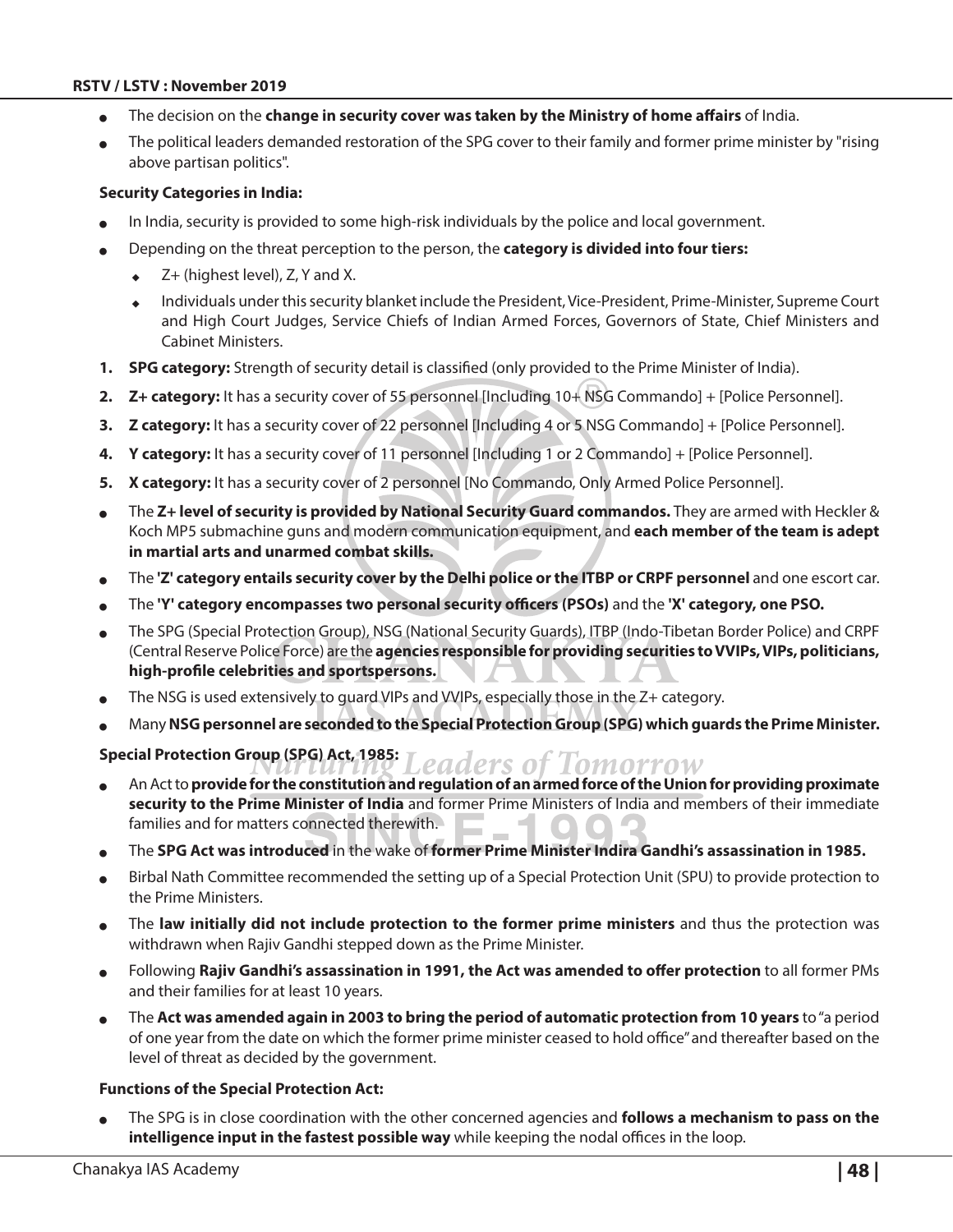- $\bullet$  The coordination may be hourly, or daily depending on the gravity of the threat.
- The SPG is trained to **offer layers of protection and the inner layers are infallible** and invincible.
- The threat perception has reduced significantly over the years.
- The SPG is at par with the best in the field and they're based in the Prime Minister's Office.

#### **Conclusion:**

- <sup>O</sup> The **allotment of security causes a huge drain** on the resources of the state. As, this is at the cost of public security and public welfare.
- <sup>O</sup> Security allotment has to be made realistic. The **allotment has to be on the basis of actual need and requirement**  instead of on the whimsical imagination and ambition of a person.
- The SPG security protocol makes the person seem very distinct. It has now **become a status symbol.**

#### **Mains Question:**

1. What is Special Protection Act? Explain the Act with its objectives, functioning and challenges. Also, describe the procedure and requirements of the various securities provided by India?

## **Strengthening Parliamentary Institutions**

#### **Introduction:**

- <sup>O</sup> Vice President of India pushed for the **Women's Reservation Bill and reforms in the Parliament works** including a code of conduct for lawmakers and greater powers to the presiding officer to deal with disruptive legislators.
- <sup>O</sup> The Vice President, **also pitched for a minimum sitting for both Houses** in a year and a longer tenure to parliament's standing committees.
- Pointing out that women at present constitute only about 13% of Parliament, he urged political parties to take forward "the legislation in the Parliament for reservation of women in legislatures".
- He suggested both "pre and post Legislative Impact Assessment" for "quality and informed law making.

#### **15-point reform agenda given by Vice-President for strengthening parliamentary institutions:**

- Expressing concern over the functioning of parliamentary institutions in the country and erosion of public trust in them, the Vice President, unveiled a **15 point reform charter** as the basis for a new political normal to **enable effective functioning of the Parliament and State Legislatures:**
	- **1. Political Conscience:** Call for a new political consciousness amongst legislators to review their roles and responsibilities.
	- **2. Ensuring member Strength:** Political parties must ensure attendance of at least 50% of their legislators throughout the proceedings of the Houses by adopting a roster system. This was needed in the backdrop of required Quorum (of 10% of the strength of the Houses), which if not met, leads to the adjournment of the House.
	- **3. Whip:** Review of Whip system which hinders the freedom of expression of the legislators. This will allow a reasonable degree of dissent without impacting the stability of the government.
	- **4. Anti- Defection:** Review of the Anti Defection Law to rectify the areas like incentivizing legislators to resort to actions that invite expulsion from the party besides providing for time-bound disposal of defection cases by the Presiding Officer.
	- **5. Department Related Standing Committees:** Measures for effective functioning of Department Related Standing Committees like longer tenure (instead of the present one year), promoting specialization, etc were needed.
	- **6. Legislative Impact Assessment:** A detailed framework for pre and post Legislative Impact Assessment was needed. Every legislative proposal must incorporate a detailed account of social, economic, environmental and administrative impact for wider awareness and subsequent legal assessment.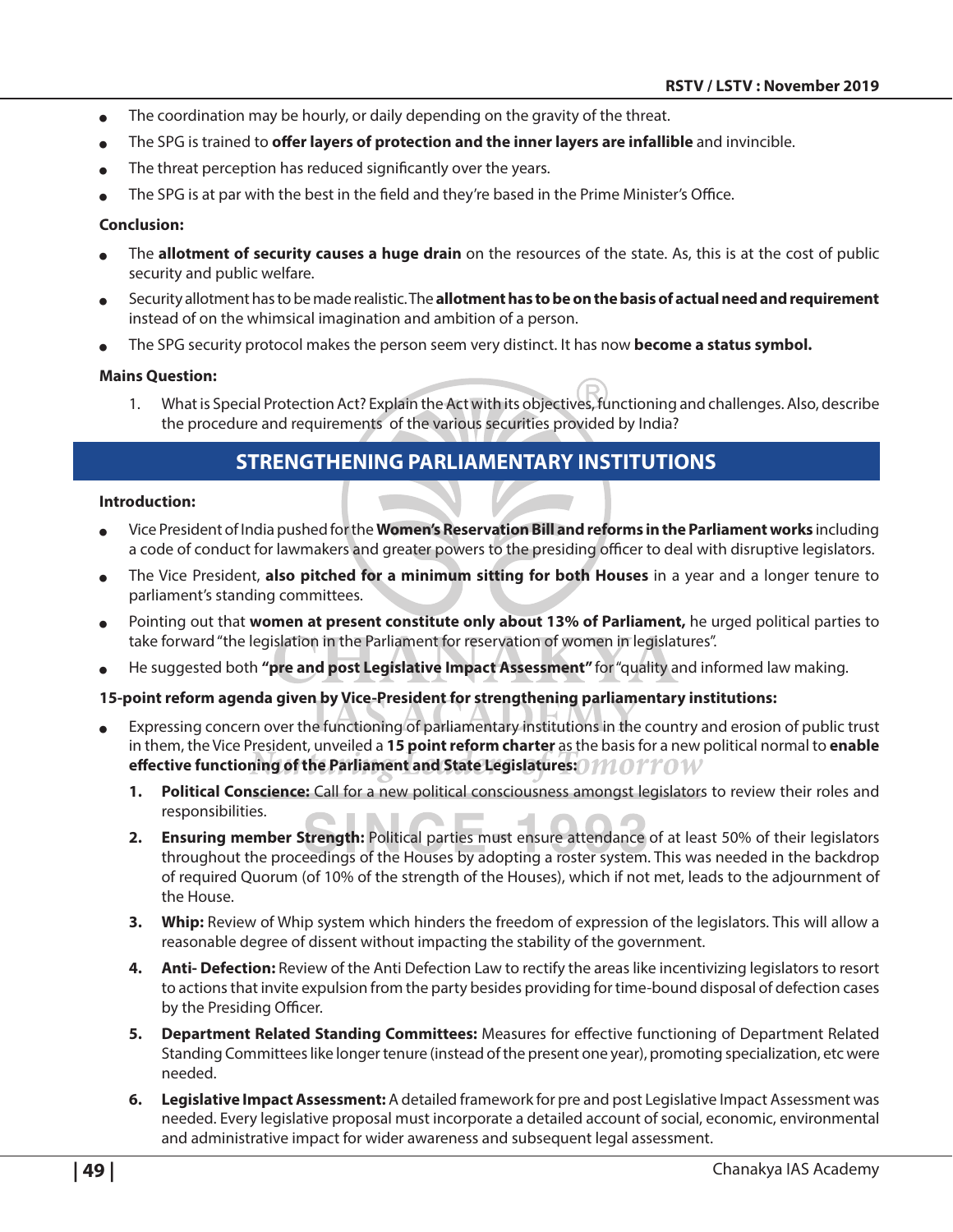- **7. Voting Preferences:** Need for moving away from identity-based voting to that of development-oriented exercise of voting preferences. Role of caste, community, region, and religion in influencing the voting preferences needs to be minimized.
- **8. Responsible Government and Opposition:** Need for responsive governments positively acting on the concerns of the opposition and the need for responsible and constructive opposition while resorting to available parliamentary instruments.
- **9. Simultaneous Polls:** Building consensus on the proposal of simultaneous polls to allow unrestricted governance.
- **10. Reservation of Women:** Enacting for reservation of women in legislatures.
- **11. Rules and Regulations:** Making rules that automatically take action against erring members in case of interruptions and disruptions. Need for timely and effective action against legislators for non-ethical conduct.
- **12. Transparency & Accountability:** Regular publication of reports by the Secretariats of Legislatures on the attendance of Members and their participation in debates.
- **13. Concern on criminal records:** Addressing the concern of a rising number of legislators with criminal records.
- **14. Setting up of special courts:** for time-bound adjudication of criminal complaints against legislators.
- **15. Minimum number of sittings:** A minimum number of sittings for both the Houses of Parliament and State Legislatures per year need to be appropriately prescribed.

#### **The diminishing of India's Parliament:**

- Parliament is an institution that would provide social and political unity. The first-past-the-post (FPTP) electoral **system** which enabled the National Party to dominate legislative politics for three decades.
- The **overlapping nature of the ruling party** and the government caused parliament to serve primarily as a public forum for the ventilation of grievances rather than a law-making body.
- <sup>O</sup> While parliament has become more representative, it has declined in status and effectiveness. **Subject‐based standing committees** have been created in an attempt **to revitalise the institution.**
- While it continues to be a 'reactive legislature', parliament's role in **India's political system is more marginal than it was in the country's early years.**
- <sup>O</sup> The **process of legislation has become slow** and lagged. Laws are often passed in rush with little scrutiny and no follow- up rules. In some cases, it takes sessions together for a bill to become law.
- Discourse and debate on issues of national importance were an attribute and highlight of Parliament during the first two decades of the republic, until around 1970. But this has eroded and diminished with the passage of time.

#### **Reasons of the diminishing of the Parliament:**

- Declining number of sittings of legislatures.
- Declining quality of debates.
- $\bullet$  Growing number of legislatures with criminal record.
- Less attendance of the parliament members.
- Inadequate representation of women.
- Lack of inner democracy in functioning of the political parties.
- Poor knowledge, low argumentative power of the masses, negative influences of poverty and economic disparities.
- Faulty 'First Pass the Post (FPTP) election system.

#### **Steps taken by the Government to improve the effectiveness of the Parliament:**

#### **1. Formation of Electoral Bonds:**

In order to cleanse the system of political funding in the country Electoral Bonds Scheme was launched in 2017.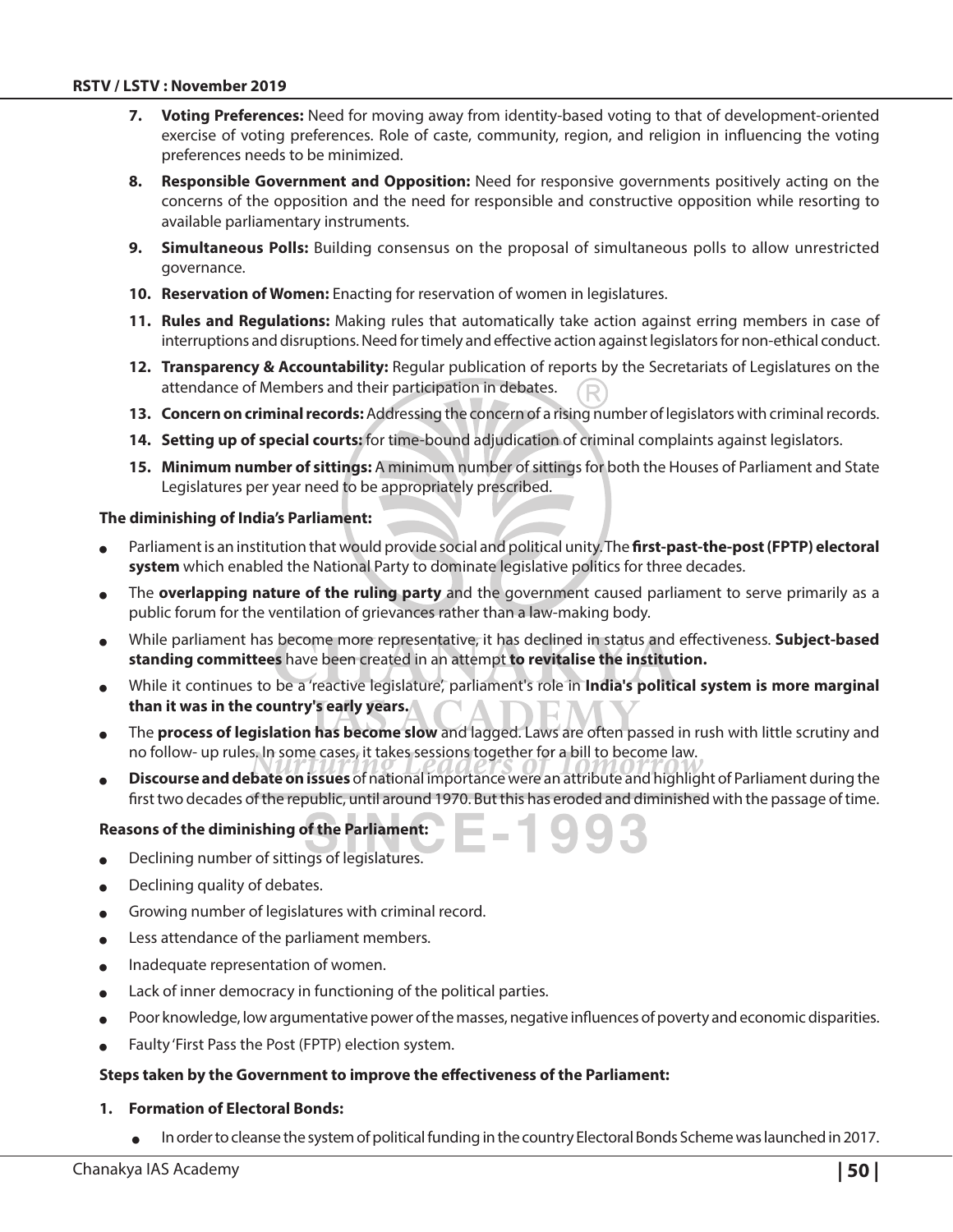• This is an effective step to minimise the role of black money in the election and thereby keeping a check on criminalization of politics.

#### **2. Regulation of Anonymous Donations:**

In Union Budget 2017-18, the government declared that the maximum amount of cash donation, a political party can receive is Rs2000 from one person.

#### **3. NOTA (None of the above) option in electronic voting machine:**

<sup>O</sup> It was mandated by the Supreme Court of India in 2013. It enables the voter to officially register a vote of rejection for all candidates who are contesting.

#### **4. Removal of Archaic Laws:**

- <sup>O</sup> In accordance with Ramanujam committee (2014) recommendation, the government plans to repeal more than 1500 archaic laws.
- Bill to provide reservation for women in the Parliament was introduced in 2008. However, till now it has not been passed.

#### **Way Forward:**

- Both pre and post Legislative Impact Assessment to be ensured for quality and informed law making for creating wider awareness about the targeted outcomes by bringing out social, economic, environmental and administrative impacts besides the involvement of all stakeholders in law making.
- Law makers should abide by the Rules of the House and political parties to take responsibility in this regard by evolving and enforcing a code of conduct.
- Making rules that automatically take effect against erring Members in case of interruptions and disruptions.
- Political parties to evolve roster system for ensuring attendance of at least 50% of their members in the legislatures all through the proceedings of the House everyday to address the issue of lack of quorum.
- <sup>O</sup> To review the functioning of 'Whip System' which is being alleged to be stifling even reasonable dissent from the party position even on non-consequential matters and rationalise the norms for issuing Whip to enable some degree of freedom of expression without adversely affecting stability of the Government.
- Setting up special courts/tribunals for time bound adjudication on criminal complaints against legislators and election related matters. Turing Leaders of Iomorrow
- Timely and effective action against legislators for non-ethical conduct.

#### **Mains Question:**

1. Expressing concern over the functioning of parliamentary institutions in the country, the Vice President, unveiled a 15 point reform charter to enable effective functioning of the Parliament and State Legislatures. In this regard explain the reasons of diminishing the effectiveness of the Indian Parliament over the reasons? Also explain the significance of the reform charter given by the Vice President?

## **Road Accidents in India**

#### **Introduction:**

- <sup>O</sup> A **report on road accidents published by the Union transport ministry** has shown a steep rise in the number of pedestrians killed on the roads. Road accidents are the most common thing in India.
- India however ranks 1 in the number of road accident deaths across the 199 countries reported in the World Road Statistics, 2018 followed by China and US.
- As per the WHO Global Report on Road Safety 2018, **India accounts for almost 11% of the accident related deaths in the World.**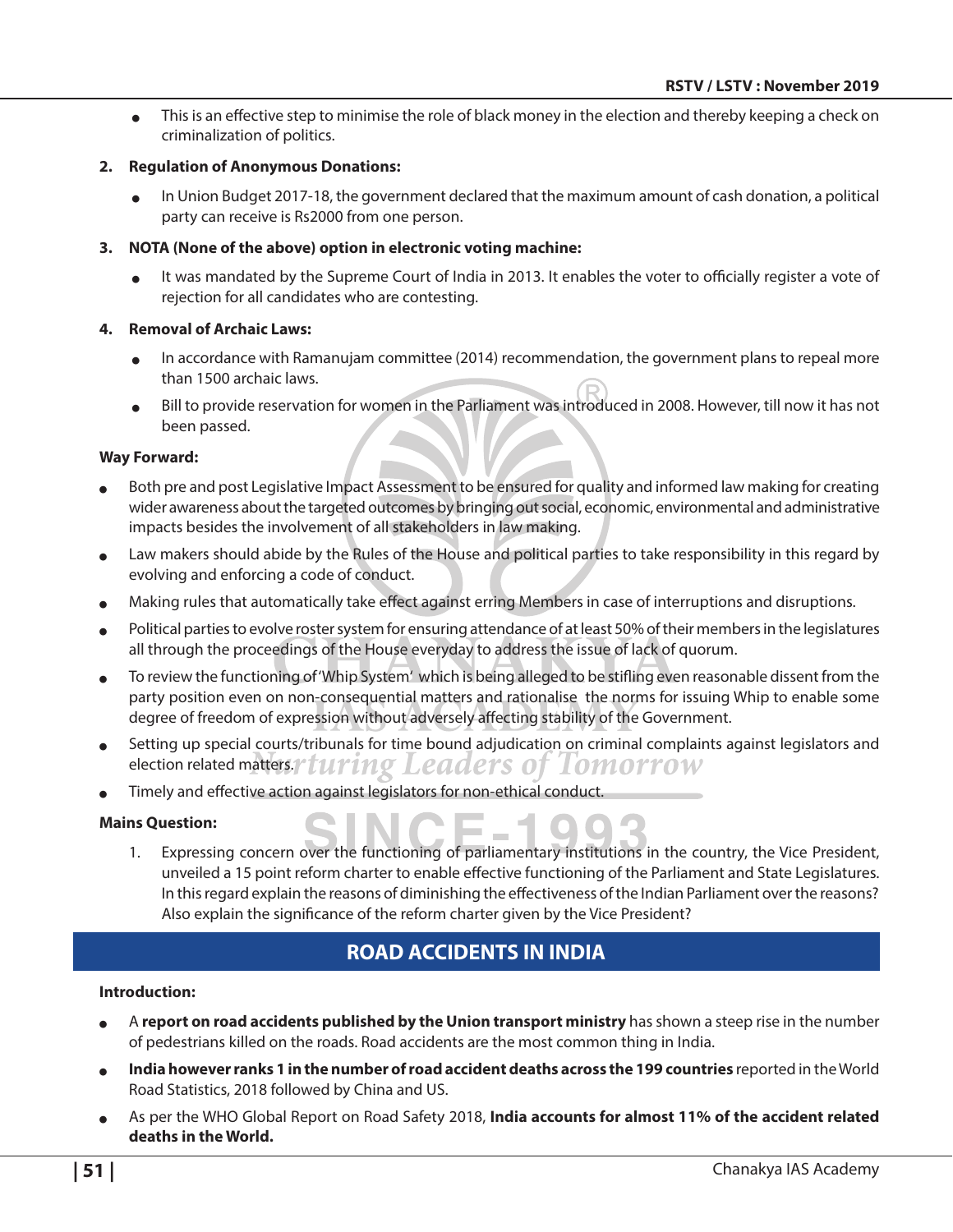#### **RSTV / LSTV : November 2019**

#### **Findings of the report:**

- <sup>O</sup> The **increase is as much as 84 percent** between 2014 and 2018, with average daily fatalities going up from 34 in 2014 to 62 last year.
- <sup>O</sup> The report also says in all **22,656 pedestrians were killed last year.** West Bengal topped the list of pedestrian fatalities with 2,618 deaths followed by Maharashtra and Andhra Pradesh.
- With 1.51 lakhs death pedestrians killed in the road accident touched all-time high in 2018, an increase of nearly 3, 500 compared to 2017.
- 12, 330 pedestrians were killed across the country in 2014.
- Pedestrians and cyclists accounted for 15% and 2.4 % of the total road deaths.

#### **Causes of the Road Accidents:**

- <sup>O</sup> Several causes are attributed to road accidents including **over speeding, drunken driving, red light jumping, avoiding driving safety measures** like helmets and seat belts, using mobile phones, honking, lack of traffic sense.
- <sup>O</sup> There are also issues pertaining to the **lack of infrastructural facilities** like driving such as poor pedestrian space, undivided roads, potholes, narrow roads, sharp road curvatures etc.

#### **The Motor Vehicle Act, 2019:**

- Parliament passed the Motor Vehicles Act 2019 in July and it took effect as a law on 1st September 2019 with an **aim is to reduce road accidents and save human lives.**
- The new legislation made significant changes to how India's roads are governed.
- Road construction standards were changed.
- Insurance norms tweaked and most importantly fines for traffic violations were increased.
- From **higher penalties for driving errors to imprisonment** up to a month for speeding and up to six months for accidents.

#### **Provisions under the Act:**

- For violating traffic rules:
	- <sup>O</sup> For **not wearing a helmet,** the fine has been raised from 100 Rs. to 1000 Rs. in addition to a three months' disqualification of license.
	- For **not wearing a seat belt,** the penalty is now 1000 Rs. I OMOTTOW
	- <sup>O</sup> For **Speeding or raising the fine** has been increased from 5, 00 Rs. to 5,000 Rs and for **drunk and driving**  from 2,000 Rs. to 10,000 Rs.
	- It includes imprisonment for severe crimes like; **speed racing can attract imprisonment for three months** with or without fine. This will extend to one year if caught for the second time.
- <sup>Q</sup> **For offences by Juvenile:**
	- The **guardian or owner of the vehicle shall be deemed to be guilty** and punished with a 25,000 Rs. fine and three years imprisonment.
	- <sup>O</sup> The juvenile would be tried under the Juvenile Justice Act, 2000 and the **registration of the motor vehicle will be cancelled for 12 months.**
- **Other rules:** 
	- <sup>O</sup> Owners of the vehicle who alter it by way of **retrofitting of motor vehicle parts in a manner not permitted under the Act** shall be punished with imprisonment for a term which may extend to six months and all with fine of 5,000 Rs. per alteration.
	- These penalties will be increased by 10% every year on April 1.
	- The new act has also extended the **renewal of Driving License from a month to 1 year** after the date of expiry.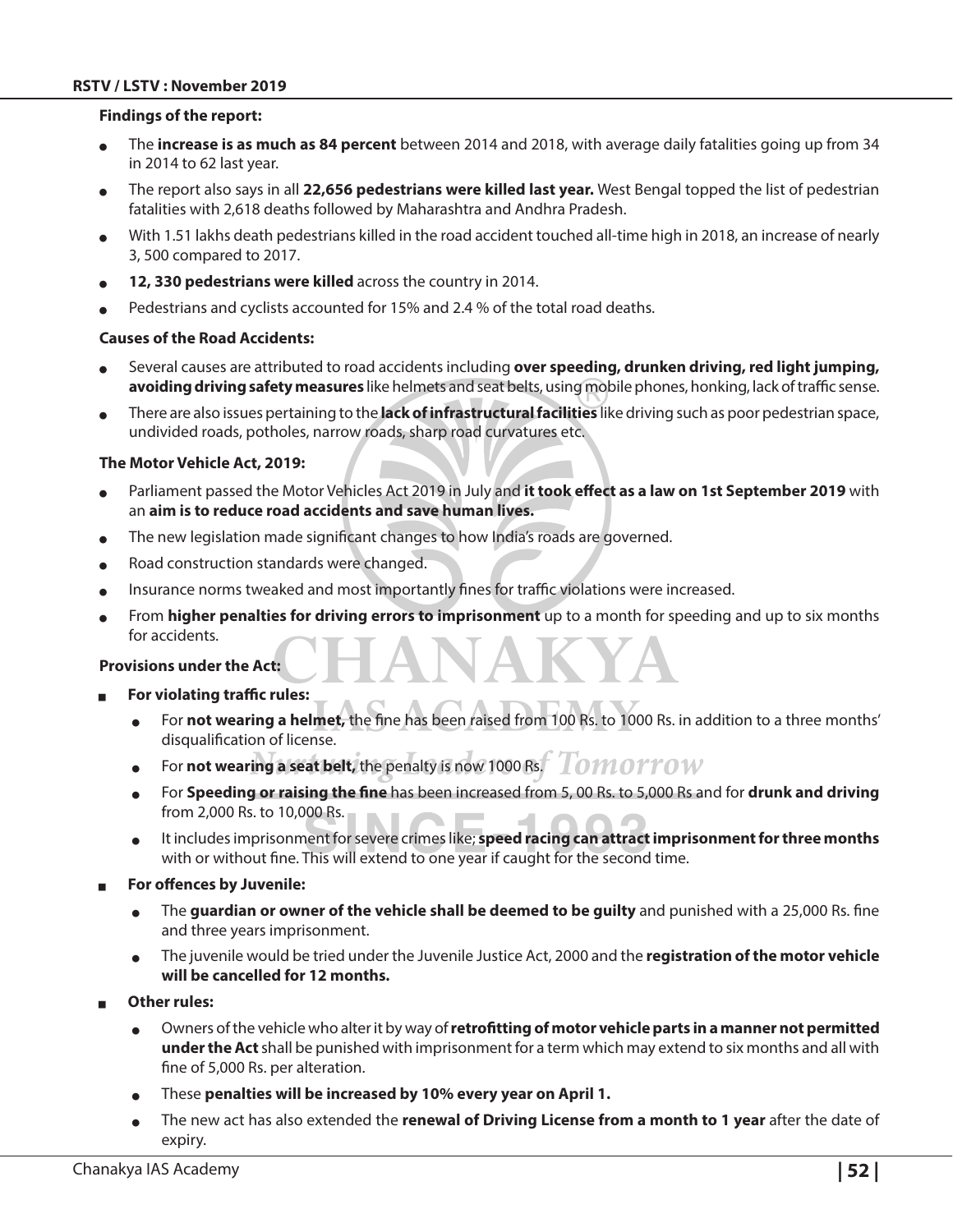- <sup>O</sup> The act also **promises to protect those who render emergency medical or non-medical assistance** to a victim of an accident from any civil or criminal liability.
- The minimum compensation for death/grievous injury due to hit-n-run has been moved up substantially.
- <sup>O</sup> Soon after the new act took effect, a traffic violation is dropped sharply across states. In **national capital, a 66% reduction in traffic violations was recorded in September** compared to the previous year.
- For better enforcement of the law, the **government also installs speed cameras and in-vehicles sensors** but experts say five key areas need more attention improving road safety management, developing driving safe infrastructure, safer cars, changing road user behavior and improving post-accident trauma care and management.

#### **Underage driving:**

- <sup>O</sup> A big reason for the **rising road accident is underage driving.** They are not only a hazard on the road for others. But also end up losing their own lives.
- <sup>O</sup> In 2017 alone, over **130 underage drivers were killed in road accidents.** In 2018, more than 1, 50,000 people lost their lives in road accidents i.e. ten times more than the fatalities in the 1970s.
- Nearly 75% of road accidents in India are caused by a driver's mistake. It's difficult to ascertain the exact number of road accidents caused by minors across the country but in Delhi, children as young as 10 years are sometimes caught driving.
- <sup>O</sup> Delhi police traffic data shows that every passing year, offenders are getting younger. In 2018, **1228 challans were issued for underage driving** while in 2017, the figure stood at 1067.
- <sup>O</sup> In 2013, the average age of underage drivers was between 15 and 16 years, however the average **age of all the violators have been between 13 and 14 years in the last five years.**

#### **Supreme Court's verdict on underage driving:**

- In 2008, the SC delivers a landmark verdict concerning minor drivers in India.
- The court said that **parents must pay for minors causing accidents dramatically changing the position of governed by the Motor Vehicles Ac.**
- <sup>O</sup> The **ruling pertains to an 11-year-old case.** In 1997, a 15-year-old boy, Karan Arora, drove his father's car and caused an accident killing one.
- The victim's father filed an application seeking compensation of 10 lakh rupees. The minor offender father contested the claim.
- <sup>O</sup> On 24th September, the **SC ruled in favor of the victim's father directing the insurance company to**   $\sim$ **immediately pay up the compensation amount.**
- This judgement not only brought to an end the 11-year-old litigation but it also came as the most practical **deterrent for parents to not allow their minor children to drive.**

#### **Rules that need to be followed by Pedestrians:**

- To pay attention while walking.
- Never assume the driver has seen you when you are about to cross the road.
- $\bullet$  Always keep an eye out on the traffic.
- Avoid crossing the roads at places where drivers may not be able to see you at all.
- Wait for a suitable gap in traffic flow before crossing the road.
- Never jump over the divider railings.
- Children should always be held while crossing the road. Avoid crossing the road between parked cars.
- Cross the try by the shortest, most direct route as it reduces the time on the road.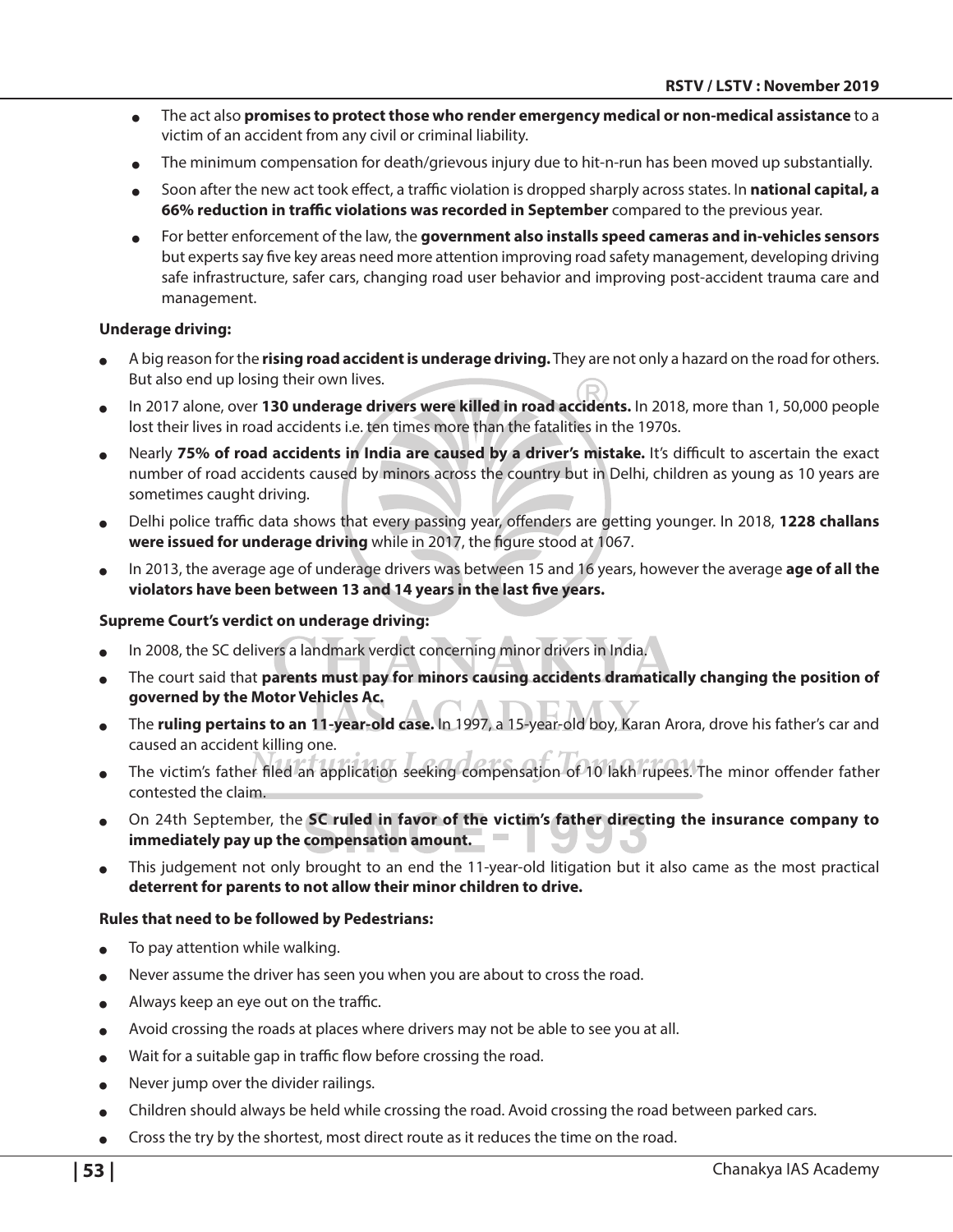#### **Conclusion:**

- Road accidents can be decreased by showing more awareness of simple rules and regulations.
- Pedestrians should follow some rules while the administration must punish the offenders.
- At the same time the Indian roads congress must also update their design codes and conducting regular safety audits makes a huge difference in the country's approach to road safety.

#### **Mains Question:**

1. The increase in numbers of road accidents in India is as much as 84 percent between 2014 and 2018, with average daily fatalities going up from 34 in 2014 to 62 last year. Evaluate the reason behind such incidents even after the government's initiative as Motor Vehicle Act and high penalties for not following the traffic rules?

## **The Taxation Laws (Amendment) Ordinance, 2019**

#### **Introduction:**

- <sup>O</sup> The government issued an Ordinance in September, making **key changes to the Income Tax Act 1961, and the Finance (No. 2) Act 2019.**
- The ordinance mainly provides an optional lower tax rate of 22% to Indian companies and a revised tax rate of 15% for new Indian manufacturing companies.
- The Ordinance provides domestic companies with an option to opt for lower tax rates, provided they do not claim certain deductions. It also amends certain provisions regarding levy of surcharge on income from capital gains.

#### **Important amendments introduced by the Ordinance:**

- **1. New Corporate Tax Rates:** 
	- **(a) 22% New Tax Rate (Sec. 115BAA):**
	- ◆ An option is **provided to all domestic companies to pay tax at a concessional rate of 22 percent with a fixed surcharge of 10 per cent** and health and education cess of 4 percent. Thus, the effective tax rate for domestic companies will be 25.17 per cent.
	- **(b) 15% Tax Rate for New Manufacturing Companies (Sec. 115BAB):**
	- <sup>X</sup> This **provides the option of a concessional tax rate of 15% with a fixed surcharge of 10 per cent and a health and education cess of 4 percent to new domestic companies.**
	- These companies must be engaged solely in the business of manufacturing or production of any article or thing and research in relation to, or distribution of such article or thing manufactured or produced by the company.
	- <sup>X</sup> This **benefit will be available to all such domestic companies which are set up and registered on or after 1st October, 2019** and commence manufacturing on or before the 31st of March, 2023.
	- Hence, this deduction will not be available to an existing company even if it sets up a new unit of manufacturing or production.

#### **2. Clarifications by CBDT:**

The CBDT vide circular dated 2nd October, 2019 clarified two principal issues of allowability of brought forward loss and MAT credit.

#### **(a) Allowability of brought forward loss on account of additional depreciation:**

 $\bullet$  115BAA (2) (1) inter provides that the total income shall be computed without claiming any deduction under section 32 (1) additional depreciation.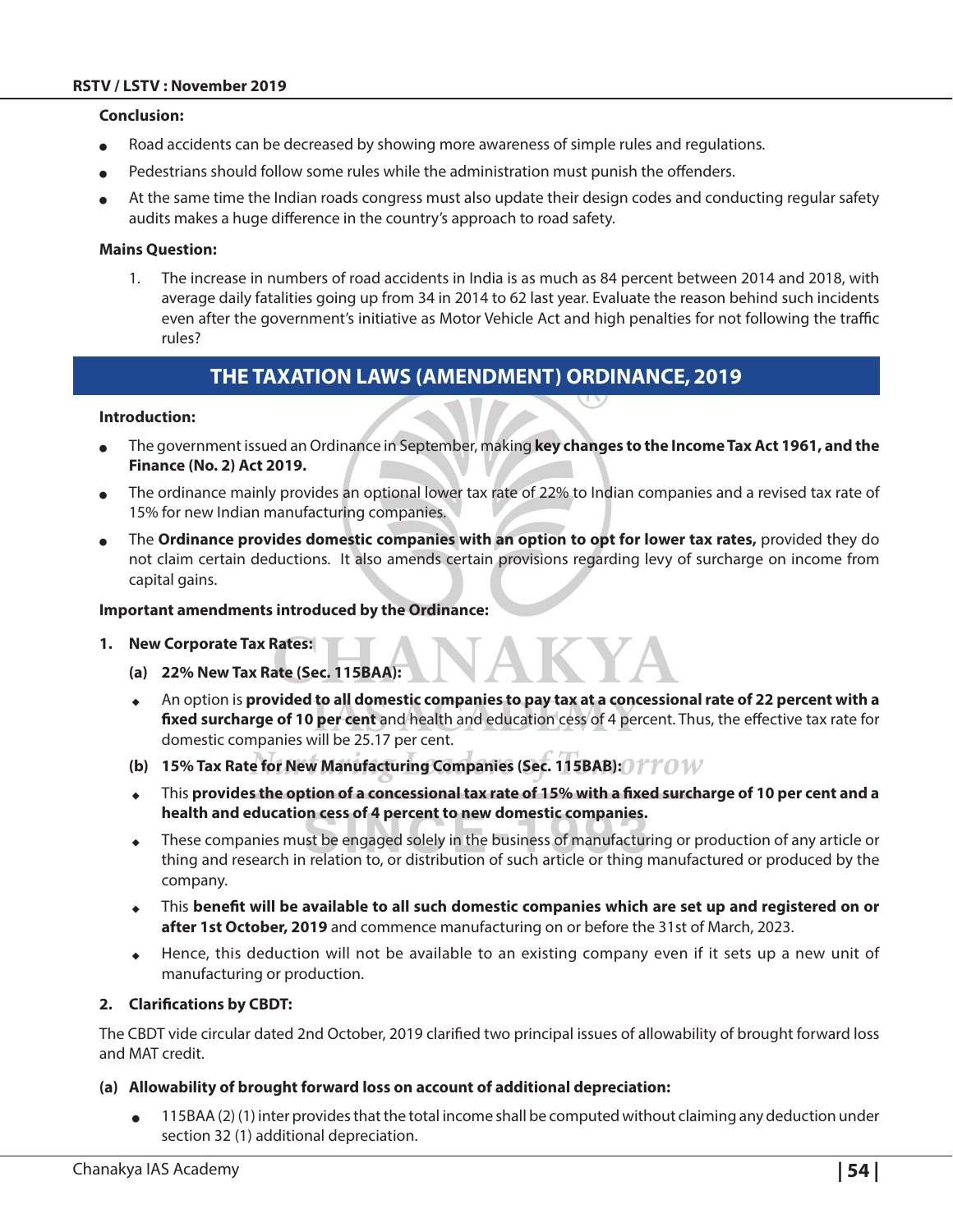- <sup>O</sup> Also, it is provided that the total income shall be computed without claiming set-off of any loss carried forward from any earlier assessment year if the same is attributable, inter alia to additional depreciation.
- Therefore, a domestic company which would exercise the option for availing the benefit of the lower tax rate under section 115BAA shall not be allowed to claim set-off of any brought forward loss on account of additional depreciation for an Assessment Year for which the option has been exercised and for any subsequent Assessment Year.
- Further, as there is no timeline within which the option under section 115 BA can be exercised, it may be noted that a domestic company with brought forward losses on account of additional depreciation may, if it so desires exercise the option after setting off the losses so accumulated.

#### **(b) Allowability of brought forward loss MAT credit:**

- Provisions of Section 115JB relating to MAT shall not be applicable to a domestic company which exercises the option under section 115BAA. Therefore, it is clarified that the tax credit of MAT paid by a domestic company exercising the option under section 115BAA of the Act shall not be available consequent to exercising of such option.
- Further, as there is no timeline within which the option under section 115BAA can be exercised, it may be noted that a domestic company having MAT credit may, if it so desires exercise the option after utilising the said credit against the regular tax payable under the taxation regime existing prior to the promulgation of the Ordinance.

#### **(3) Minimum Alternate Tax (MAT) Rate Reduced to 15%:**

- The Ordinance reduces the MAT rate from 18.5% to 15% with effect from the financial year 2019-20.
- $\bullet$  MAT rate is the minimum percentage of profit that a company is required to pay as tax, in case its tax liability falls below this threshold after claiming deductions under the Act. The Ordinance specifies that MAT will not apply to the domestic companies opting to pay tax at the new rates.

#### **(4) Other Amendments:**

- **(a) Enhanced surcharge not to apply on capital gains on sales of equity shares or equity-oriented mutual funds:**
	- The enhanced surcharge on individual HUF, AOP, and BOI, including FPI of 25 per cent in case income exceeds Rs.2 Crore and 37 per cent in case income exceeds Rs.5 Crore, shall not be applicable in respect of capital gains arising on sales of equity shares in a company or units of equity-oriented funds or units of a business trust liable for security transaction tax. This surcharge shall also not apply to the income of a foreign institutional investor (FII) from securities as referred in section 115AD of the Act.
- **(b) No tax on buyback of shares of listed companies before 5th July, 2019:**
	- The provision of section 115QA which was amended by the Finance (No.2) Act, 2019 exempted tax on buyback of shares of listed companies which have made a public announcement of such buyback before 5th July, 2019. It may be relevant to point out that the Finance (No.2) Act, 2019 has extended the levy of tax on buyback of shares of listed companies, taking effect from 5th July, 2019, with the result that many listed companies which have initiated the process of buyback have to pay further tax on such buyback.

#### **(5) Comparison of Companies with Proprietorship, Partnership Firm, LLP:**

- The introduction of the new corporate tax rates of 22% and 15% has increased the motivation to incorporate companies.
- Businesses should evaluate which form of organization is most advantageous, considering the taxation and other compliance requirements.
- The company is the preferred organization structure from a tax point of view. However, one has to consider the restrictions and compliance requirements before making a final decision.